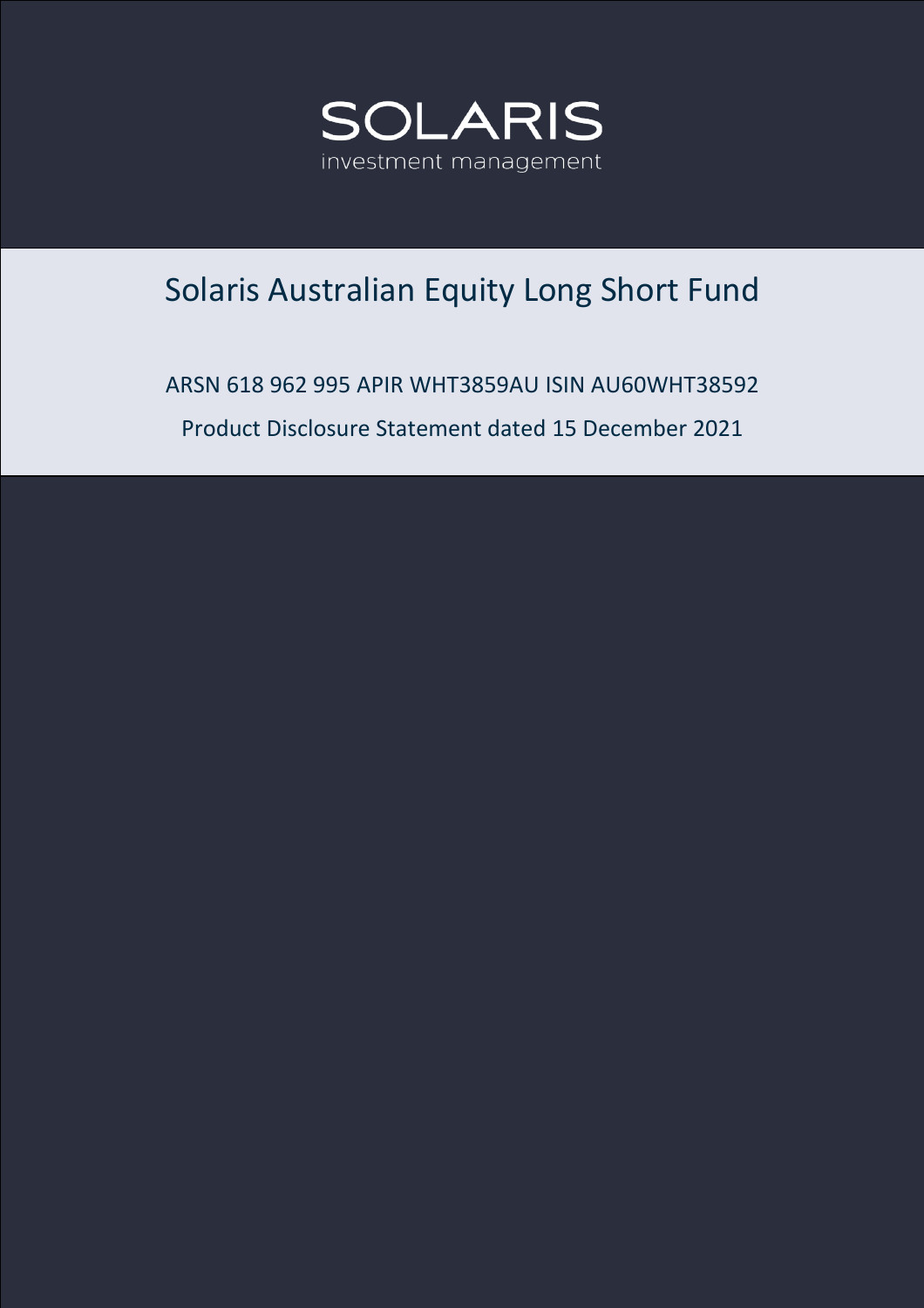#### **Important Information**

This Product Disclosure Statement ('PDS') provides a summary of significant information you need to make a decision about the Solaris Australian Equity Long Short Fund ARSN 618 962 995 ('Fund'). The PDS should be considered before making a decision to invest in the Fund. You can access the PDS on the internet at www.solariswealth.com.au or call 1300 010 311 for a copy.

Pinnacle Fund Services Limited ABN 29 082 494 362 AFSL 238371 is the Responsible Entity ('Responsible Entity', 'RE', 'we', 'our', 'us') of the Fund.

We have appointed Solaris Investment Management Limited ABN 72 128 512 621 AFSL 330505 ('Solaris' or 'Investment Manager') as the investment manager of the Fund.

None of the Responsible Entity, Pinnacle and Solaris guarantees the performance of the Fund or the return of capital or income. Your investment in the Fund is subject to investment risk. This could involve delays in repayment and loss of income or the principal invested.

The information in this PDS is general information only. To the extent the information in this PDS constitutes financial product advice, such advice does not take into account your individual objectives, personal financial situation or needs. Before investing, you should consider the appropriateness of the advice in light of your own objectives, financial situation and needs. We strongly recommend that you consult a licensed financial adviser to obtain financial advice that is tailored to suit your personal circumstances. You should also read this PDS before making any decision about whether to acquire units in the Fund.

The investment offered in this PDS is available only to persons receiving this PDS (electronically or in hard copy) within Australia. Units in the Fund may not be offered or sold within the US, or sold to, or for the account or benefit of, any 'US Persons' (as defined in Regulation S of the US Securities Act 1933, as amended).

All monetary amounts referred to in this PDS are given in Australian dollars and all telephone/fax numbers are to telephone/fax numbers in Australia (unless otherwise stated). All calculation examples shown are rounded to the nearest whole dollar.

A reference to a 'Business Day' is a reference to a day which is not a Saturday, Sunday or public holiday in New South Wales, Australia.

### **Updated information**

The information in this PDS may change over time. We may update this information where this does not involve a material adverse change and make it available to you, where permitted by law, at www.solariswealth.com.au. You can also obtain updated information by contacting Solaris on 1300 010 311. A paper copy of any updated information is available free on request. If a change is considered materially adverse, we will issue a supplementary PDS. By making an application to acquire a unit, you agree to receive certain communications and disclosures in relation to the Fund and units in digital form.

### Contact details

If you have a query in relation to the Fund, please contact us at:

| Telephone: | 1300 010 311                          |
|------------|---------------------------------------|
| Address:   | PO Box R1313, Royal Exchange NSW 1240 |
| Email:     | service@pinnacleinvestment.com        |
| Website:   | www.solariswealth.com.au              |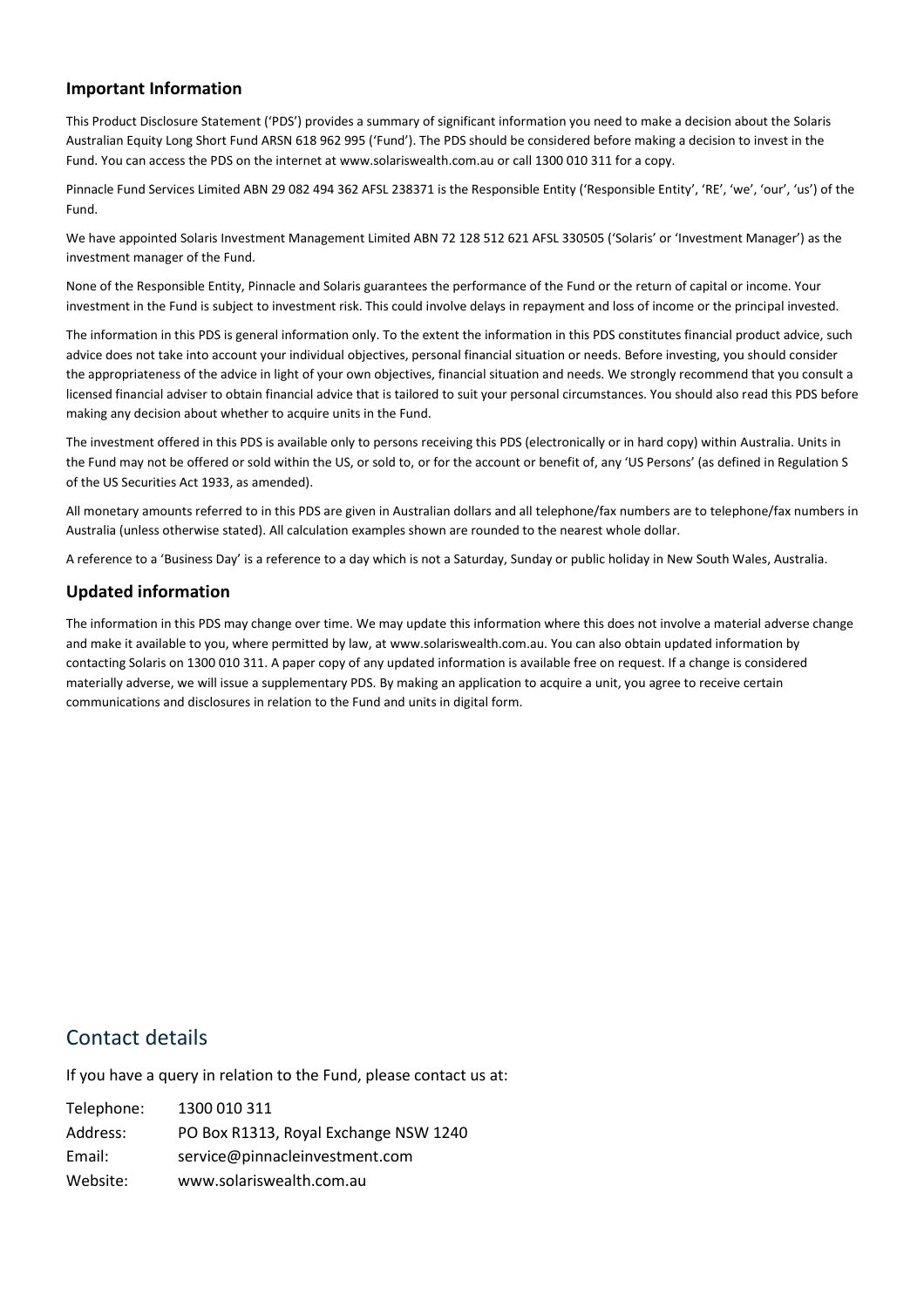# Contents

| 2.             |  |
|----------------|--|
| 3.             |  |
| 4.             |  |
|                |  |
| 6.             |  |
| 7 <sub>1</sub> |  |
| 8.             |  |
| 9.             |  |
|                |  |
|                |  |
|                |  |
|                |  |
|                |  |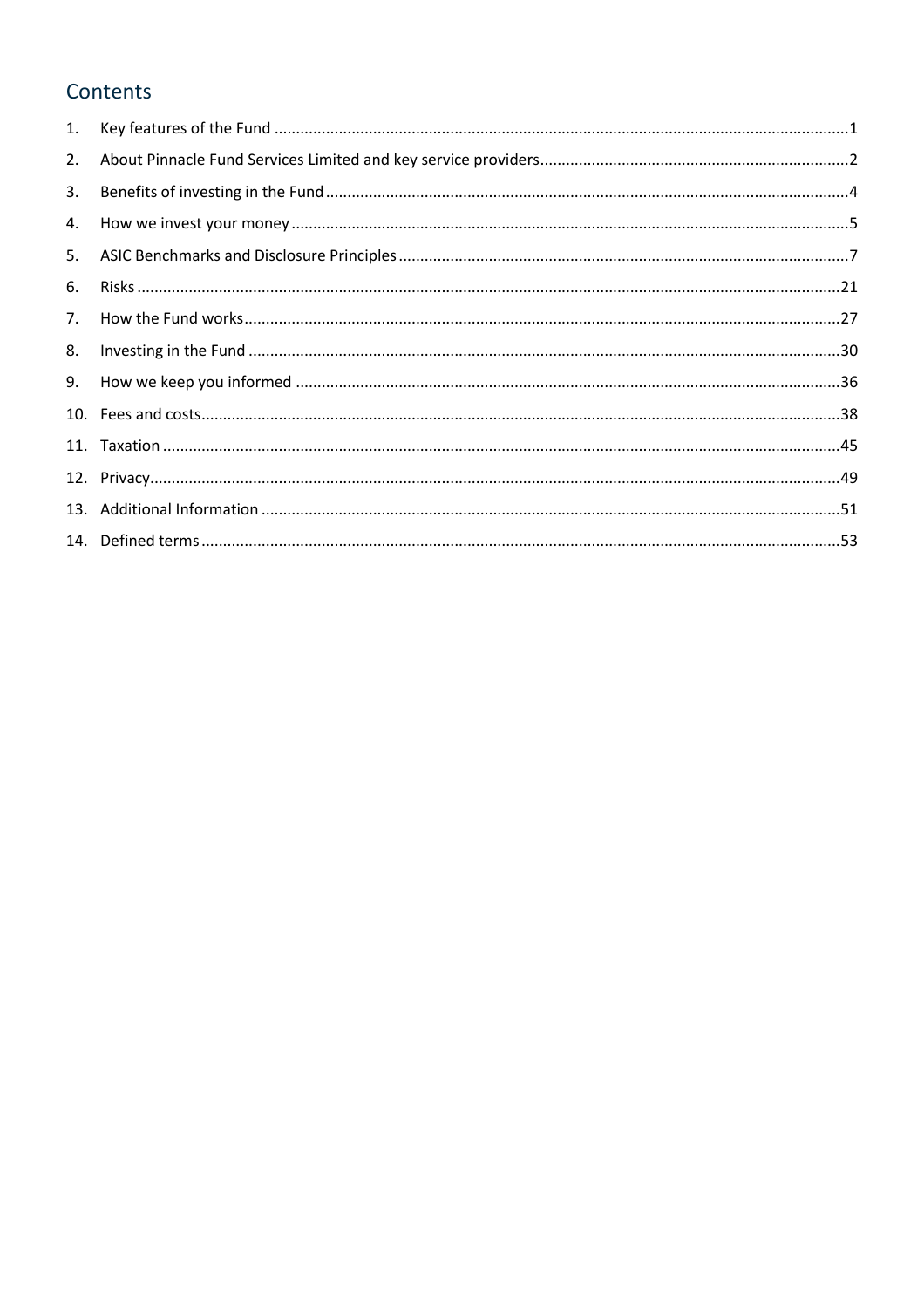# <span id="page-3-0"></span>1. Key features of the Fund

For more information on each of the features, please refer to the relevant sections below.

| <b>Feature</b>                              | <b>Summary</b>                                                                                                                                                             | <b>Section</b> |
|---------------------------------------------|----------------------------------------------------------------------------------------------------------------------------------------------------------------------------|----------------|
| <b>Responsible Entity</b>                   | <b>Pinnacle Fund Services Limited</b>                                                                                                                                      | 2              |
| <b>Investment Manager</b>                   | Solaris Investment Management Limited                                                                                                                                      | $\overline{2}$ |
| Administrator                               | <b>Citigroup Pty Limited</b>                                                                                                                                               | 2              |
| Custodian                                   | <b>Citigroup Pty Limited</b>                                                                                                                                               | 2              |
| <b>Auditor</b>                              | PricewaterhouseCoopers                                                                                                                                                     | 2              |
| Investment objective <sup>1</sup>           | The Fund aims outperform the S&P/ASX200 Accumulation Index by<br>taking both long and short positions in selected shares listed on a<br>recognised Australian exchange.    | 4              |
| <b>Benchmark</b>                            | S&P/ASX 200 Accumulation Index                                                                                                                                             | 4              |
| Minimum suggested investment<br>timeframe   | 7 years                                                                                                                                                                    | 4              |
| <b>Risk level</b>                           | High                                                                                                                                                                       | 4              |
| Minimum initial investment <sup>2</sup>     | \$30,000                                                                                                                                                                   | 8              |
| Minimum additional investments <sup>2</sup> | \$5,000                                                                                                                                                                    | 8              |
| Minimum investment balance <sup>2</sup>     | \$5,000                                                                                                                                                                    | 8              |
| Minimum withdrawal amount <sup>2</sup>      | \$5,000                                                                                                                                                                    | 8              |
| <b>Transaction cut-off time</b>             | 12pm (Sydney time) on a Business Day                                                                                                                                       | 8              |
| Fees and expenses <sup>3,4</sup>            | Management fee: 0.99% p.a. on the net asset value of the Fund                                                                                                              | 10             |
|                                             | Performance fee: 15% of the difference in the Fund's return (net of<br>management fees) relative to its benchmark return multiplied by the<br>net asset value of the Fund. |                |
| <b>Buy/Sell spread</b>                      | $+0.30\%$ / -0.30%                                                                                                                                                         | 10             |
| <b>Distribution frequency</b>               | Distributions are payable half-yearly.                                                                                                                                     | 7              |

1. The investment objective is expressed after the deduction of management fees, expense recoveries and taxation, i.e. the investment objective is measured relative to the Fund's benchmark, after fees and costs and taxes are deducted from the Fund's performance. Refer to Sections 10 and 11 for further information on fees and costs and taxation. The investment objective is not intended to be a forecast; it is only an indication of what the investment strategy aims to achieve over the medium to long term, assuming financial markets remain relatively stable during that time. The Fund may not achieve its investment objective and returns are not guaranteed.

2. Or less at the discretion of the Responsible Entity. The minimum initial investment and minimum additional investment amounts do not apply to investments through an IDPS (as defined below).

3. Fees and costs may can be negotiated for certain investors such as wholesale clients (as defined in the Corporations Act), depending on factors such as the amount invested. See 'Differential fee arrangements' below for further information about negotiable fees.

4. Fees are inclusive of GST and net of any applicable Reduced Input Tax Credits ('RITC').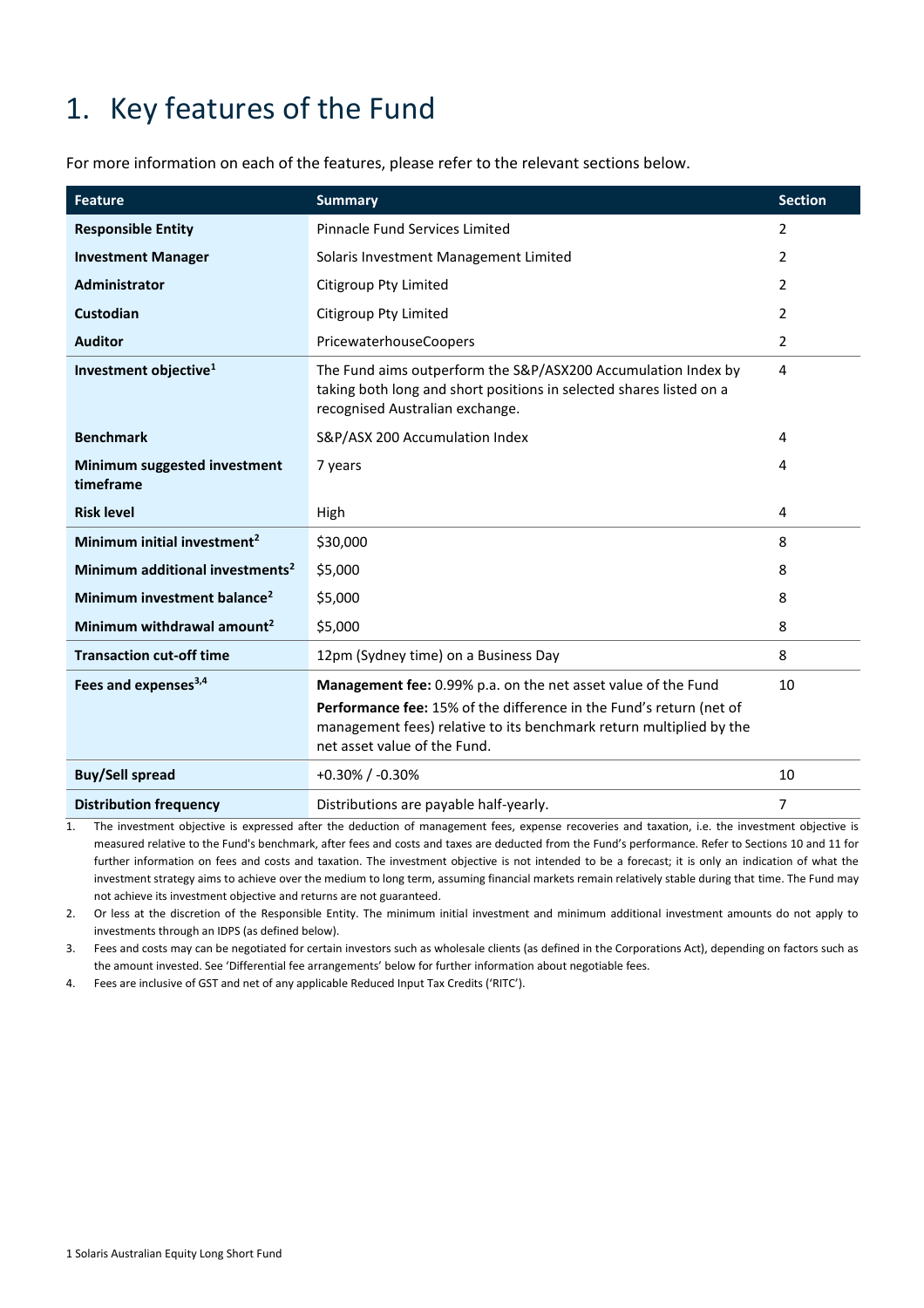# <span id="page-4-0"></span>2.About Pinnacle Fund Services Limited and key service providers

## Pinnacle Fund Services Limited

Pinnacle Fund Services Limited ABN 29 082 494 362 AFSL 238371 is the Responsible Entity ('Responsible Entity', 'we', 'our', 'us') of the Solaris Australian Equity Long Short Fund ARSN 618 962 995 ('Fund').

Pinnacle Fund Services Limited is wholly owned by Pinnacle Investment Management Limited ABN 66 109 659 109 AFSL 322140 ('Pinnacle'). Pinnacle supports the development of high-quality investment management businesses and is the distributor of the Fund.

We have appointed Solaris Investment Management Limited ABN 72 128 512 621 AFSL 330505 ('Solaris' or 'Investment Manager') as the investment manager of the Fund.

Neither the Responsible Entity nor Solaris guarantees the performance of the Fund or the return of capital or income. Your investment in the Fund is subject to investment risk. This could involve delays in repayment and loss of income or the principal invested.

# Solaris Investment Management Limited

Solaris' investment team believes there are opportunities in both value and growth stocks. Solaris has no consistent bias towards either value or growth stocks. Therefore, their style can be described as 'style neutral' or 'style agnostic'.

Stock selection is Solaris' main area of expertise. Using fundamental analysis, Solaris selects stocks to exploit market inefficiencies in forecasts and valuations. Investment decisions are supported by detailed analysis of the securities and key financial markets with an eye on global perspectives. Solaris applies strict risk controls to minimise the downside risk.

### **Solaris' competitive advantage**

The Solaris investment team is a stable, experienced team comprised of 10 experienced investment professionals who have an average investment experience of 20 years and have, on average, been with the team for 15 years. Solaris' analysts are the portfolio managers. In other words, if an analyst decides a stock should go into the portfolio, that analyst becomes responsible for the performance of that investment.

Fundamental analysis is optimised by analysts being empowered and rewarded as portfolio managers. Analyst management of the portfolio is the most efficient way to capture identified market inefficiencies because the Solaris analyst is the person most familiar with the stock.

The investors' interests are aligned with the investment manager's interests. Solaris team members are remunerated according to individual and team performance. The majority of the investment team are investors in Solaris products and owners of Solaris.

Neither the Responsible Entity nor the Investment Manager guarantees the performance of the Fund or the return of capital or income. Your investment in the Fund is subject to investment risk. This could involve delays in repayment and loss of income or the principal invested.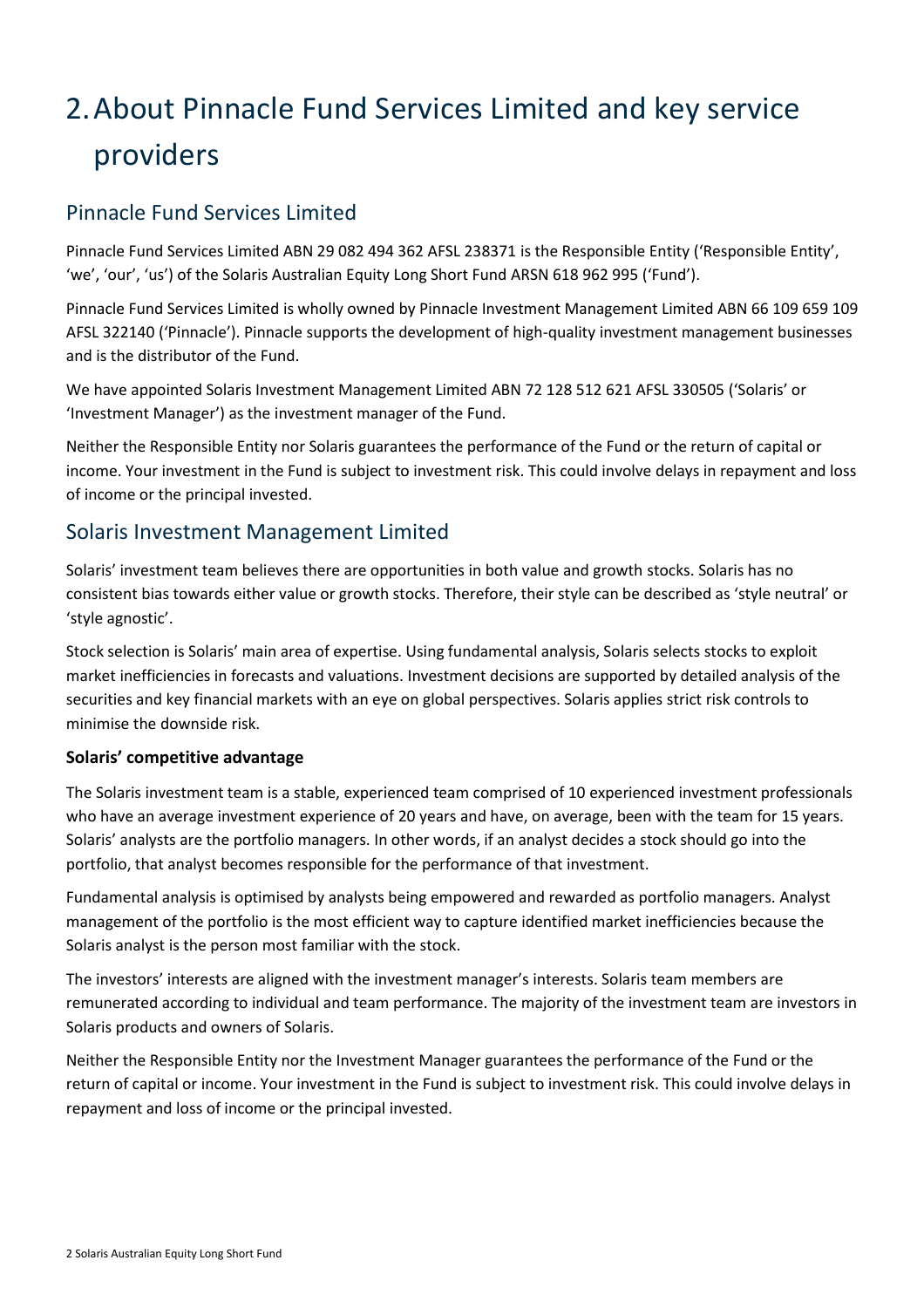# Administrator

Citigroup Pty Limited ('Citi') has been appointed as the Administrator for the Fund. Citi as the Fund's Administrator means that it is responsible for the day to day administration of the Fund.

Citi has no supervisory role in relation to the operation of the Fund and has no liability or responsibility to you for any act done or omission made in accordance with the investment administration agreement. Citi was not involved in preparing, nor takes any responsibility for, this PDS and makes no guarantee of the success of the Fund nor the repayment of capital or any particular rate of capital or income return.

The Responsible Entity may replace Citi or any of its other service providers and appoint new service providers without notice to investors.

### Custodian

Citigroup Pty Limited ('Citi') has been appointed as the custodian for the Fund. Citi's role as the Fund's custodian means that it is responsible for the day to day custody of the Fund's assets.

Citi has no supervisory role in relation to the operation of the Fund and has no liability or responsibility to you for any act done or omission made in accordance with the investment administration agreement. Citi was not involved in preparing, nor takes any responsibility for, this PDS and makes no guarantee of the success of the Fund nor the repayment of capital or any particular rate of capital or income return.

The Responsible Entity may replace Citi or any of its other service providers and appoint new service providers without notice to investors.

### Auditor

PricewaterhouseCoopers ('PwC') has been appointed as the auditor of the Fund. The auditor's role is limited to expressing an opinion on the fairness with which the financial statements present, in all material respects, the Fund's financial position, results of operations, and its cash flows in conformity with generally accepted accounting principles.

PwC has no supervisory role in relation to the operation of the Fund and has no liability or responsibility to you for any act done or omission made in accordance with the auditor agreements. PwC was not involved in preparing, nor takes any responsibility for, this PDS and makes no guarantee of the success of the Fund nor the repayment of capital or any particular rate of capital or income return.

The Responsible Entity may replace PwC or any of its other service providers and appoint new service providers without notice to investors.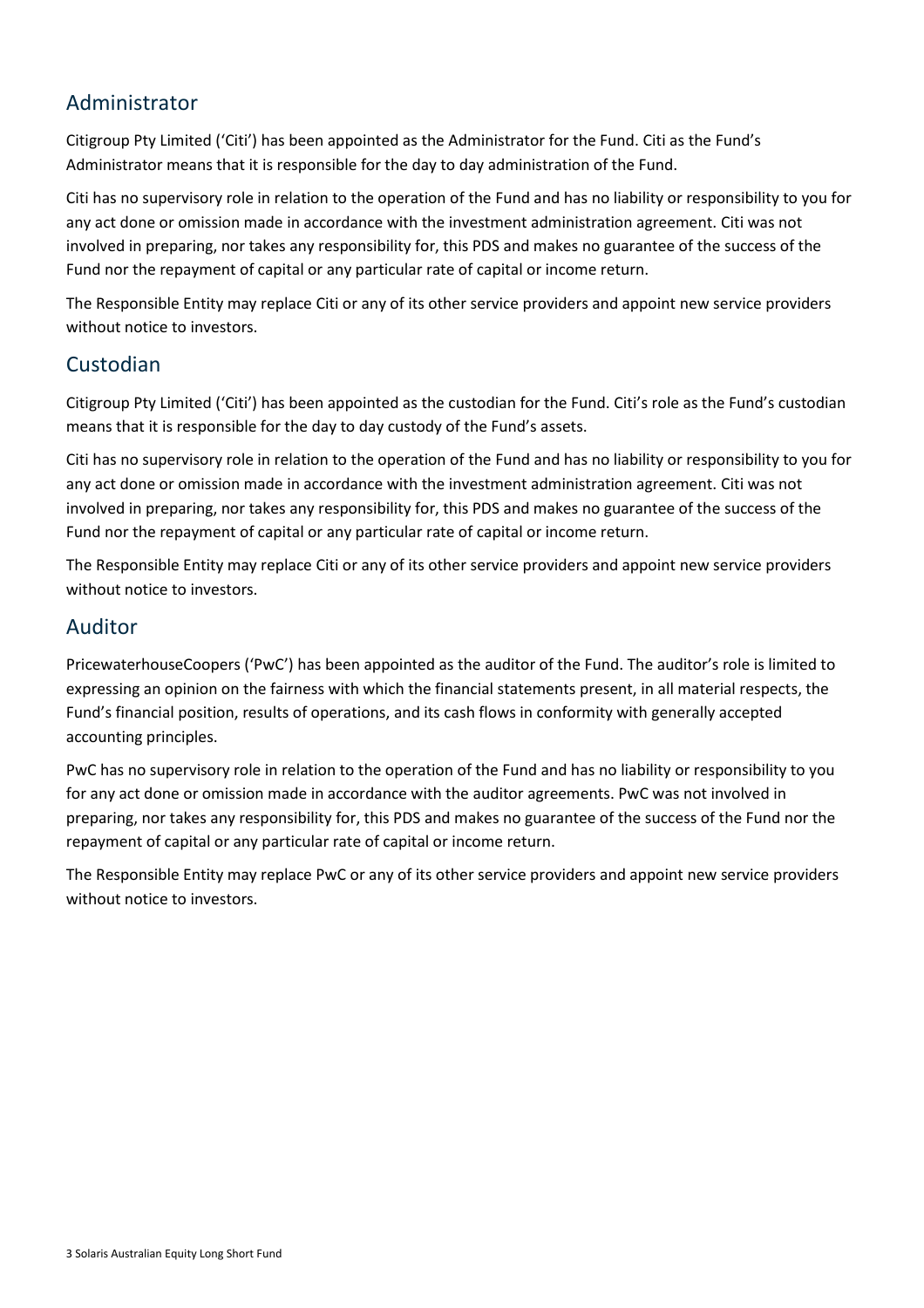# <span id="page-6-0"></span>3.Benefits of investing in the Fund

The Fund aims to provide investors with long and short exposure to an actively managed, diversified portfolio of listed Australian securities. The Fund will maintain a net exposure of between 70% - 100%, with a maximum of 40% of short positions.

# Significant features and benefits

**Management expertise** | The investment and management expertise of Solaris, a boutique Australian owned equities fund manager providing access to investment opportunities and markets that individual investors usually cannot achieve on their own.

**Diversification** | The Fund's investments will be spread across a carefully researched and actively managed portfolio of up to 70 different company stocks. This diversification of investments can help reduce overall investment risk.

**Investment approach** | Solaris selects a diversified portfolio of securities using fundamental analysis to exploit market inefficiencies in forecasts and valuations. Solaris' investment approach involves a detailed analysis of the securities and key financial markets, with an eye on global perspectives.

**Investment opportunities** | Access to wholesale investment opportunities that may not generally be available to private investors.

**Resources** | Access to full-time research resources, a rigorous investment process, highly developed risk management expertise, and advanced trading systems and technology.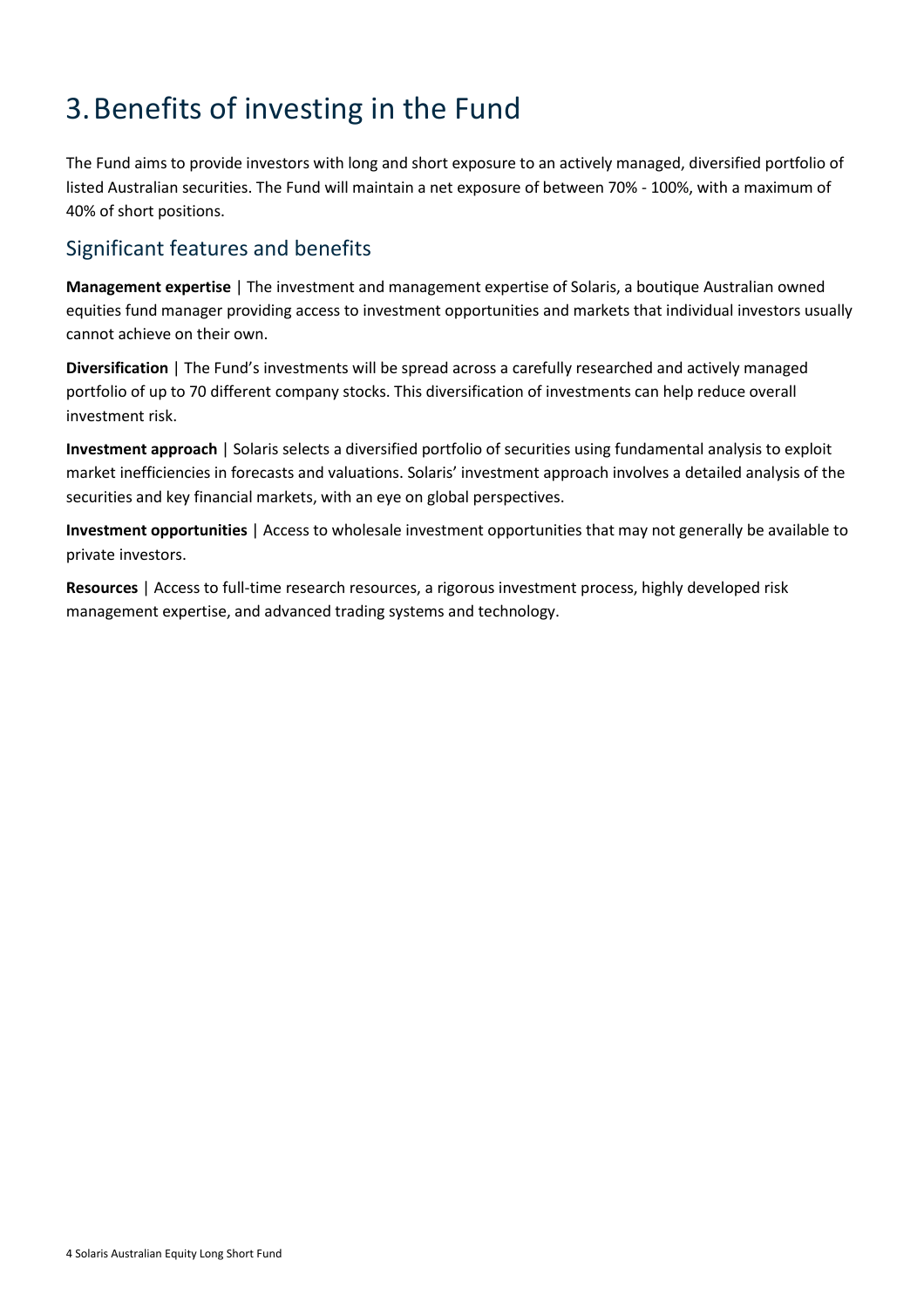# <span id="page-7-0"></span>4.How we invest your money

## How the Fund operates

The Fund aims to provide investors with long and short exposure to an actively managed, diversified portfolio of listed Australian securities. The Fund will maintain a net exposure of between 70% - 100%, with a maximum of 40% of short positions.

In exchange for your invested money, you are issued with interests in the Fund called 'units'. Each unit in the Fund gives the unitholder a beneficial interest in the Fund as a whole, but not in any particular asset of the Fund. Your units are your proportionate share of the Fund and reflect the value of your investment, which will change over time as the market value of the assets of the Fund rise and fall.

You should consider the likely investment return, risk and your investment timeframe when choosing to invest in the Fund. An investment in the Fund is intended to be suitable for investors willing to take more risk in search of greater returns.

# About the Solaris Australian Equity Long Short Fund

| <b>Solaris Australian Equity Long Short Fund</b>                          |                                                                                                                                                                                                                                                                                                                                        |                                                                                         |  |  |  |
|---------------------------------------------------------------------------|----------------------------------------------------------------------------------------------------------------------------------------------------------------------------------------------------------------------------------------------------------------------------------------------------------------------------------------|-----------------------------------------------------------------------------------------|--|--|--|
| <b>Investment return</b><br>objective <sup>1</sup>                        | The Fund aims to outperform the S&P/ASX200 Accumulation Index by taking both<br>long and short positions in selected shares listed on a recognised Australian exchange.                                                                                                                                                                |                                                                                         |  |  |  |
| <b>Benchmark</b>                                                          | S&P/ASX 200 Accumulation Index                                                                                                                                                                                                                                                                                                         |                                                                                         |  |  |  |
| <b>Suggested minimum</b><br>investment period                             | 5 years or more                                                                                                                                                                                                                                                                                                                        |                                                                                         |  |  |  |
| <b>Risk level</b>                                                         | aims to produce higher returns over the long term.                                                                                                                                                                                                                                                                                     | High. This means there is a high risk of losing money in any year. Conversely, the Fund |  |  |  |
| <b>Investment guidelines</b>                                              | The Fund will maintain a net exposure of 70% - 100%, with the proceeds from shorting<br>(40% maximum) reinvested in preferred long positions in order to enhance returns. The<br>portfolio will typically consist of $40 - 70$ long ideas and $20 - 30$ short ideas.                                                                   |                                                                                         |  |  |  |
|                                                                           | The Fund's typical net market exposure is between 70% - 100%. The maximum long<br>exposure if 140% and short exposure is -40%, therefore the Fund's maximum gross<br>exposure is 180%.                                                                                                                                                 |                                                                                         |  |  |  |
|                                                                           | Other investment restrictions include:                                                                                                                                                                                                                                                                                                 |                                                                                         |  |  |  |
|                                                                           | Maximum equity position of 7.5% relative to the benchmark weight                                                                                                                                                                                                                                                                       |                                                                                         |  |  |  |
|                                                                           | Maximum sector limit of 12.5% relative to the benchmark weight<br>٠                                                                                                                                                                                                                                                                    |                                                                                         |  |  |  |
| <b>Portfolio allocation</b>                                               | <b>Asset Class</b>                                                                                                                                                                                                                                                                                                                     | Allocation range <sup>2</sup>                                                           |  |  |  |
|                                                                           | Australian equities (including derivatives)                                                                                                                                                                                                                                                                                            | $70 - 100%$                                                                             |  |  |  |
|                                                                           | Cash and cash equivalents <sup>3</sup><br>$0 - 5%$                                                                                                                                                                                                                                                                                     |                                                                                         |  |  |  |
|                                                                           | $0 - 30%$<br><b>Derivatives</b>                                                                                                                                                                                                                                                                                                        |                                                                                         |  |  |  |
| Labour standards or<br>environmental, social or<br>ethical considerations | Neither the Responsible Entity or Solaris explicitly takes into account these<br>considerations or has a specific methodology for the extent to which these factors are<br>considered, however Solaris does use them as a broad component of the qualitative<br>criteria used to value a company prior to making investment decisions. |                                                                                         |  |  |  |

1. The investment objective is expressed after the deduction of management fees, expense recoveries and taxation, i.e. the investment objective is measured relative to the Fund's benchmark, after fees and costs and taxes are deducted from the Fund's performance. Refer to Sections [10](#page-39-0) an[d 11](#page-47-0) for further information on fees and costs and taxation. The investment objective is not intended to be a forecast, it is only an indication of what the investment strategy aims to achieve over the medium to long term, assuming financial markets remain relatively stable during that time. The Fund may not achieve its investment objective and returns are not guaranteed.

2. The above ranges are indicative only. The Fund will be rebalanced within a reasonable period of time should the exposure move outside of the above ranges.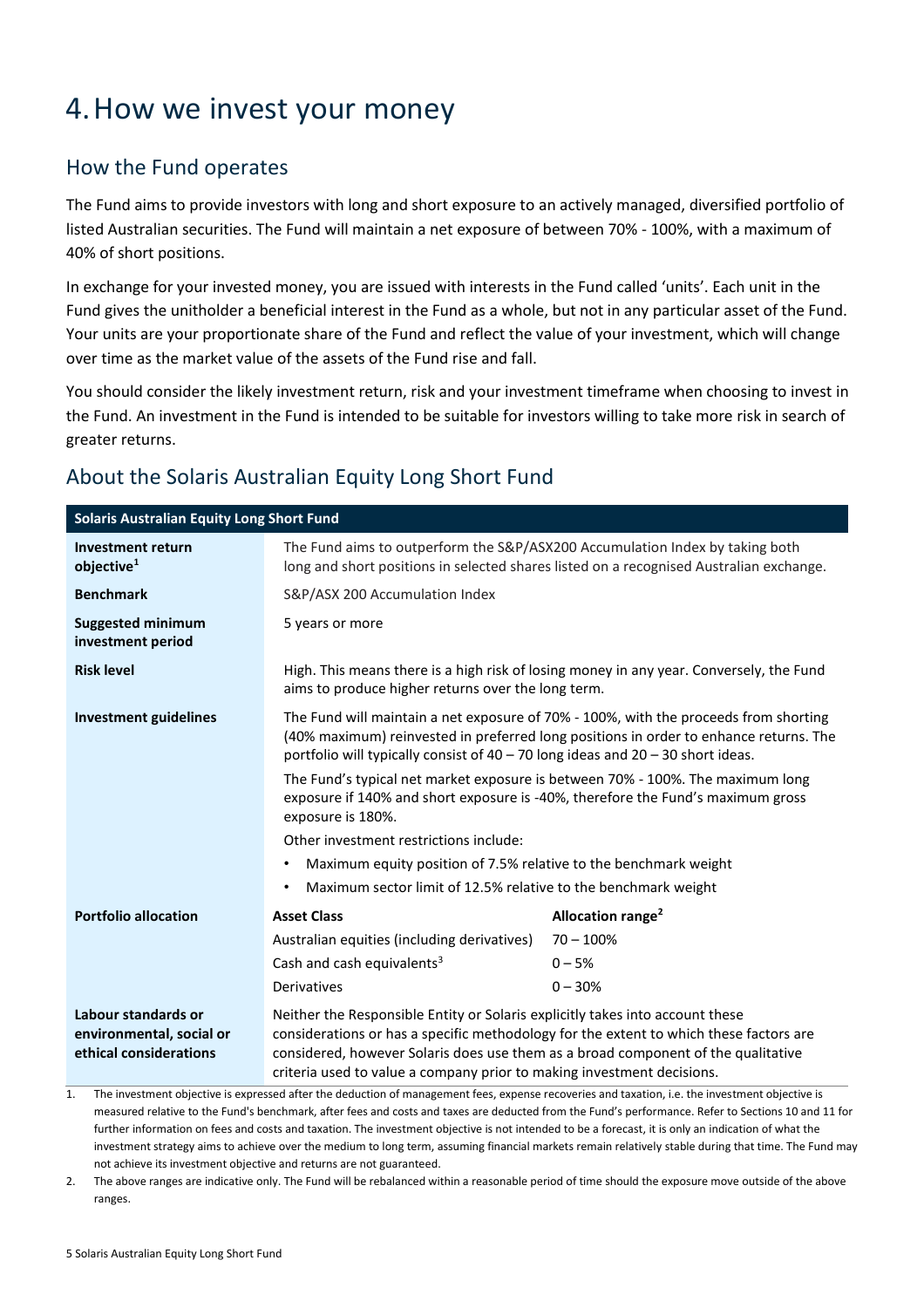3. Excludes cash used for derivatives transactions and exposure.

#### **Direct and indirect investments**

In addition to holding direct assets, the Fund may also make investment indirectly, for example by investing in other managed funds where these are aligned with the Fund's investment strategy.

Any costs associated with these investments are outlined in 'Fees and costs'.

#### **Change to Fund details**

We have the right to change the Fund's asset classes, asset allocation ranges and investment return objectives without prior notice. We will inform investors of any material change to the Fund's details via www.solariswealth.com.au or as otherwise required by law.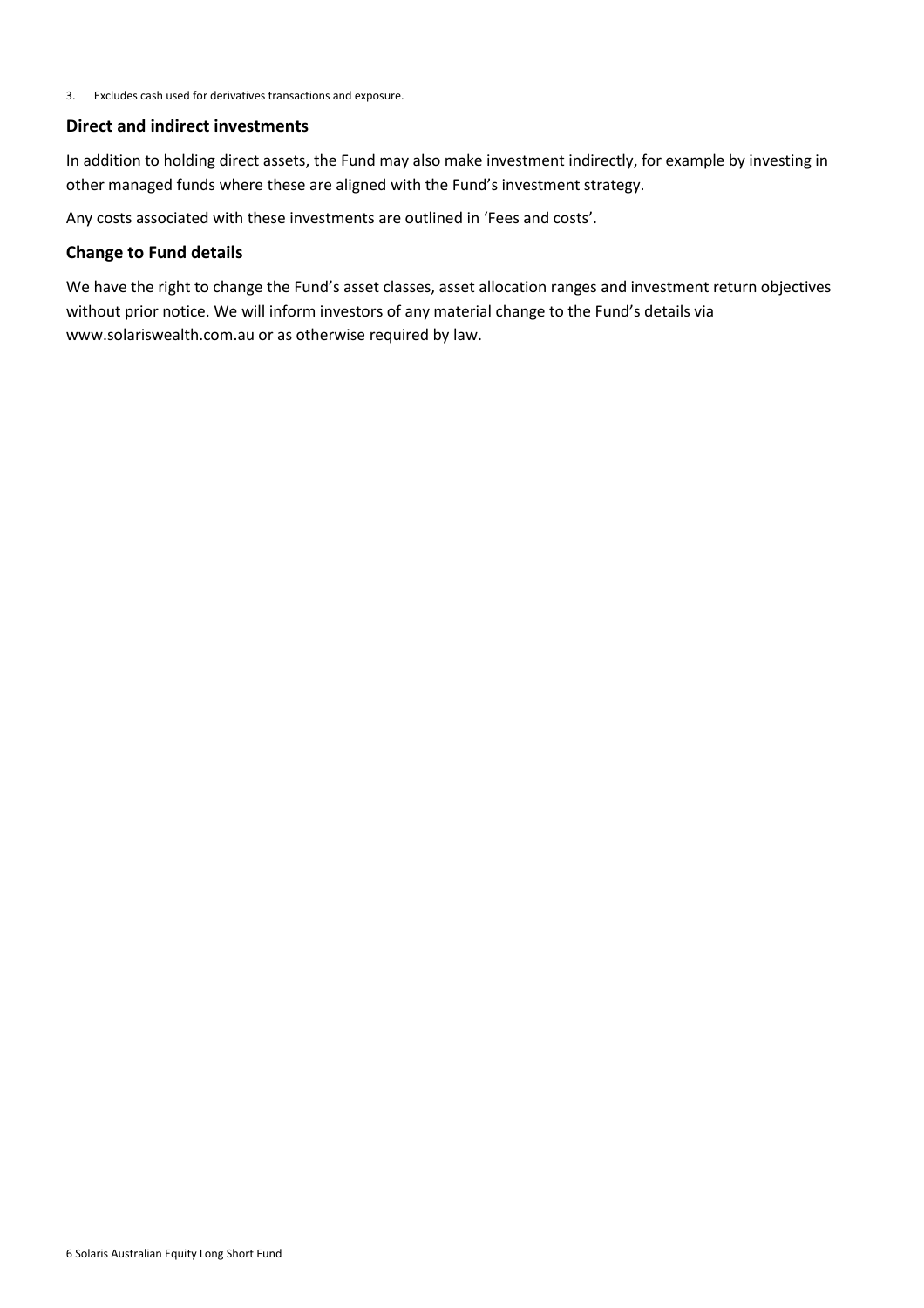# <span id="page-9-0"></span>5.ASIC Benchmarks and Disclosure Principles

Hedge funds can pose more complex risks for investors than traditional managed investment schemes, because of their diverse investment strategies. The ASIC Benchmarks and Disclosure Principles are designed to improve disclosure to assist investors in making more informed decisions about investing in products of this kind, and to make comparisons between the products and business models of different funds more straightforward.

| <b>Benchmarks</b>                          |                                                                                                                                                                                                                               |
|--------------------------------------------|-------------------------------------------------------------------------------------------------------------------------------------------------------------------------------------------------------------------------------|
| <b>Benchmark 1: Valuation of</b><br>assets | The Responsible Entity has implemented a policy that requires valuations of the Fund's<br>assets that are not exchange traded to be provided by an independent administrator or<br>an independent valuation service provider. |
|                                            | The Fund meets this benchmark.                                                                                                                                                                                                |
|                                            | Fund assets, including those that are not exchange traded, are valued by Citi using<br>independent valuation sources. Citi is unrelated to the Responsible Entity.                                                            |
| <b>Benchmark 2: Periodic</b><br>Reporting  | The Responsible Entity has implemented a policy to provide periodic reports on certain<br>key information on an annual and monthly basis.                                                                                     |
|                                            | The Fund meets this benchmark.                                                                                                                                                                                                |
|                                            | The Responsible Entity provides monthly and annual reports for the Fund that are<br>available at www.solariswealth.com.au.                                                                                                    |

| The Fund aims to provide investors with long and short exposure to an actively<br>managed, diversified portfolio of listed Australian securities. The Fund will maintain a<br>net exposure of between 70% - 100%, with a maximum of 40% of short positions. The<br>proceeds from shorting will be reinvested in preferred long positions in order to<br>The portfolio will typically consist of $40 - 70$ long ideas and $20 - 30$ short ideas. |
|-------------------------------------------------------------------------------------------------------------------------------------------------------------------------------------------------------------------------------------------------------------------------------------------------------------------------------------------------------------------------------------------------------------------------------------------------|
| The Responsible Entity employs the investment management expertise of Solaris to                                                                                                                                                                                                                                                                                                                                                                |
| The Fund is an Australian registered managed investment scheme. Besides Solaris,<br>another key service provider for the Fund is Citi. The Responsible Entity has appointed<br>Citi as administrator to provide fund accounting, investor registry services, unit pricing                                                                                                                                                                       |
|                                                                                                                                                                                                                                                                                                                                                                                                                                                 |
| The Responsible Entity has a framework and systems in place to monitor its key service<br>providers' performance and compliance with their service agreement obligations.                                                                                                                                                                                                                                                                       |
| The assets of the Fund are generally valued daily by the custodian in accordance with<br>the constitution of the Fund. Citi values the Fund's assets in accordance with standard<br>market practice. Market prices are generally sourced electronically from third party                                                                                                                                                                        |
| As at the date of this PDS, the Responsible Entity reasonably expects that it will be able<br>to realise at least 80% of the Fund's assets, at the value ascribed to those assets in                                                                                                                                                                                                                                                            |
| The Fund's maximum allowable gross exposure (sum of long and short positions) is<br>180% of its net asset value ('NAV'). However, the anticipated gross exposure will<br>generally be between 150% and 170% of NAV. The Fund's maximum allowable net<br>The use of borrowings to take advantage of particular investment opportunities is                                                                                                       |
|                                                                                                                                                                                                                                                                                                                                                                                                                                                 |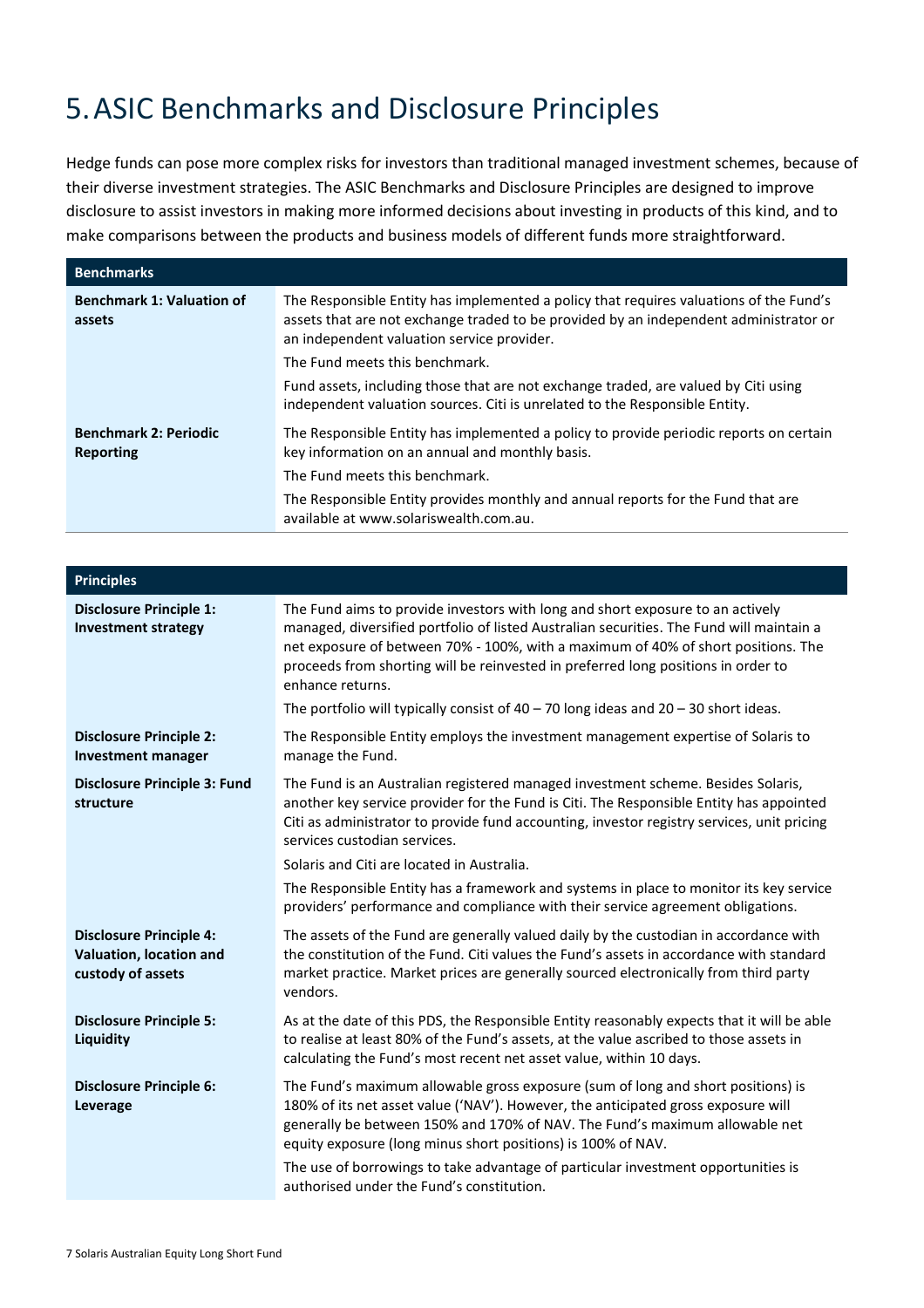| <b>Principles</b>                                    |                                                                                                                                                                                                                                                                                                                                                                     |
|------------------------------------------------------|---------------------------------------------------------------------------------------------------------------------------------------------------------------------------------------------------------------------------------------------------------------------------------------------------------------------------------------------------------------------|
| <b>Disclosure Principle 7:</b><br><b>Derivatives</b> | Solaris may use exchange traded derivatives to more efficiently manage the Fund's<br>portfolio and its risks. The use of derivatives may be a more cost-effective way of<br>gaining exposure to a particular asset class or sector as compared to holding a physical<br>asset.                                                                                      |
|                                                      | Derivatives used will be covered by cash, physical securities or a combination of both.<br>Derivatives will not be used to leverage the Fund.                                                                                                                                                                                                                       |
| <b>Disclosure Principle 8: Short</b><br>selling      | The Fund uses short selling as an investment technique as part of the its investment<br>strategy. Short positions are taken on particular stocks where Solaris believes a security<br>is overvalued and it is expected that these stocks will fall in price and underperform the<br>market.                                                                         |
|                                                      | In creating a short position, the Fund will borrow a security from a securities lender and<br>sell it with the intention of repurchasing the security when the price of the security<br>falls.                                                                                                                                                                      |
|                                                      | Short selling may expose the Fund to risks such as short position risk, liquidity risk, and<br>counterparty risk.                                                                                                                                                                                                                                                   |
| <b>Disclosure Principle 9:</b><br><b>Withdrawals</b> | When you withdraw, your units will be redeemed based on the exit price for the<br>Business Day on which your withdrawal request is processed.                                                                                                                                                                                                                       |
|                                                      | There may be circumstances where your ability to withdraw from the Fund is restricted.<br>We may suspend withdrawals if we determine that this is in the best interests of all unit<br>holders. If the Fund ceases to be liquid, you will only be able to withdraw if the<br>Responsible Entity makes a withdrawal offer. We are not obliged to make such an offer. |

In certain circumstances, the Responsible Entity has the power to close or terminate the Fund and make changes to the Fund including the investment objective, the benchmark, asset classes and asset allocation ranges; in some cases, without prior notice. Materially adverse changes to the disclosure principles and benchmarks or other information in this PDS will be updated via the issue of a supplementary PDS. Other changes will be communicated on our website or in written or electronic form. Upon request, a hard copy of any updated information will be provided without charge.

# Disclosure Principle 1: Investment strategy

### **Investment philosophy**

Solaris is a bottom up style neutral Australian equity manager. Solaris believes there are opportunities in both value and growth stocks, therefore their style can be described as 'style neutral' or 'style agnostic'.

### **Investment strategy**

The Fund aims to provide investors with long and short exposure to an actively managed, diversified portfolio of listed Australian securities. The Fund will maintain a net exposure of between 70% - 100%, with a maximum of 40% of short positions.

The Fund will maintain a net exposure of 70% - 100%, with the proceeds from shorting reinvested in preferred long positions in order to enhance returns. The portfolio will typically consist of 40 – 70 long ideas and 20 – 30 short ideas.

The Fund may be suitable for investors with an investment horizon of 5 years or longer and seek capital growth and income via exposure to Australian stocks and are willing to accept the shorter-term fluctuations in price typically associated with such investments.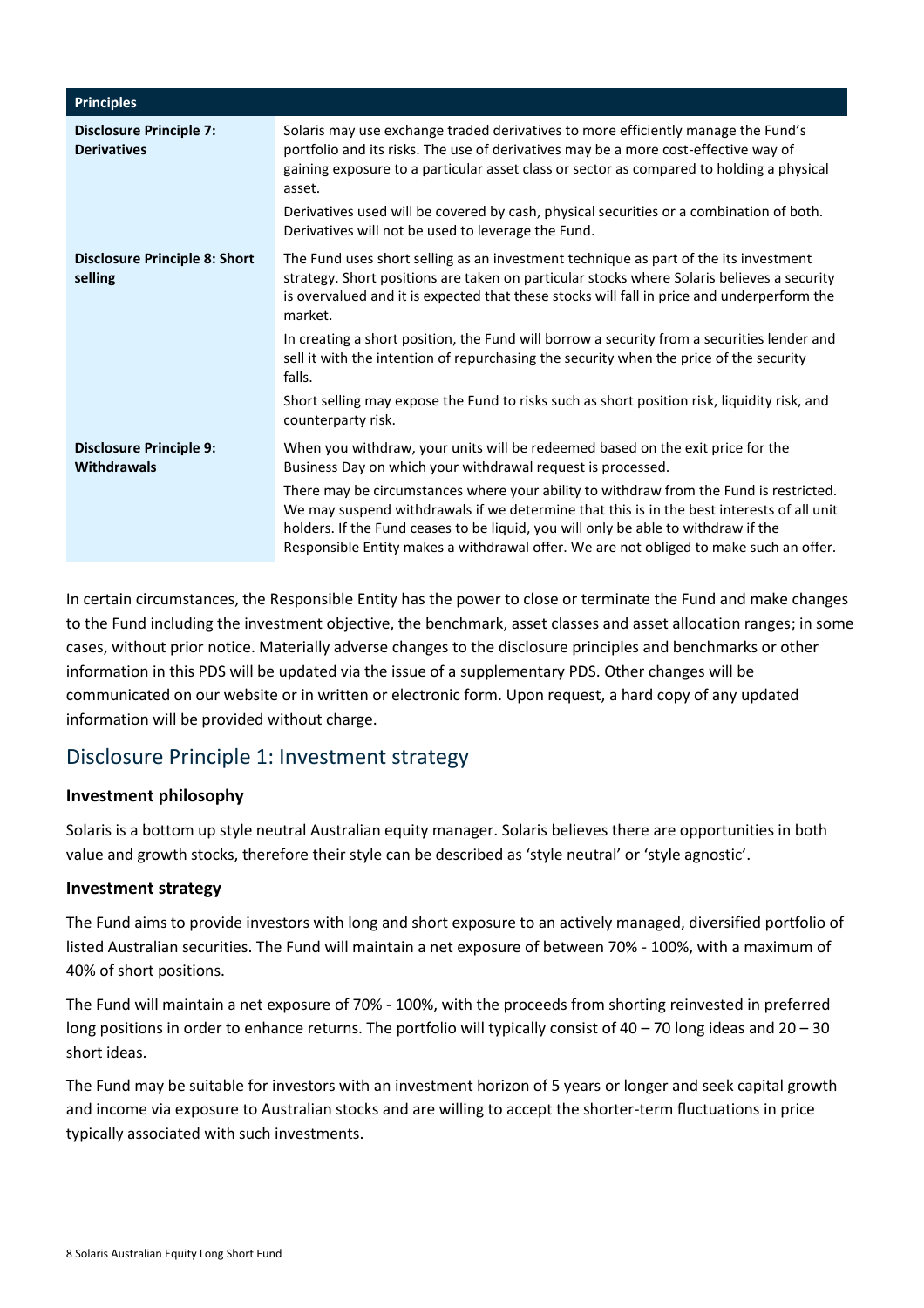#### **Investment process**

Solaris use fundamental analysis to pick stocks and exploit market inefficiencies in forecasts and valuations. To optimise the conversion of fundamental research into investment portfolios, they empower analysts by combining their analytical role with that of the portfolio manager. This combination ensures the portfolio is constructed purely from the ground up using the knowledge and skill of the people at the analytical 'coal face'. The use of multi portfolio manager/analyst approach also diversifies the decision-making process delivering more consistent out performance together with lower key person risk.

Solaris' style neutral strategy means that there are fewer natural, pre-determined biases. The portfolio is built from the ground up by the analysts who conduct the fundamental research. The result of giving the analysts the empowerment to build the portfolio is a Fund with a diversified decision-making base.

To allow analysts to construct a portfolio in a coordinated way, each analyst inputs forecasts of their companies' total returns (capital plus yield returns) into a centralised database of company's expected returns. Using the market average of these returns as a benchmark, analysts rank and build active company positions based upon each company's relative return ('Excess Return'). The Excess Return is used for portfolio construction purposes, for example determining inclusions, exclusions, or shorts in the portfolio and the portfolio's position size.

Any biases that arise out of the portfolio construction process are monitored closely by the Solaris' Chief Investment Officer and Portfolio Specialists to ensure that they are consistent with the desired risk and return objectives of the Fund.

#### **Stock selection process**

The Solaris investment process is broken down into three areas:

- Risk screening
- Company research (Expected Returns generation); and
- Portfolio construction



- $\cdot$  ESG
- Litigation

• 500 company meetings p.a.

• 4+ years forecasts

• Valuation models

• Portfolio Specialist monitors portfolio characteristics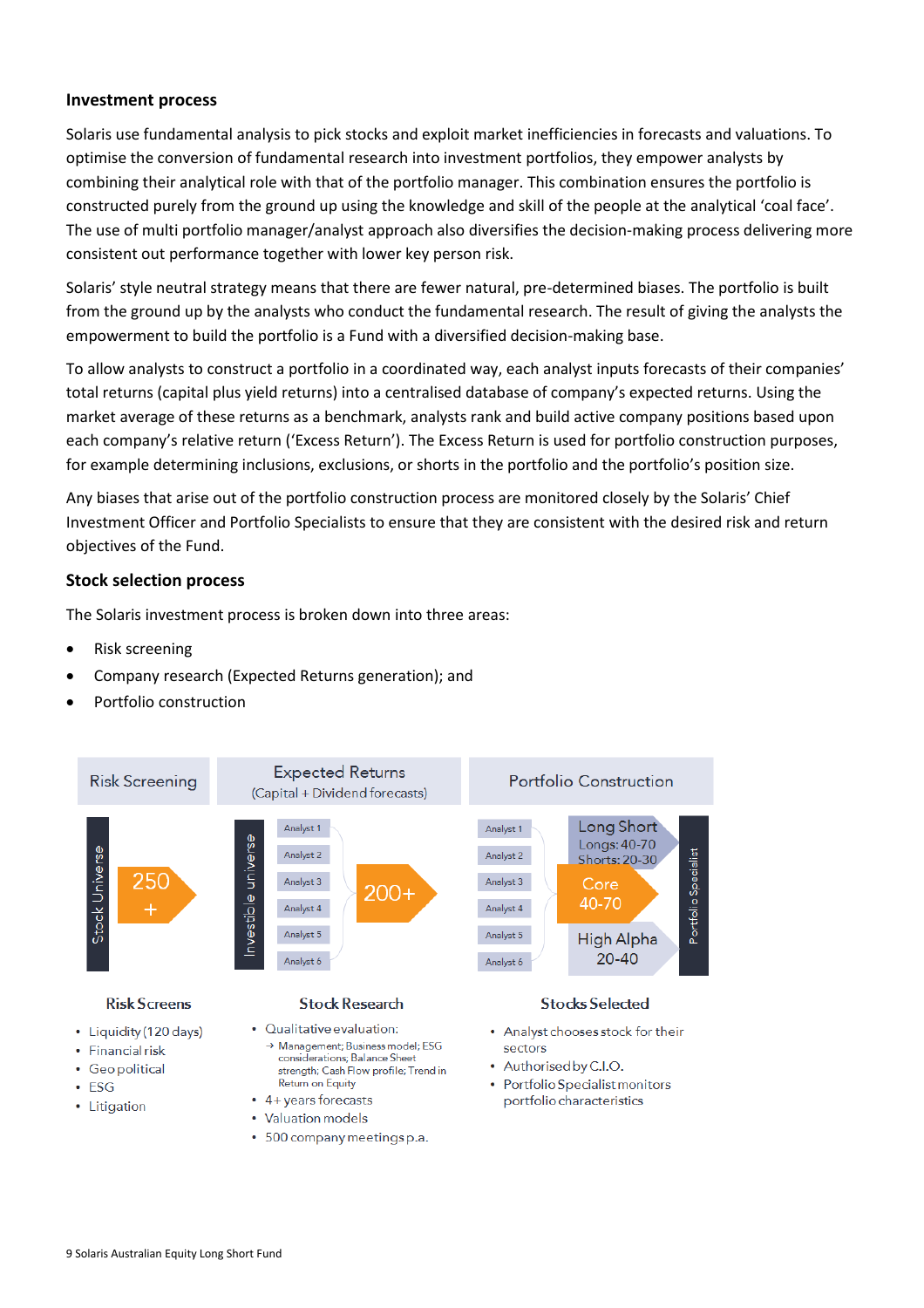#### **Risk Screening**

The authorised universe of investable securities comprises any companies listed on a recognised Australian stock exchange, essentially starting with the top 300+ companies.

To ensure suitable quality of the companies that Solaris invests in, each analyst initially screens the available investment universe to ascertain its suitability for portfolio inclusion. Companies excluded as long candidates at this stage are considered poor quality due to:

- Liquidity issues
- Financial risk
- Geo-Political risk
- ESG considerations
- Litigation risks

Some companies that are excluded as long investments may still be considered as short candidates. About 250 companies make it through the screening process with approximately 210 researched and modelled in detail by the analysts of Solaris.

#### **Company Research (Expected return generation)**

Once past initial risk screening, companies are subject to both qualitative and quantitative assessment. The qualitative assessment forms a key part of the fundamental company research process and is focused on the following areas:

- Management relevant experience and track record. Solaris is looking for the management history to use as a guide to forecasting their success in this company.
- Business Model Solaris looks at the 'franchise strength' of the business to assess the sustainability and volatility of future earnings, etc.
- Balance Sheet this provides an important snapshot of the business as it currently exists, plus an insight into how it is positioned for the future.
- ESG Solaris looks at any Environmental, Social or Governance issues that may represent opportunities for outperformance or whether any unsustainable practices could result in underperformance. Solaris also employs an ESG Analyst who provides the analyst with additional information and research capacity where required.
- Cash flow profile monitors the cash flows of stocks going forward, removing the effect of accounting / timing issues from forecasts plus provides inputs into a standardised Discounted Cash Flow ('DCF') valuation.
- Trend in Return on Equity this is an important quality to monitor within stocks (i.e. what is the marginal return being generated by each new dollar of capital invested?)

The conclusions drawn by analysts from their qualitative assessment feeds into the appropriate rating applied to each company's valuation. For the most commonly used valuation technique, DCF, this involves adjusting the beta to incorporate positive or negative factors discovered in the qualitative assessment.

Analysts have access to a standard company model and DCF valuation package. Analysts are empowered to use whichever analysis and valuation methodologies they find most effective for the companies and sectors they manage. As a minimum, analysts are required to forecast four years of earnings and cash flow for each company.

While each analyst is empowered to be innovative in using company specific assumptions when assessing each company, it is essential that any assumptions common to different company valuations are the same. To this end, all models draw their common assumptions (i.e. interest rates, currencies, etc.) from a shared database of assumptions. To avoid top-down overlays influencing the bottom-up portfolio construction process, these assumptions generally reflect market consensus forecasts.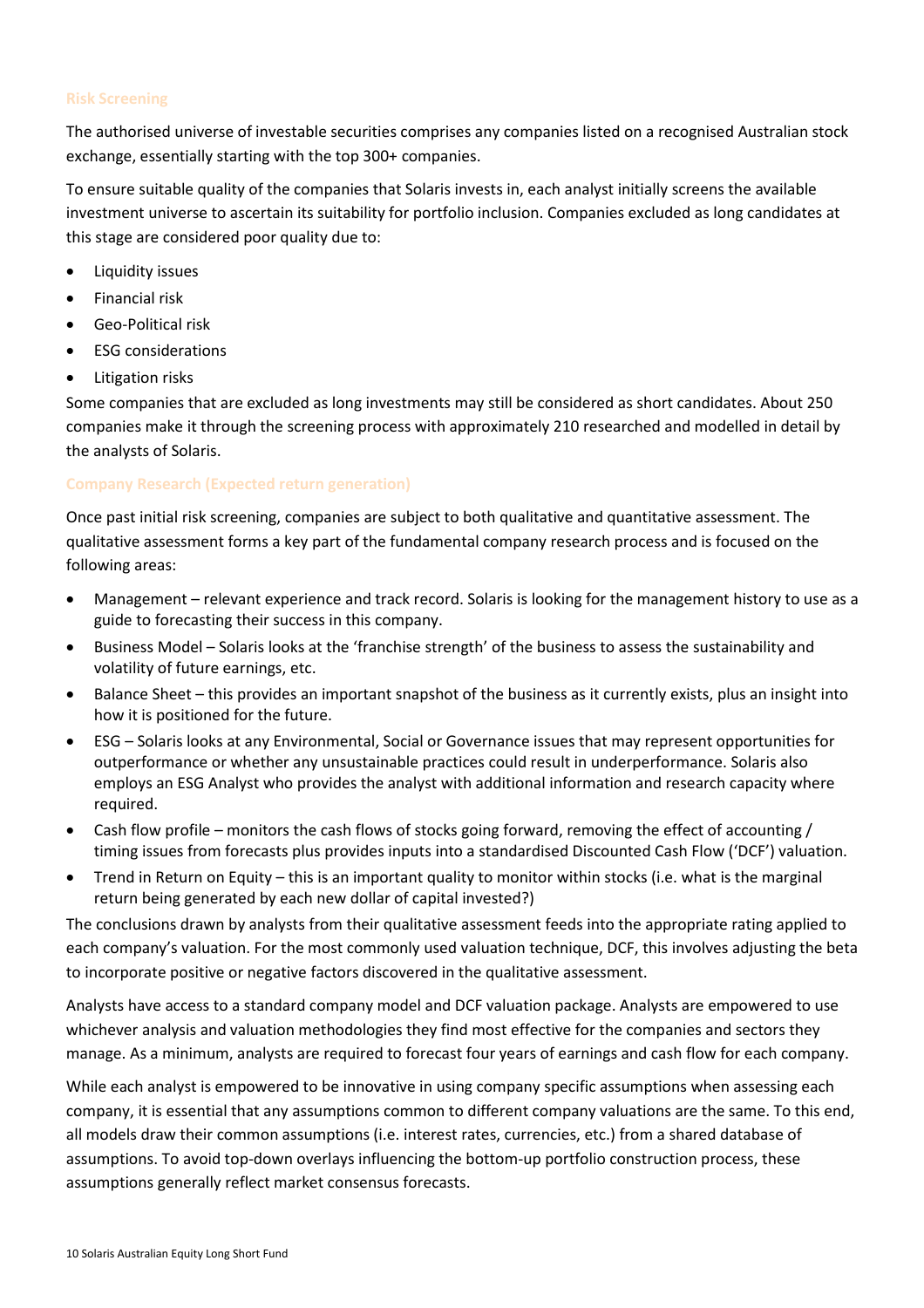With each company valuation that is generated, a target price and dividend yield one year forward is derived. The difference between the target price and the current share price is called the capital return (%). The sum of the capital return and the expected dividend yield for the next 12 months is used to calculate the Expected Total Return (ETR %) of each stock. The ETRs of all companies are collated in the Expected Returns Database (ERD) and a market-capitalisation weighted-average Market Return (MR) is derived. All analysts' overweight, underweight or short decisions are subsequently guided by each stock's relative return (ETR-MR) called the Excess Return.





#### **Other considerations**

Solaris have an extensive database of historical and forecast company and commodity data sourced from brokers. The data is used for:

- comparing Solaris' forecasts of earnings and cash flow to the wider market; and
- providing quantitative research ideas to the analysts.

#### **Portfolio Construction**

The main portfolio construction technique that Solaris uses is based on Excess Return. Simply put, if a company has a high excess return, that company will, prima facie, be included in the portfolio and equally a low or negative excess return will see a company excluded from, or shorted, in the portfolio. As a rule of thumb, a +/-10% excess return indicates that a +/-1% over/under weight position should be taken in the relevant company. Subsequent over/under weight sector positions are purely the result of the over/under weight positions of companies within that sector. The analyst is accountable for both the company and sector performance contribution. Specific risk limits govern active position sizes at both the company and sector levels. Orders are initiated and signed off by the responsible analysts before being presented to the CIO (or his delegate) for authorisation.

Ultimately, this creates an extremely disciplined buy/sell regime, whereby as the excess return of a company begins to dissipate, the analyst will reduce the position and vice versa. This way, Solaris can be assured their analysts don't become attached to the investment and remain objective.

#### **Portfolio Risk Management**

Portfolio biases including size, sector, or style are formed as a result of the multi analyst/portfolio manager approach. Management of the overall portfolio of the Fund is the responsibility of the CIO assisted by the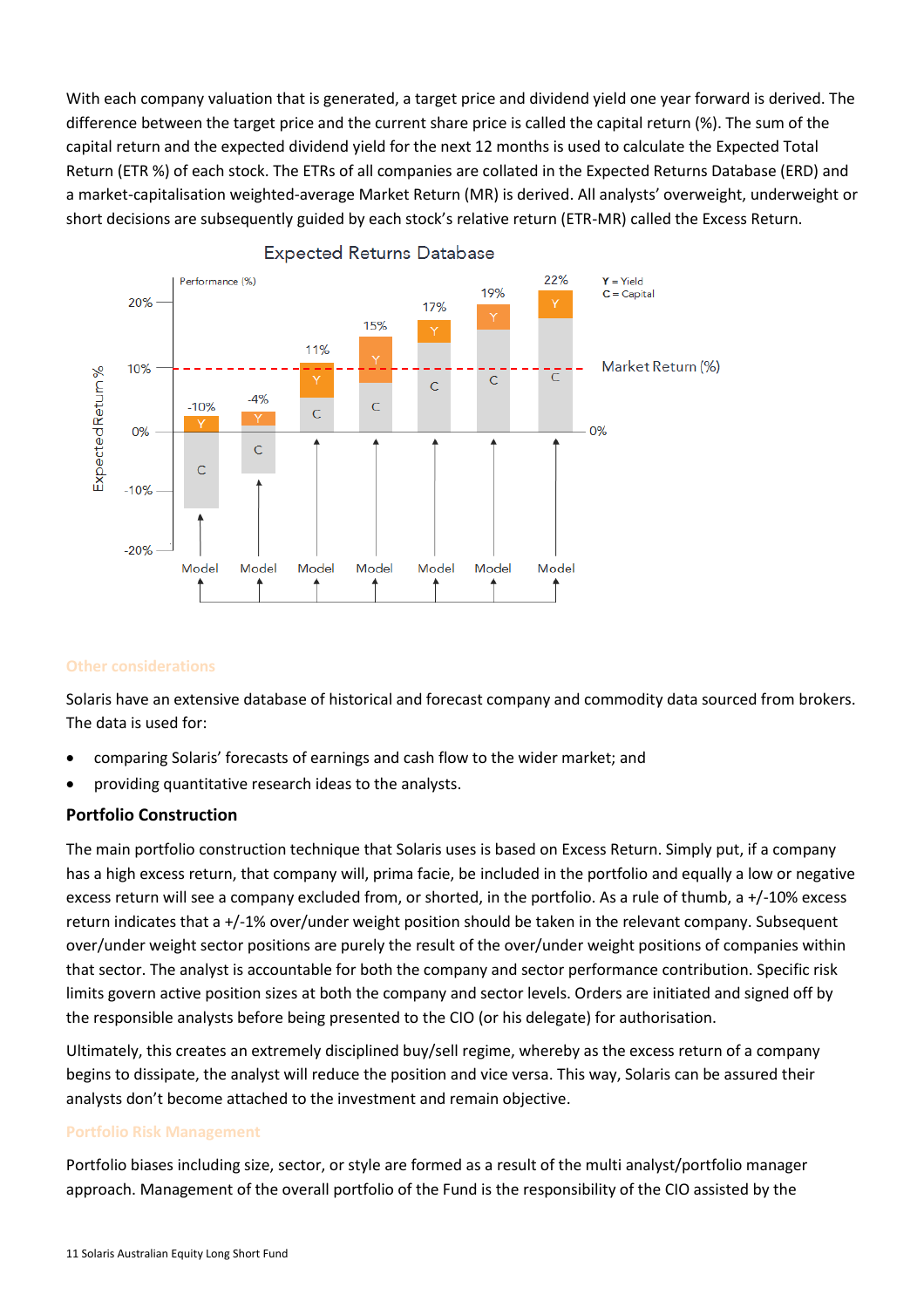Portfolio Specialists. A portfolio analytics process monitors biases and risk factors in the portfolio. Given the multi analyst/portfolio manager approach to selecting companies for the portfolio, risk management becomes extremely important.

Risk is an important component to generating a desirable return outcome. Understanding the amount of risk or lack thereof, where it is, and taking appropriate steps where necessary, is a critical part of the investment process.

Portfolio risk factors measured and analysed include tracking error (+ multi period), active share, sector risk, liquidity, volatility, momentum, Beta, stock risk, style risk (cyclical, defensive, growth, value), size and AUD.

Portfolio fundamentals measured and analysed include:

- Value factors Price Earnings Ratio, Price to Cash flow, Dividend Yield;
- Growth factors Earnings growth, Cash flow growth, Dividend Yield growth;
- Other factors Franking, Interest Cover, Debt/Equity, ROE, ROA.

Portfolio biases and risk factors are calculated and monitored daily by Solaris with a formal meeting to discuss the results scheduled monthly.

Additional risk considerations when implementing a short position is the borrow availability, recall risk, level of short interest and days to cover. These risk factors are calculated and monitored daily.

### **Labour standards and environmental, social and ethical considerations**

Solaris has considered Environmental, Social (including labour standards) and Governance ('ESG') issues as an integral part of its mainstream investment process since its incorporation. In its investment process, rather than assessing whether a company is meeting or failing certain predetermined criteria, Solaris assesses the impact of a company's ESG "behaviour" (ESG issues) on its value and incorporates that in the valuation that drives the investment decision of Solaris. This doesn't necessarily mean Solaris itself is taking a stand on a particular issue but it is assessing the commercial implications of an ESG issue. Solaris believes that companies that are cognisant of the ESG factors facing them may provide investment opportunities, whereas companies that are not, may experience underperformance. Solaris analysts are all experienced investment professionals who have had extensive experience managing "Ethical" portfolios in the past. Solaris also employ an ESG Analyst who provides the analyst with additional information and research capacity.

The conclusions drawn by analysts from their qualitative assessment feeds into the appropriate rating applied to each company's valuation. For the most commonly used valuation technique: DCF, this involves adjusting the beta to incorporate positive or negative factors discovered in the qualitative assessment. Accordingly, conclusions drawn from the assessment of a company's ESG activities may affect that company's rating and its valuation.

### **Other investment information**

You should note that there are risks associated with the Fund's investments, investment strategy and structure. Refer to Section 6 of this PDS for those risks.

### **Changes in Relation to Investment Objective and Strategy**

The Responsible Entity may make changes to the investment objective and strategy. Where these changes are not material, we can make these changes without prior notice to investors. We will inform investors of any material change via Solaris' website at www.solariswealth.com.au or as otherwise required by law.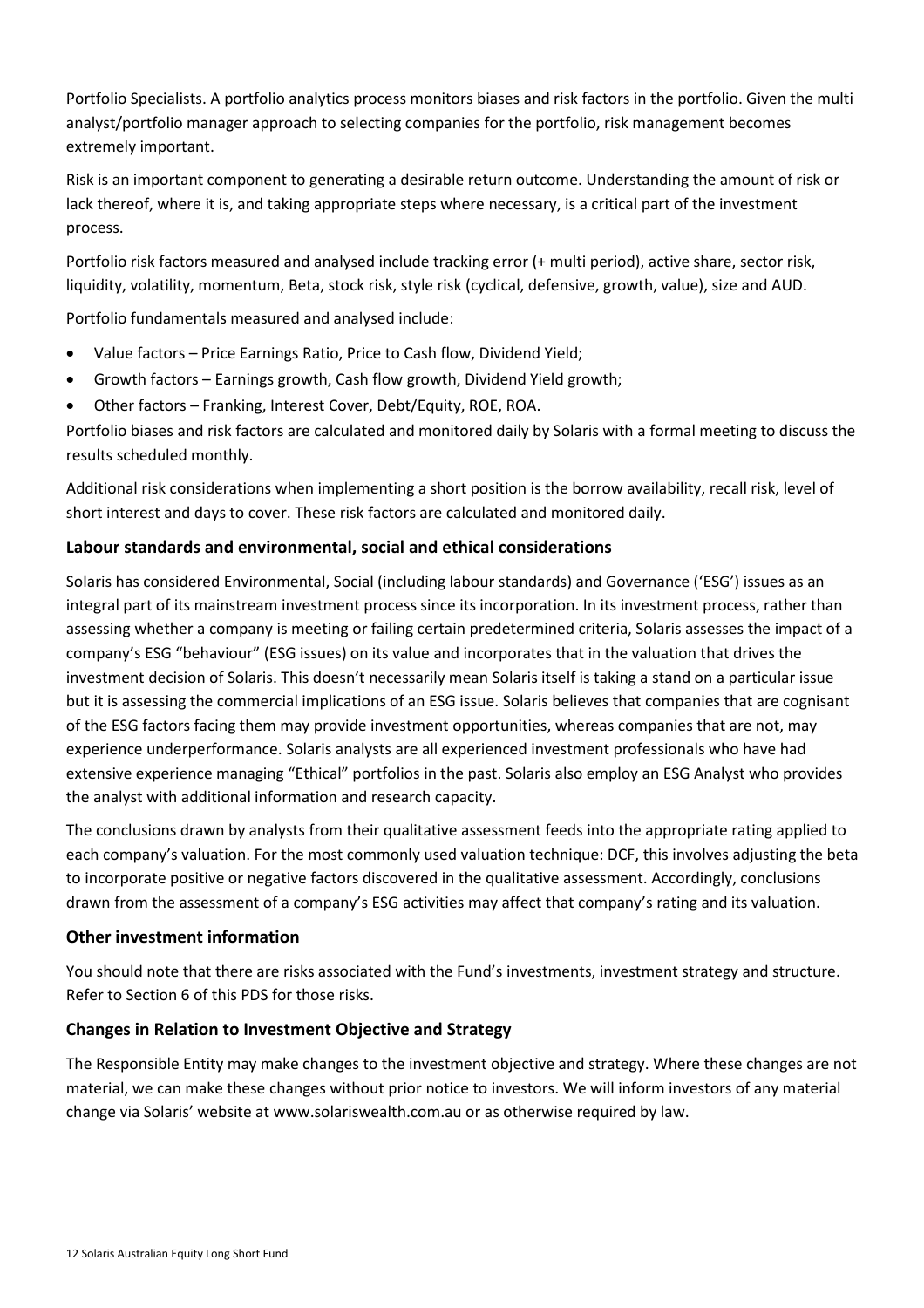## Disclosure Principle 2: Investment manager

| <b>Name and Role</b>                                                  | <b>Qualifications</b>                           | <b>Experience</b><br>(years) |
|-----------------------------------------------------------------------|-------------------------------------------------|------------------------------|
| <b>Michael Bell</b><br>Joint CIO; Analyst                             | B. Bus., Grad. Dip. App. Fin.                   | 27                           |
| <b>Charles Casey</b><br>Analyst                                       | B. Com., B. Econ., CFA, Dip Fin Services        | 14                           |
| Lisa Domagala<br><b>ESG Analyst</b>                                   | B. Com.                                         | 31                           |
| <b>Will Earnshaw</b><br><b>Managing Director; Analyst</b>             | B. Com., B. Econ., CFA, Grad Dip Appl. Fin, ACA | 25                           |
| <b>Damien Keune</b><br>Analyst                                        | B. Bus., Grad. Dip. App. Fin.                   | 20                           |
| <b>Bernard Machen</b><br>Analyst                                      | B. Bus. (Computing), Grad. Dip. Appl. Fin.      | 27                           |
| <b>Sean Martin</b><br>Joint CIO; Analyst                              | B. Com., ACA Grad Dip App. Fin                  | 25                           |
| <b>Ryan Porter</b><br><b>Dealer</b>                                   | B. Eng, B Sc.                                   | $\overline{2}$               |
| <b>Gus Roberts</b><br>Portfolio Specialist; Head of<br><b>Dealing</b> | B. Com., Grad. Dip. App. Fin.                   | 16                           |
| <b>Charles Story</b><br>Analyst                                       | B. Bus., M. App. Fin.                           | 16                           |

The Solaris investment team is a stable, experienced team comprised of 10 experienced investment professionals who have an average investment experience of 20 years and have, on average, been with the team for 15 years.

Solaris' analysts are the portfolio managers. In other words, if an analyst decides a stock should go into the portfolio, that analyst becomes responsible for the performance of that investment. Fundamental analysis is optimised by analysts being empowered and rewarded as portfolio managers. Analyst management of the portfolio is the most efficient way to capture identified market inefficiencies because the Solaris analyst is the person most familiar with the stock.

The analysts spend 90% of their time analysing companies that are eligible for inclusion in the Fund.

Management of the overall portfolio of the Fund is the responsibility of the CIO assisted by the Portfolio Specialists. They spend 50% of their time in this capacity.

As at the date of this PDS, there have been no adverse regulatory findings against the Investment Manager, the Responsible Entity or the key individuals involved in the investment decisions of the Fund.

The Responsible Entity may, under the terms of the Investment Management Agreement with Solaris, terminate the agreement with immediate effect at any time by written notice to Solaris if:

a) a receiver, receiver and manager, administrative receiver or similar person is appointed with respect to the assets and undertakings of Solaris;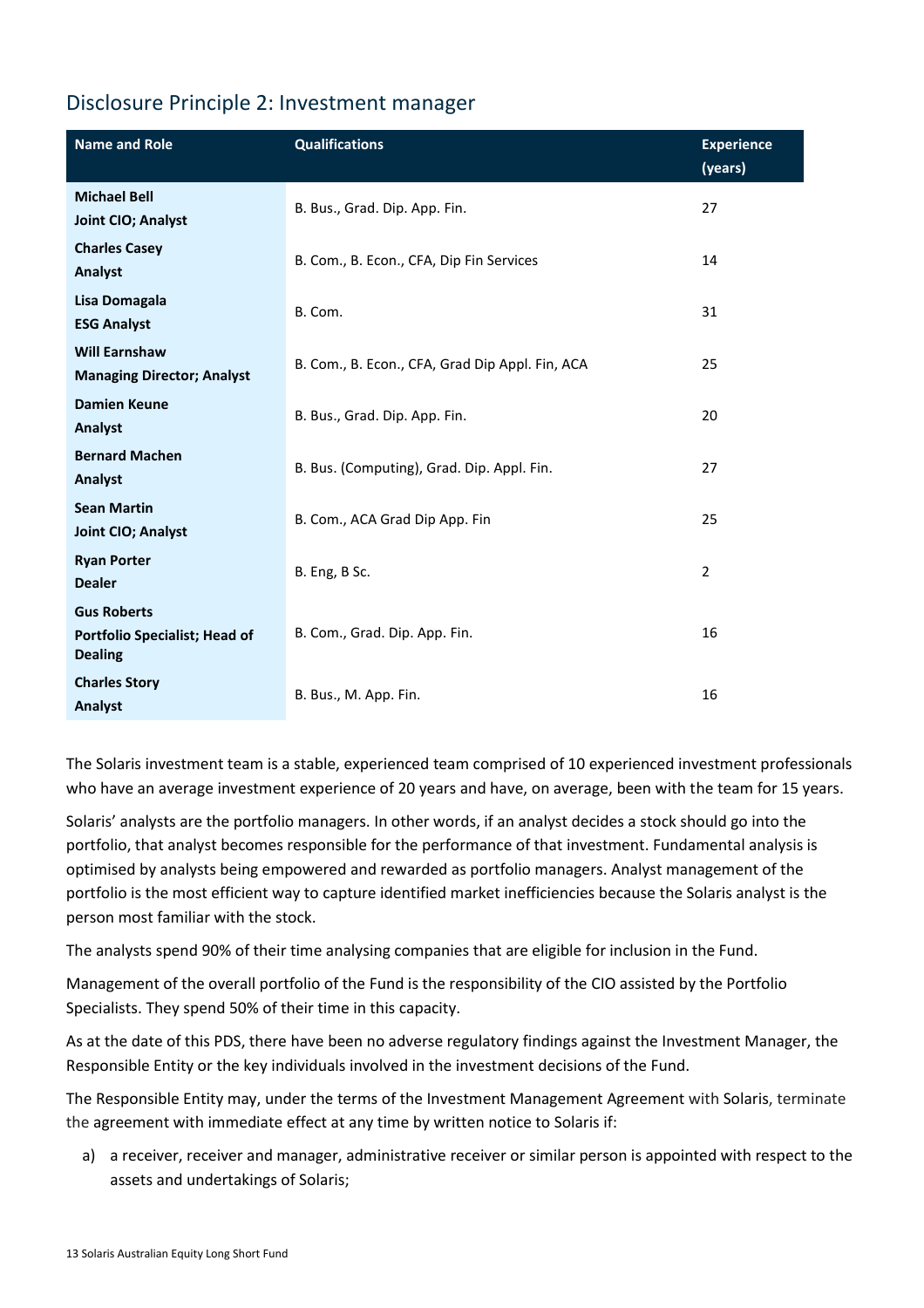- b) Solaris:
	- i. goes into liquidation;
	- ii. ceases to carry on business in relation to its activities as an investment manager;
	- iii. breaches any provision of the agreement, or fails to observe or perform any representation, warranty or undertaking given by Solaris under the agreement and Solaris fails to correct such breach or failure within 20 business days of receiving notice in writing from the Responsible Entity specifying such breach or failure;
- c) Solaris sells or transfers or makes any agreement for the sale or transfer of the main business and undertaking of the Solaris or of a beneficial interest therein;
- d) the Responsible Entity is removed as trustee of the Fund; or
- e) the members of the Fund resolve that Solaris be replaced.

The Investment Management Agreement will also automatically terminate in respect of the Fund if the Fund is wound up.

The Responsible Entity must pay Solaris all fees payable under the Investment Management Agreement up until the date of termination.

### Disclosure Principle 3: Fund structure

The Fund is a registered managed investment scheme. When you invest in the Fund, your money will be pooled with that of other investors and you will be issued 'units'. Each unit held in the Fund gives the unit holder a beneficial interest in the Fund as a whole, but not in any particular asset of the Fund. Holding units in the Fund does not give a unit holder the right to participate in the management or operation of the Fund.

Each unit in the Fund offered or issued under this PDS is of equal value and identical rights are attached to all such units. The Fund has other classes of units on issue with different rights to the class offered under this PDS. We are required by the Corporations Act 2001 (Cth) ('Corporations Act') to treat all investors within a class of units equally and investors in different classes fairly. Refer to the diagram below for the flow of investment money through the fund structure.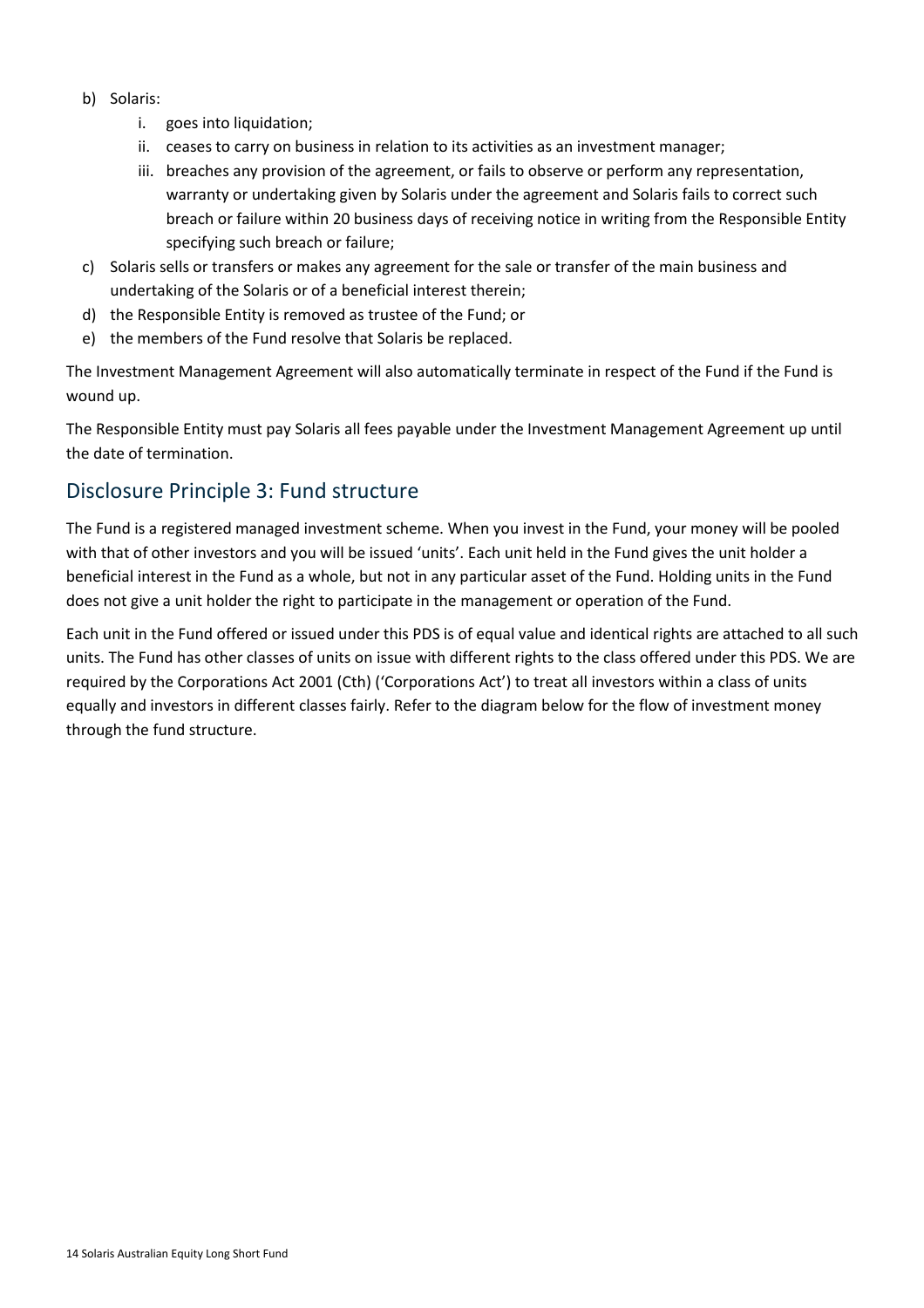

\*Fund monies are held in the Custodian's account.

#### **Fund key service providers**

| <b>Role</b>               | Service provider                                                        | <b>Jurisdiction</b> |
|---------------------------|-------------------------------------------------------------------------|---------------------|
| <b>Investment Manager</b> | Solaris Investment Management Limited ABN 72 128<br>512 621 AFSL 330505 | Australia           |
| Administrator             | Citigroup Pty Limited                                                   | Australia           |
| <b>Auditor</b>            | <b>PricewaterhouseCoopers</b>                                           | Australia           |

There are no related party relationships between the Responsible Entity and its key service providers. All material arrangements in connection with the Fund are entered into on arm's length terms. The Responsible Entity regularly monitors each key service provider's performance against agreed service standards, as set out in a services agreement.

The Responsible Entity has appointed PricewaterhouseCoopers ('PwC') as the auditor of the Fund.

Fund assets are held in custody by Citi.

All investments are clearly identified as belonging to the Fund or the Responsible Entity and except where permitted by ASIC relief, are segregated from the assets of Citi and the counterparty.

## Disclosure Principle 4: Valuation, location and custody of assets

The assets of the Fund are valued by Citi and the Fund's NAV is calculated in accordance with the constitution of the Fund. The value of the Fund will be decreased by the amount of any liability owing by the Fund, such as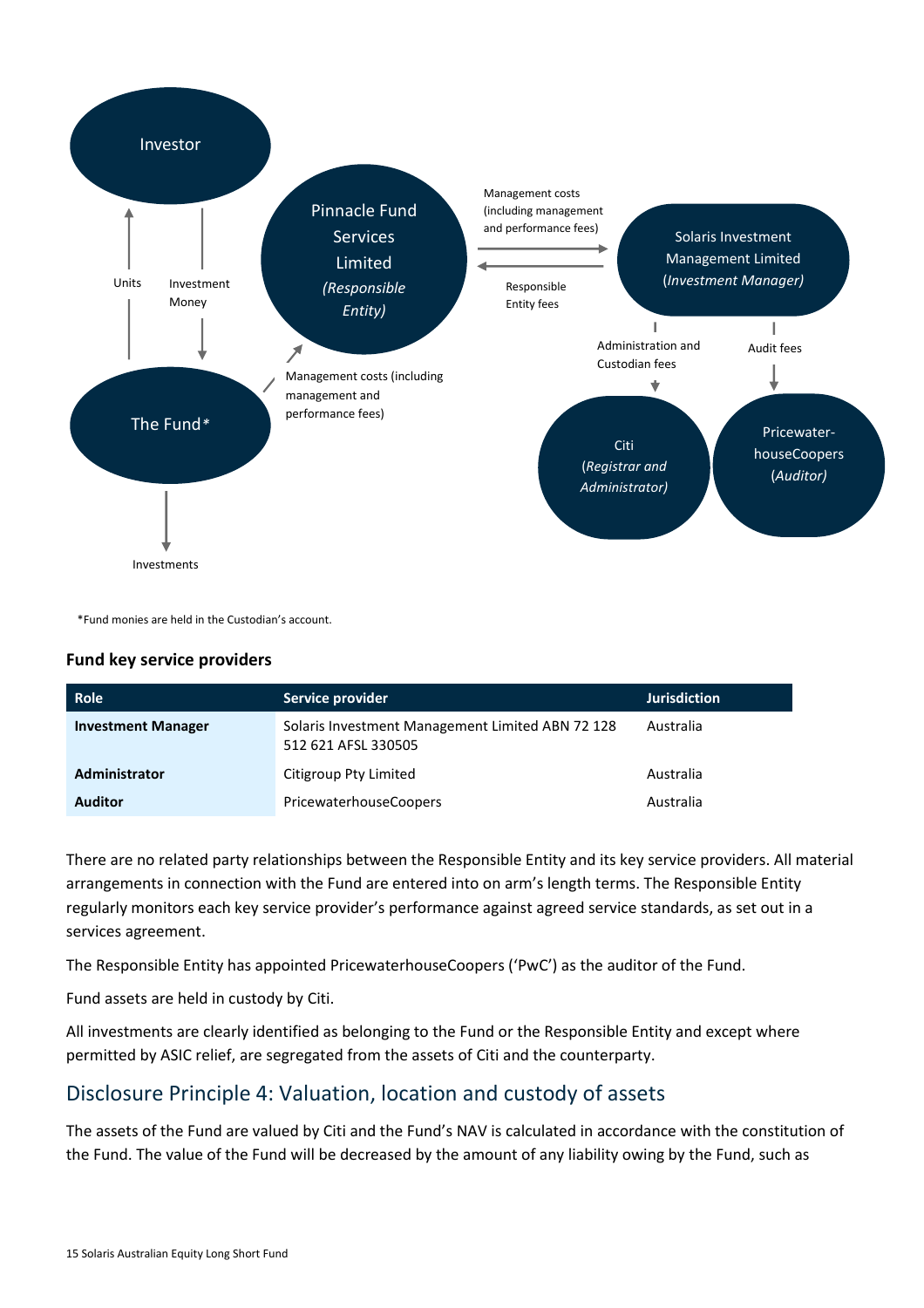distributions to investors, the management costs payable to the Investment Manager, provisions and contingent liabilities.

Citi values Fund assets in accordance with standard market practice and market prices are generally electronically sourced from third party vendors. Where no independent pricing source is available to value an asset, Citi and the Responsible Entity will liaise with each other to determine the value of the asset in accordance with acceptable industry standards.

The custody agreement between the Responsible Entity and Citi sets out (among other things) the nature of the engagement and Citi's obligations (and liability for any breach thereof) including the requirement to exercise reasonable care in carrying out its duties. It also prescribes how instructions will be given, how records are to be kept, notification and reporting requirements, and Citi's obligation to give reasonable access and assistance to PwC and the standards by which Citi's performance will be assessed.

As is standard practice for global investment dealings, Citi may engage third party sub-custodians around the world to transact and hold assets located outside of Australia for the Fund. In this respect, the sub-custodians are not required to comply with Australian laws. Citi monitors its sub-custodians and requires them to exercise reasonable care in carrying out the terms specified in their sub-custodial agreements with Citi.

The following types of assets are held in the Fund within a range of up to 100% of the NAV:

- Securities (including unit trusts) listed or expected to be listed on the Australian Securities Exchange (ASX) or any recognised Australian exchange. In the case of a security expected to be listed, an investment in an entity (for example, a company or trust) which may not be the final entity whose securities become listed but is the vehicle through which there will become an entitlement to the securities expected to be listed;
- Australian cash investments; and,
- Exchange-traded derivatives.

## Disclosure Principle 5: Liquidity

As at the date of this PDS, the Responsible Entity reasonably expects that it will be able to realise at least 80% of the Fund's assets, at the value ascribed to those assets in calculating the Fund's most recent net asset value, within 10 days.

The Fund primarily invests in ASX listed equities. Solaris also manages liquidity risk at the company level by performing daily liquidity tests on companies. Solaris is required to maintain adequate cash levels in the Fund for the settlement of trades and to meet withdrawals made during the normal course of business.

You should note that there are risks associated with liquidity. Refer to section 6 of this PDS for those risks.

## Disclosure Principle 6: Leverage

The Fund will borrow stock to enable short positions as part of the investment strategy. The Fund will not borrow cash.

Solaris is required to enter into an Australian Master Securities Lending Agreement to borrow stock from security lenders to enable short positions. The security lenders will be either prudentially regulated, a local branch of a global investment bank, or both. Under the agreement, security lenders require collateral equal to the value of all stock borrowed (plus a margin of 10% if using stock). For example, if the Fund borrowed securities worth 40% of the Fund's NAV, it would be required to post stock collateral to the lender worth 44% of the Fund's NAV (40% x 110%).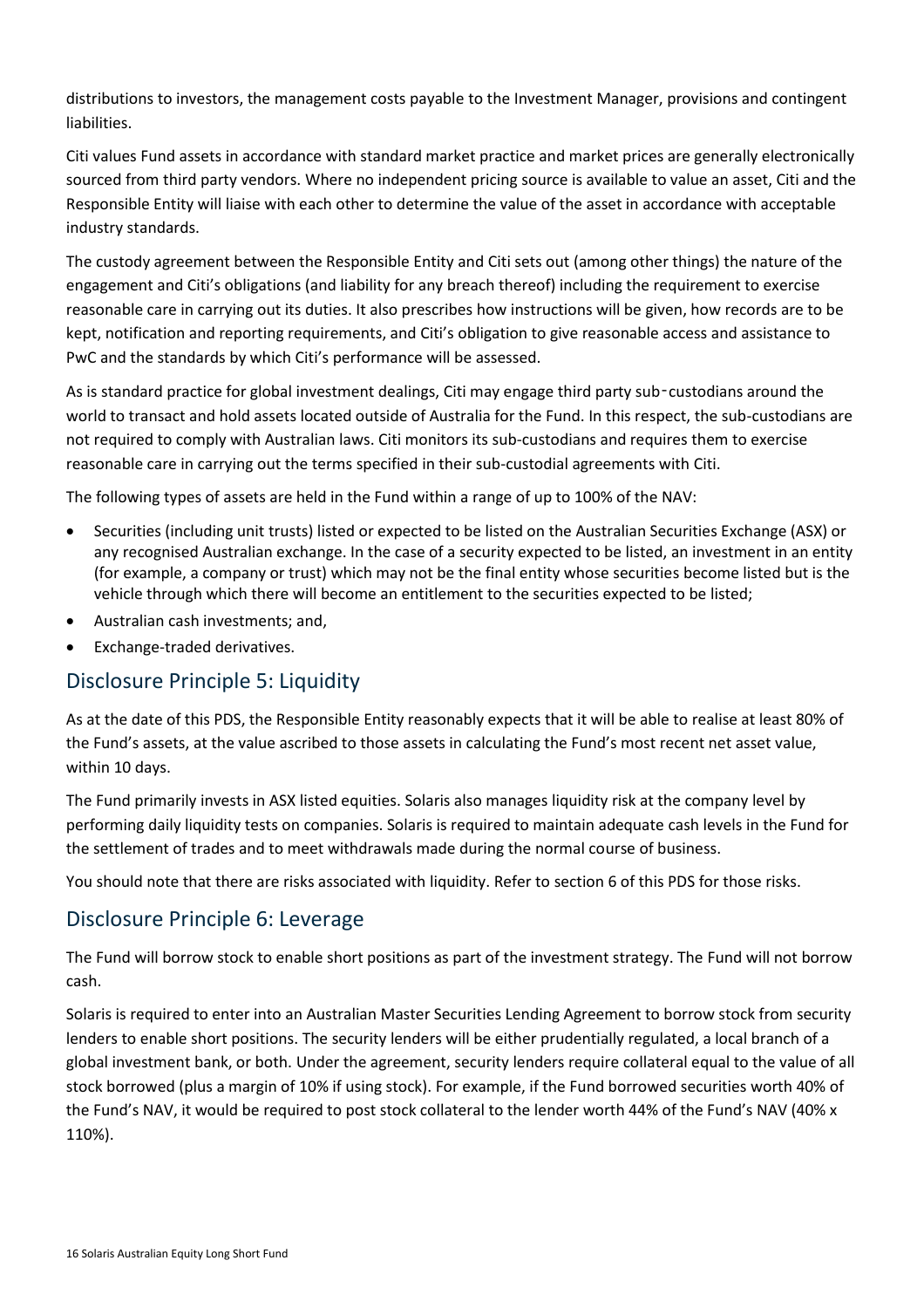The Responsible Entity may remove a securities lender or appoint another securities lender in its place at any time without notice to investors. The maximum counterparty exposure in the event of security lender insolvency is 4% of the NAV.

The net exposure to Australian equities will range between 70% - 100% and cash (and equivalents) 0% - 30%. This can be achieved via a maximum long exposure of 140% and a maximum short exposure of 40%, resulting in a maximum gross exposure of 180%.

The maximum net exposure is 100% to Australian equities and cash equivalents.

### **Example of impact of maximum allowable level of leverage on investment returns and losses**

The example below is provided for illustrative purposes only to show the impact that leverage may have on an investment. It does not represent any actual or prospective level of leverage and is not reflective of the expected return outcome of the Fund. The worked example excludes transaction costs and fees.

If every investment held long and short increases in value by 10% the investment is now worth \$110.

| \$100x | $140% =$  | \$140x  | $10\% =$ | \$154 |                 |
|--------|-----------|---------|----------|-------|-----------------|
| \$100x | $-40\% =$ | $-540x$ | $10% =$  | -\$44 |                 |
|        |           |         |          | \$110 | $= 10\%$ return |

If every investment held long and short decreases in value by 10% the investment is now worth \$90.

| \$100x | $140% =$ | \$140x  | $-10\% =$ | \$126 |               |
|--------|----------|---------|-----------|-------|---------------|
| \$100x | $-40% =$ | $-540x$ | $-10\% =$ | -\$36 |               |
|        |          |         |           | \$90  | $= 10\%$ loss |

If every investment held long increases in value by 10% and every investment held short decreases in value by 10% the investment is now worth \$118

| \$100x | 140% =    | \$140x  | $10% =$   | \$154  |              |
|--------|-----------|---------|-----------|--------|--------------|
| \$100x | $-40\% =$ | $-540x$ | $-10\% =$ | $-536$ |              |
|        |           |         |           | \$118  | = 18% return |

If every investment held long decreases in value by 10% and every investment held short increases in value by 10% the investment is now worth \$82

| \$100x | $140% =$  | \$140x  | $-10\% =$ | \$126 |               |
|--------|-----------|---------|-----------|-------|---------------|
| \$100x | $-40\% =$ | $-540x$ | $10% =$   | -\$44 |               |
|        |           |         |           | \$82  | $= 18\%$ loss |

You should note that there are risks associated with the use of leverage. Refer to Section 6 of this PDS for those risks.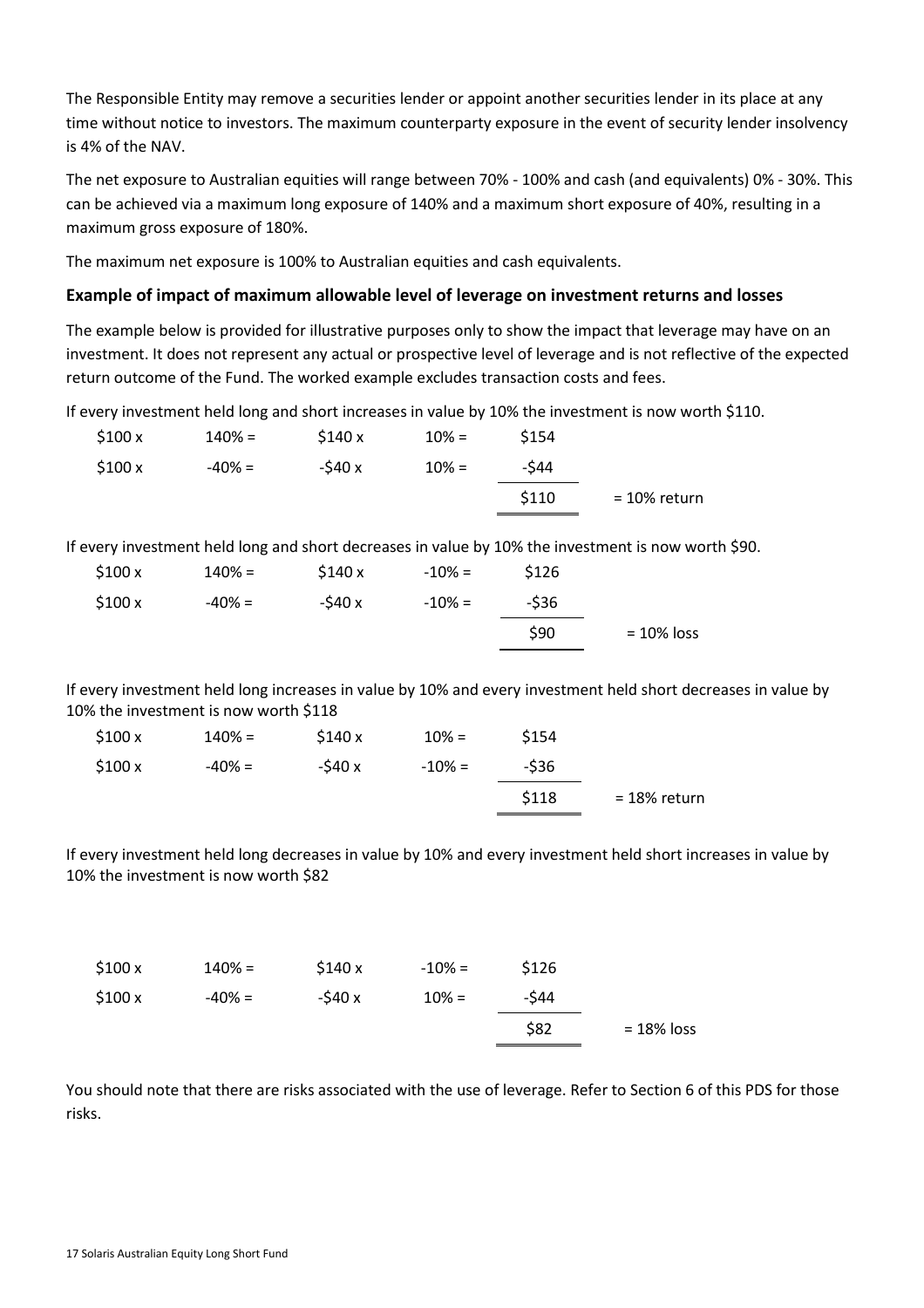# Disclosure Principle 7: Derivatives

Solaris uses derivatives to manage the cash and company exposure in the portfolio. Derivatives used will be covered by cash (delta adjusted), physical securities or a combination of both. Derivatives will not be used to leverage the Fund. For example, futures and forwards may be used to gain exposure when they offer better opportunities to access the underlying security. These, and other derivatives, can be used to implement investment decisions, as a risk management tool (such as managing the effect of interest rates or foreign currency exposure), or to gain, or avoid, exposure to a particular market rather than purchasing physical assets.

The dealing desk is responsible for monitoring exposure and execution of derivatives and all dealing is subject to pre-trade compliance. The dealers are appropriately trained and experienced in the use and execution of derivatives.

Derivatives counterparties are selected based on the following criteria:

- a) an assessment of the background of the counterparty;
- b) where applicable, the counterparty's credit rating; and
- c) any other criteria the Responsible Entity or the Investment Manager deems relevant in the context of the particular counterparty and market conditions.

Any exposures to counterparties generated by over the counter derivatives are managed in accordance with internal guidelines and any relevant regulation. Counterparty risk is generally less for exchange traded derivatives than for over the counter derivatives, though it is still present. If a counterparty defaults, then the Fund could face the risks of having limited recourse to its assets, missing an investment opportunity, or being unable to buy or sell an asset. Solaris evaluates the creditworthiness of its counterparties prior to the Fund entering into a transaction. The counterparties to over the counter derivatives will be global banks.

Refer to section 6 for further details on counterparty risks.

## Disclosure Principle 8: Short selling

The Fund is a fundamental style neutral Australian equity long short product. The Fund will maintain a net exposure of 70% - 100%, with the proceeds from shorting (40% maximum) reinvested in preferred long positions in order to enhance returns.

There is a higher risk in creating a short position than creating a long position in relation to a security. In creating a short position, the Fund will borrow a security from a securities lender and sell it with the intention of repurchasing the security when the price of the security falls. If the price of the security rises, a loss is incurred which can be much greater than the price of the security at which it was sold. There is also the risk that the securities lender may recall a security that the Fund has borrowed at any time which means that the Fund may have to buy the security at an unfavourable price to meet its obligations.

Solaris aims to manage short position risk by having strict controls and risk management processes in place as outlined below.

The Fund is restricted to holding no more than 40% of the Fund's NAV in short positions. The purchase of additional shares using proceeds from short selling is limited to a further 40% of the Fund's NAV. This means the total gross exposure is limited to 180% of the Fund's NAV.

When a short position is initiated, it is classified by the analyst into one of three categories: Outright, Funding and Pair. Categorising shorts helps manage portfolio biases. It also assists analysts, the CIO, and Portfolio Specialists maintain a strong buy/ sell discipline as the investment horizon may differ for different categories.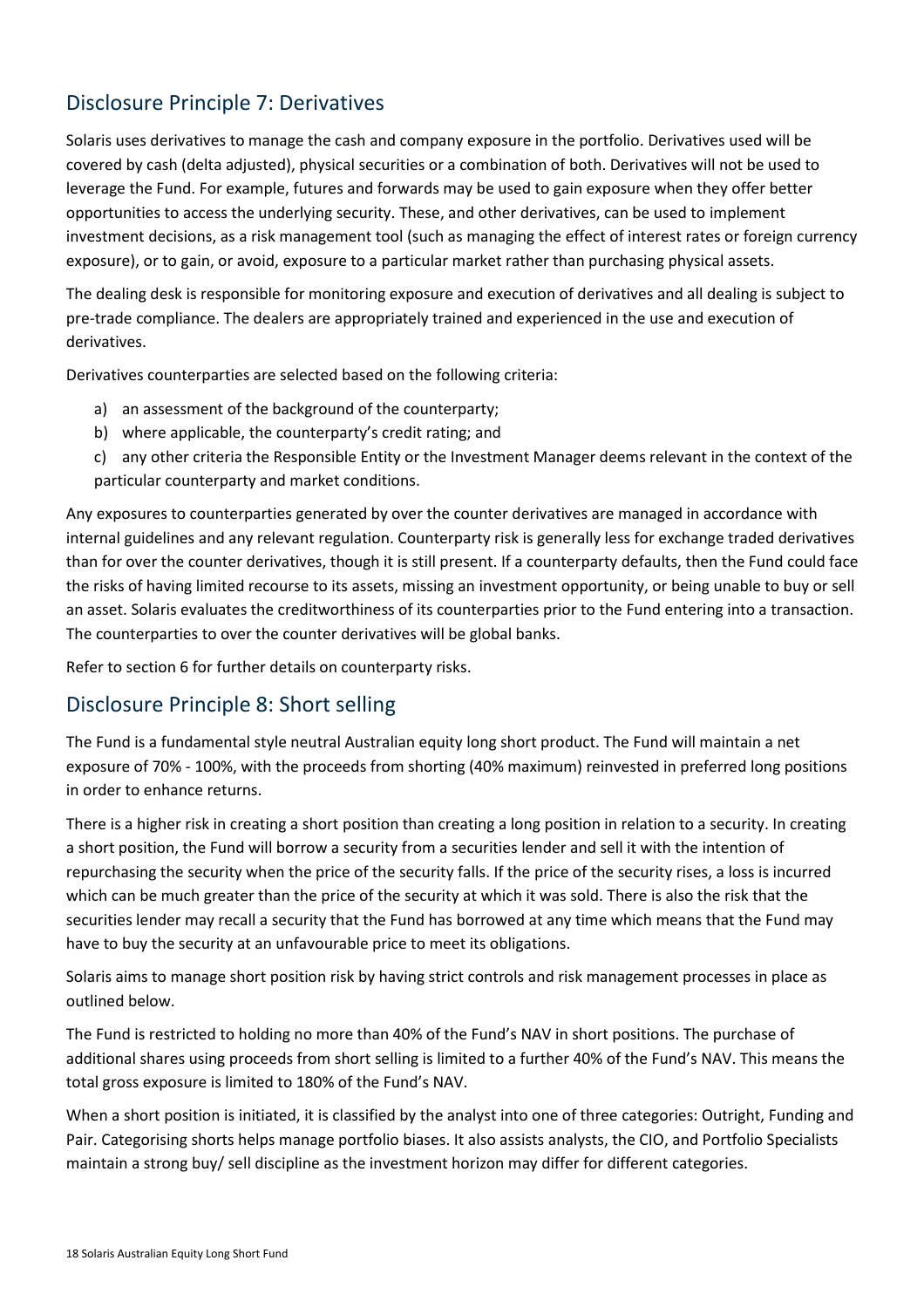- Outright shorts are expected to fall in price outright. These securities will likely fail the Financial, Geo-political, ESG or Litigation screens. Solaris also believes that they have earnings risk or are simply over valued based on their qualitative evaluation. There is also typically an event that an investment manager is waiting for to close out the short. The investment horizon for outright shorts is much shorter.
- Funding shorts are expected to underperform the conviction longs. These securities may go up in price but not as much as the preferred longs. Solaris believes that they are simply over valued based on their qualitative evaluation and the capital generated from the short can generate better returns in their conviction longs. The investment horizon for funding shorts is much longer.
- Pair shorts are expected to underperform the pair long. These securities are generally in the same industry, usually homogenous and become mispriced relative to each other. Solaris believes that they are simply over/ under-valued relative to each other based on their qualitative evaluation. The investment horizon for pairs can vary.

Risk is managed with the following 4 factors in mind: borrow availability, recall risk, level of short interest and days to cover.

Short position sizes are adjusted according to the level of risk associated with each factor in an individual security. In the most extreme example, if a security has limited borrow availability, the lender has classified the stock as high recall risk, it already has a large short interest on the register and would take a considerable amount of time to cover, the short investment will be deemed too risky and not initiated. These risk factors are calculated and monitored daily.

### **Example of short selling in investment returns**

Below is a hypothetical example showing the potential gains and losses from short selling. It does not take into account transaction costs or any other expenses associated with stock trading.

An investor believes that the price of XYZ stock is due to fall, so decides to sell short 100 shares of the company with the aim of benefiting from the price fall. XYZ's current price is \$25.

The investor executes the short-sell order for 100 shares and borrows the shares from a stock lender to immediately sell them on the market. The investor receives a cash inflow of \$2,500 from this transaction.

Two weeks later, the price of XYZ has dropped to \$20. The investor now buys the shares on the market and returns them to the stock lender. In this transaction, the investor has spent \$2,000 to repurchase the shares.

The investor has received \$2,500 and spent only \$2,000, so the profit on the trade is \$500. Alternatively, if, after two weeks, the price of XYZ had risen to \$30, the investor would have had to buy the shares back on the market for a cost of \$3,000 to be able to return them to the lender. In this situation, the investor would have received \$2,500, but spent \$3,000, leaving the investor with a loss of \$500.

## Disclosure Principle 9: Withdrawals

When you withdraw, your units will be redeemed based on the exit price for the Business Day on which your withdrawal request is processed. As part of the withdrawal proceeds, unitholders will receive their share of any net income attributable to the units of the Fund for the period of time during which their units were on issue in the relevant distribution period. These proceeds are included in the unit price. Unitholders will also receive their share of the capital value attributable to the units of the Fund on withdrawal.

Withdrawal requests can be made daily and must be received by Citi prior to 12pm (Sydney time) on a Business Day. Withdrawal requests received after that time, or on a non-Business Day, will be treated as being received on the next Business Day.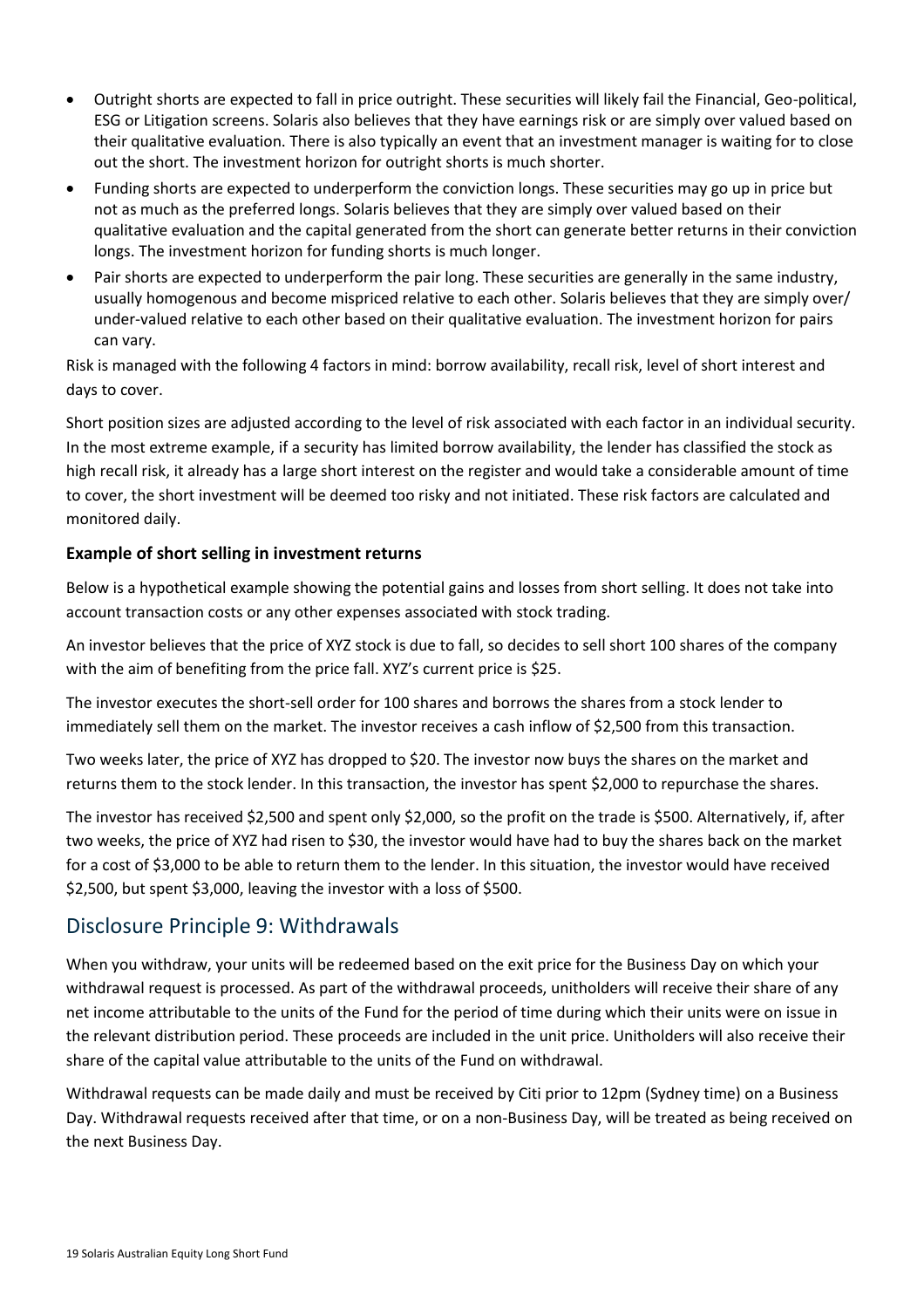There is a minimum withdrawal amount of \$5,000. In addition, if your withdrawal request would result in your investment balance being less than \$5,000, we may treat your withdrawal request as being for your entire investment. We will provide investors with advance notice of any compulsory redemption. The minimum balance does not apply to investments through an IDPS.

Electronic transfer of the redemption proceeds can take up to seven Business Days, however it is often completed in a shorter period of time.

There may be circumstances where your ability to withdraw from the Fund is restricted. We will notify unitholders of any material changes to your withdrawal rights (such as a suspension of withdrawal rights) via Solaris's website at www.solariswealth.com.au. In certain circumstances we may suspend withdrawals if we believe this is in the best interests of unitholders. These circumstances include for example, where it is impractical to value the Fund because of an emergency or trading restriction in a country that the Fund invests in, or if the stock exchange on which the investment of the Fund is listed closes.

Under the Corporations Act 2001 (Cth) ('Corporations Act'), the Fund is illiquid if it has less than 80% liquid assets (generally cash and marketable securities). We will not satisfy a withdrawal request (including switches) if the Fund becomes illiquid (as defined under the Corporations Act). If the Fund is illiquid, withdrawals from that Fund will only be possible if we make a withdrawal offer in accordance with the Corporations Act. We are not obliged to make such an offer. However, if we do, you are only able to withdraw your investment in accordance with the terms of a current withdrawal offer. If an insufficient amount of money is available from the assets specified in the withdrawal offer to satisfy withdrawal requests, the requests will be satisfied proportionately amongst those unitholders wishing to withdraw from the Fund.

For information on withdrawal restrictions, refer to 'Delays to withdrawal payments' in Section 8.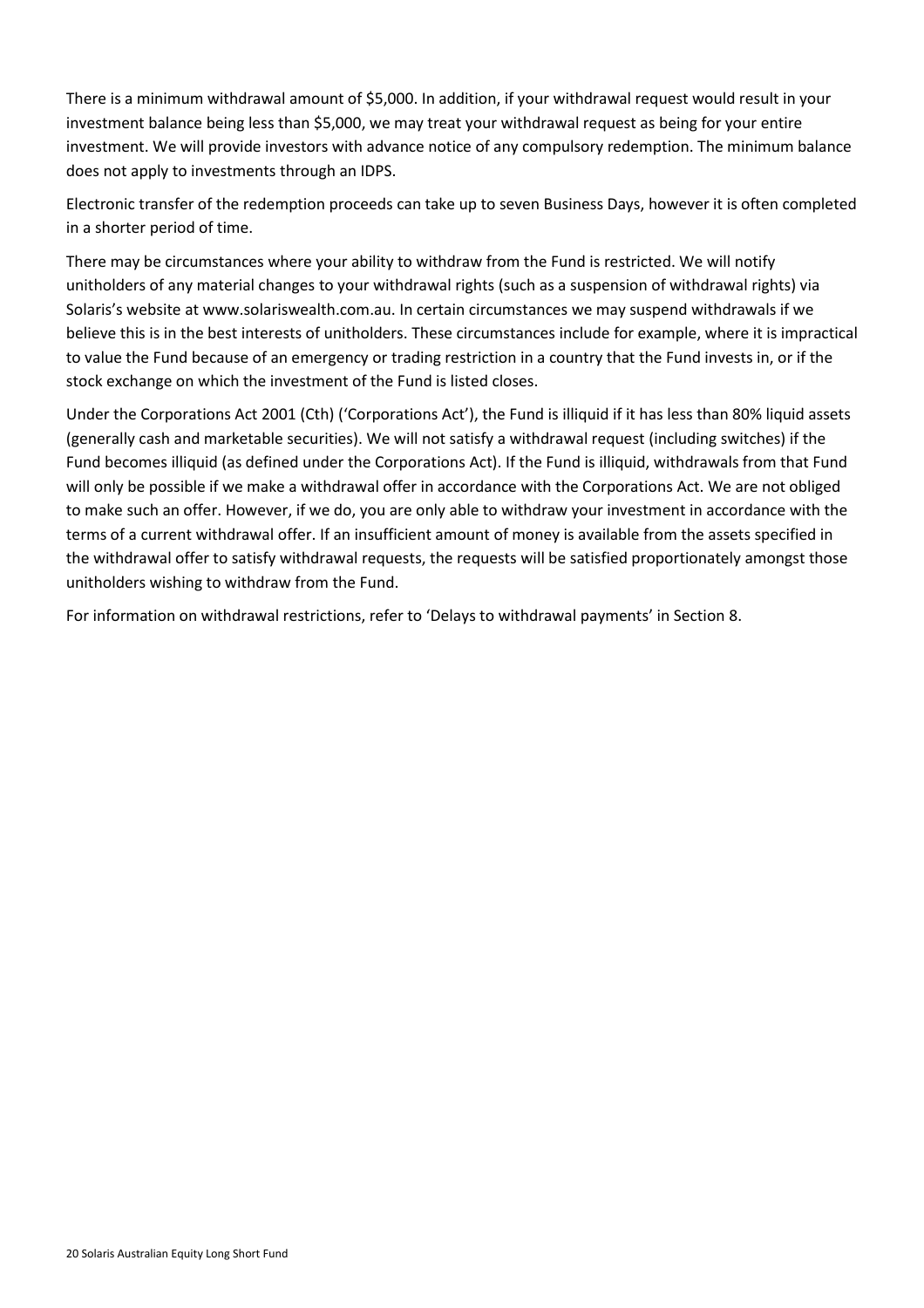# <span id="page-23-0"></span>6.Risks

# Risk profile

Depending on the weighting of investments in particular assets, the Fund will have different earnings and risk profiles.

Generally, the greater the potential return of an investment, the greater the risk of loss. To help understand the correlation between risk and return, investors should refer to the following table where, in the second column various risk categories are defined and the third column shows this correlation of potential return.

| <b>Risk Category</b> | <b>Description</b>                                                                                                                                                                                                                         | Potential Return <sup>1</sup> |
|----------------------|--------------------------------------------------------------------------------------------------------------------------------------------------------------------------------------------------------------------------------------------|-------------------------------|
| Low                  | For investors who are looking for some growth but are mostly concerned<br>about protecting their capital.                                                                                                                                  | Low                           |
| Low-Medium           | For investors who are looking for good long-term returns without large ups-<br>and-downs in the short-term. Investors should aim to invest over a medium<br>period.                                                                        | Low-Medium                    |
| Medium-High          | For investors who are prepared to take more risk in exchange for potentially<br>higher returns on their investments over the longer term. Investors should<br>be comfortable with volatility and with the possibility of negative returns. | <b>Medium</b>                 |
| High                 | For investors who are willing to take more risk in search of greater returns.<br>Investors should be comfortable with volatility and with the greater<br>possibility of negative returns and should aim to invest over a long period.      | High                          |

1. Past performance is no guide to future performance and cannot be relied upon to predict the future value of an investment.

#### **Financial Advice**

It is recommended that investors obtain professional advice before making any investment decision. Using the categories outlined above is not a substitute for personal advice or a detailed financial plan. The information provided is only a guide to help investors consider their approach to investing. It is recommended investors speak with an adviser to decide on an investment strategy that is best suited for them.

## Risks of Managed Investment Schemes

**All investments carry risk.** All managed investment schemes carry different types of risk which can have varying impacts on returns. Different strategies can carry different levels of risk, depending on the assets that make up that strategy. Assets with the highest long-term returns may also carry the highest level of risk.

Due to uncertainty in all investments, there can be no assurance that the Fund will achieve its investment objectives. The value of your units at any point in time may be worth less than your original investment even after taking into account the reinvestment of Fund distributions. Future returns may differ from past returns and past performance is not a reliable guide to future performance. Returns are not guaranteed, and you may lose some or all of your money.

None of the Responsible Entity, Pinnacle, Solaris, their directors, associates nor any of their related bodies corporate (as defined in the Corporations Act) guarantee the success of the Fund, the repayment of capital or any particular rate of capital or income return. Investments in the Fund are not guaranteed or underwritten by the Responsible Entity, Pinnacle or Solaris or any other person or party and you may lose some or all of your investment.

Risks can be managed but cannot be completely eliminated. It is important to understand that: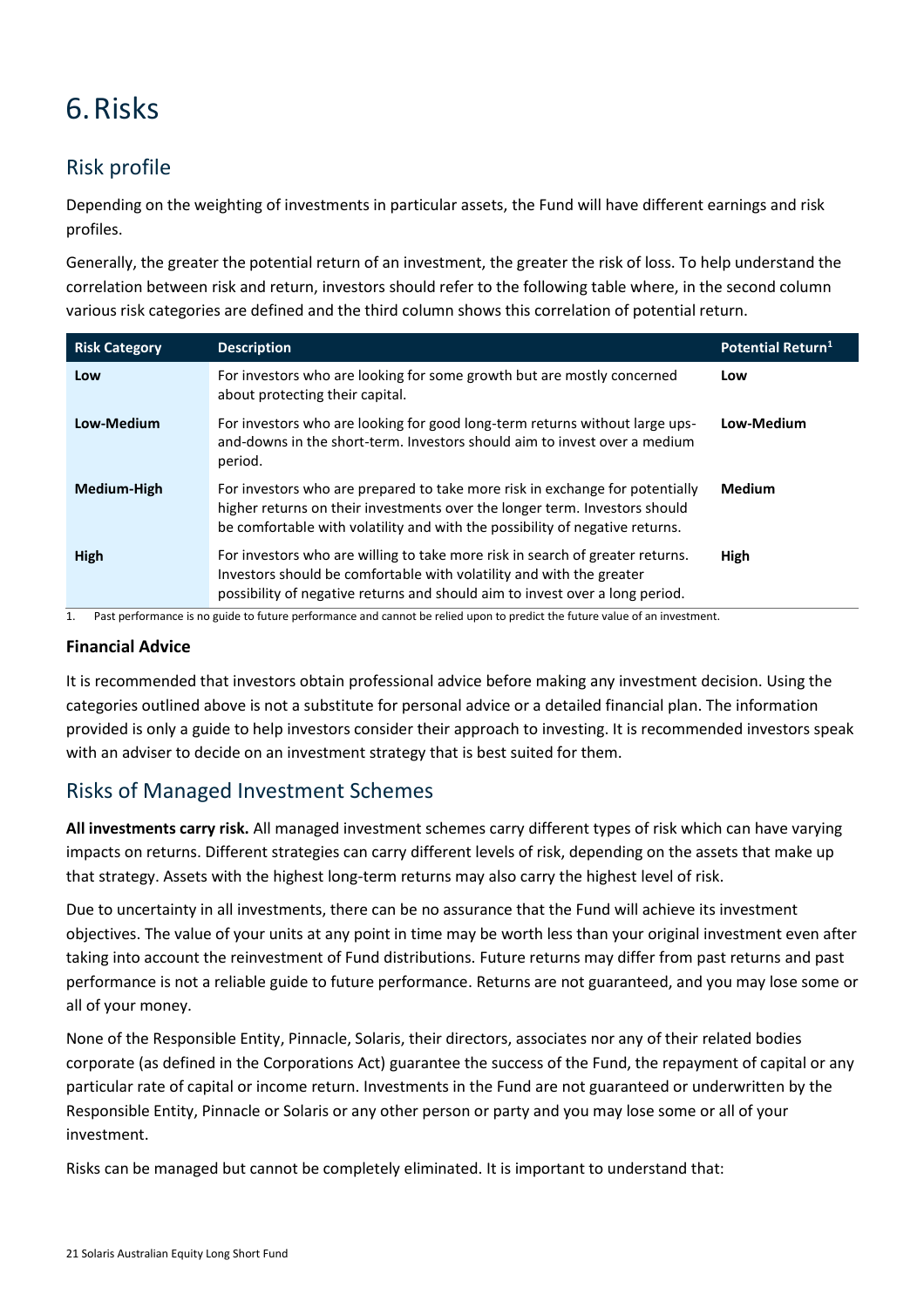- the value of your investment may go up and down;
- investment returns may vary, and future returns may be different from past returns;
- returns are not guaranteed and there is always the chance that you may lose money on any investment you make; and
- laws affecting your investment may change over time, which may impact the value and returns of your investment.

Some of the key risks that may impact the value of your investment in the Fund are outlined below. You need to consider the level of risk that you are comfortable with, taking into account factors such as your objectives, financial situation and needs.

The Fund will be exposed to risks directly as a managed investment scheme, and indirectly through its investment in the underlying assets. The significant risks for the Fund are:

### **Collateral risk**

The risk of loss arising from collateral that is pledged as security to a counterparty. Risks include the security being forfeited in the event of a default event of an agreement, or the credit risk of the counterparty. In the event the counterparty or clearer becomes insolvent at a time it holds collateral posted by the Fund, the Fund will be an unsecured creditor and will rank behind preferred creditors.

Refer also to 'Counterparty risk'.

### **Counterparty risk**

The Fund relies on external service providers in its normal operation and investment activities. There is a risk with external counterparty and service provider arrangements that the party to a contract (such as a derivatives contract, physical security trade or foreign exchange contract) defaults on, or fails to perform, its contractual obligations (either in whole or in part). This may result in a loss for the Fund, or the investment activities of the Fund being adversely affected.

#### **Derivative risk**

The Fund may invest in derivatives as part of its investment strategy. A derivative is an instrument whose value is linked to the value of an underlying asset and can be a highly volatile investment instrument. The derivative itself is a contract between two or more parties based upon the asset or assets. In addition to managing exposure of the Fund, the use of derivatives offers the opportunity for higher gains and can also magnify losses to the Fund.

Risks associated with using derivatives might include the risks associated with the derivative's counterparty, the value of the derivative failing to move in line with expectations or with the value of the underlying asset, potential illiquidity of the derivative, or the derivative's expiration.

Additionally, the use of derivatives may expose the Fund to risks including counterparty default, legal and documentation risk, and the risk of increased sensitivity of the Fund's unit price to underlying market variables through leverage.

Refer also to 'Counterparty risk'.

### **Equity security risk**

The Fund primarily invests in equity securities issued by listed companies. An equity security represents ownership interest held by shareholders in an entity (a company, partnership or trust), realised in the form of shares of capital stock, which includes shares of both common and preferred stock.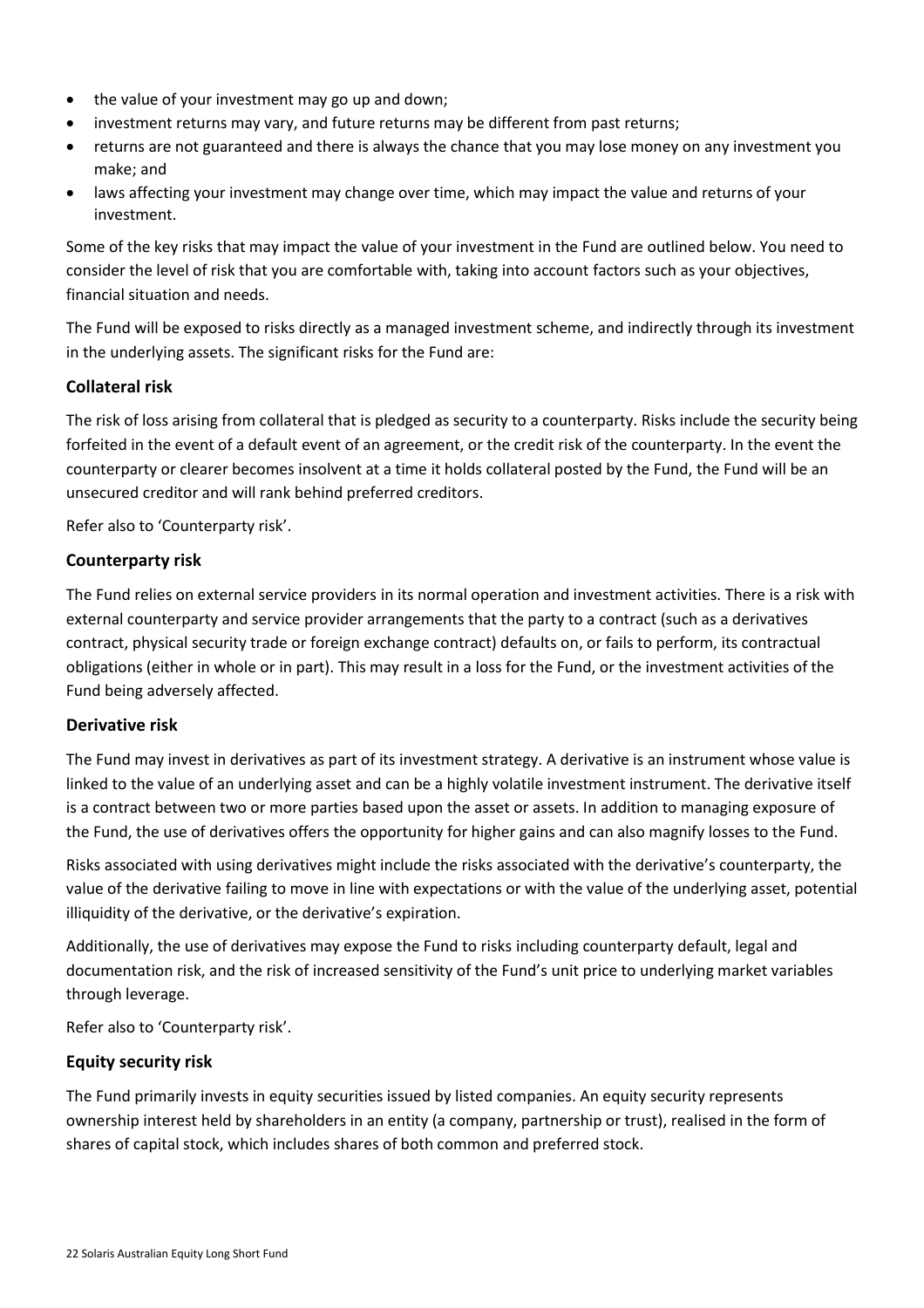A security's share price can rise and fall as a consequence of many factors including, but not limited to, economic conditions, changes in interest rates or currency rates, adverse investor sentiment, management performance, financial leverage, reduced demand for the company's products and services, or factors that affect the company's industry, including changes in regulation or taxation, as well as competitive conditions within the industry. This may result in a loss of value in the portfolio of the Fund and a change in value of your investment.

Equity securities may make payments (regular or irregular) as dividends, and these may fluctuate significantly in their market value with the ups and downs in the economic cycle and the fortunes of the issuing firm.

### **Gearing and leverage risk**

Leverage arises when the Fund takes on long and short positions that are greater in size than the net asset value of the Fund's assets. It involves the use of borrowed funds in the purchase of an asset, to increase the potential return of the investment in the asset, with the expectation that the income from the asset and the asset price appreciation will exceed the borrowing cost.

The Fund will take leveraged positions through the use of derivatives with the aim of increasing returns, however this can also lead to magnifying any losses. While this process forms a key part of the investment strategy, it may mean that gains and losses may be significantly greater than those in a fund that is not leveraged.

Refer also to 'Derivative risk'.

### **Income risk**

The Fund may make payments (regular or irregular) as distributions, depending on the income the Fund receives from underlying assets. These may fluctuate significantly in their value with the ups and downs in the economic cycle and the fortunes of the issuing firm. Additionally, the aggregate effect of holding all assets simultaneously may result in risk due to the losses from other assets.

#### **Investment strategy risk**

The success of the Fund depends upon the Investment Manager's ability to develop and implement investment processes and identify investment opportunities that achieve the investment objectives of the Fund. Matters such as the loss of key staff, the investment manager's replacement as investment manager of the Fund, or the investment manager's failure to perform as expected may negatively impact on returns, risks and/or liquidity.

Additionally, the Fund may fail to perform as expected or be able to achieve its stated objectives thereby reducing the value of your investment leading to loss.

### **Investment structure risk**

There are risks associated with investing in a managed investment scheme, such as the Fund. These may involve risks of the Fund's termination, changes to investment strategy or conditions, changes to fees or expenses, or changes to the Fund's operating rules (such as payments or reinvestments of distributions, or additional investments). An investment in the Fund is governed by the terms of the latest constitution and the PDS of the Fund, the Corporations Act 2001 (Cth), and other laws (such as regulatory updates, government policies, or taxation rules). Investing in the Fund result in different performance from holding the underlying assets of the Fund directly, for example because of the aggregate effect of holding all assets simultaneously, or the impact of other investor transactions.

The Fund may also invest in other managed investment schemes or collective investment vehicles ('Underlying Fund'). In addition to the risks for the Fund, these also apply to the Underlying Fund. The Fund may also experience risks the Underlying Fund will face transaction restrictions or liquidity constraints.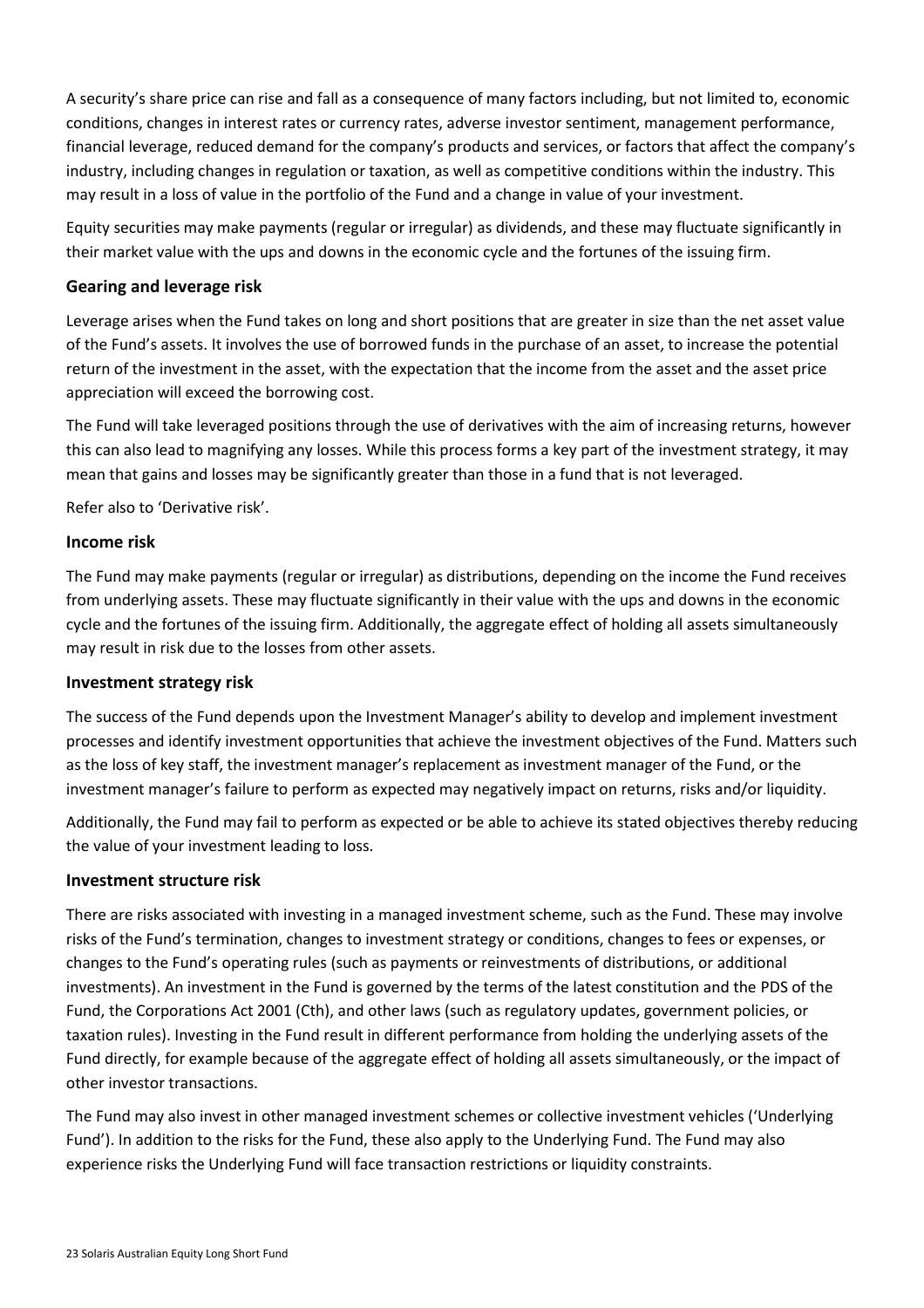### **Liquidity risk**

Under extreme market conditions there is a risk that investments cannot be readily converted into cash or converted at an appropriate price. This may be due to the absence of an established market or as a result of a shortage of buyers. This may result in the Fund being unable to liquidate sufficient assets to meet its obligations (for example payment of withdrawals) within required timeframes, or the Fund it may be required to sell assets at a substantial loss in order to do so.

Additionally, different securities may be less liquid than other securities or pose a higher risk of becoming illiquid during times of market stress. The less liquid the security, the less likely the Fund will be able to transact quickly, and the more difficult it may be to sell the security when the investment managers wishes to do so. Therefore, it may become more challenging to realise the investment manager's perception of fair value.

#### **Market risk**

The Fund has exposure to different financial markets. The risk of an investment in the Fund is higher than an investment in a typical bank account investment and the Fund is not expected to behave like a cash investment. Amounts distributed to unitholders may fluctuate, as may the Fund's unit price.

The Fund may be materially affected by market, economic, social and/or political conditions globally and in the jurisdictions and sectors in which it invests or operates. This includes conditions affecting interest rates, the availability of credit, currency exchange and trade barriers. These conditions are outside the control of the Fund and could adversely affect the liquidity and value of the Fund's investments and may reduce the ability of the Fund to liquidate its positions or make attractive new investments.

The unit price may vary by material amounts, even over short periods of time, including during the period between a withdrawal request or application for units being made and the time the withdrawal unit price or application unit price is calculated. While the Fund net exposure to share markets may vary through the use of derivatives. This means the value of the Fund could fall materially in a short period of time and you could lose some or all of your investment.

### **Regulatory risk**

The value of some investments may be adversely affected by changes in Australian government policies, regulations and laws, including tax laws and laws affecting registered managed investment schemes. Changes to regulations can affect the Fund's operation (for example changes to taxation rules can affect the Fund's income payments), disclosure (for example new regulations may require different information be reported or disclosed compared to current information), or investment activities (or example new regulations or tax rules may prohibit or restricts practices or activities the Fund relies on).

Refer also to 'Investment structure risk'.

### **Risks related to alternative investment strategies**

The investment process for the Fund can be characterised as an 'alternative investment strategy'. Alternative investment strategies may be exposed to additional risks when compared to traditional investment strategies, such as long-only equity and fixed income strategies, for example they may:

- display performance characteristics that are not normally associated with more traditional investment strategies;
- display more pronounced reactions to events such as macroeconomic shocks;
- be influenced by events that do not affect more traditional asset classes.
- fail to generate performance in a consistent manner;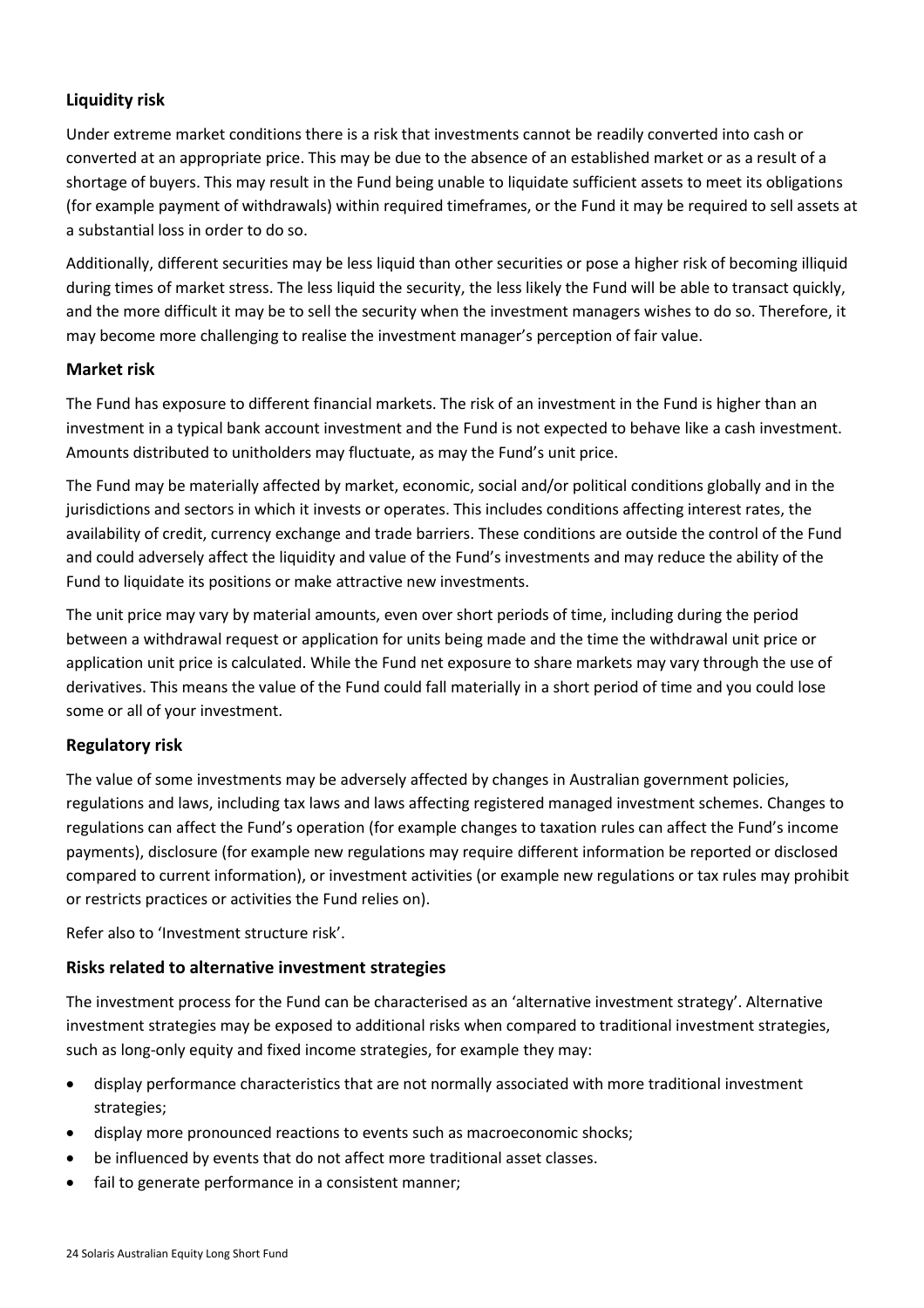- fail to recover at all, or to the same extent as traditional investment strategies, after periods of poor performance; or,
- cease to perform temporarily, or permanently, resulting in an inability to generate positive returns, or to recover prior losses.

### **Securities borrowing risk**

Securities borrowing is the act of borrowing a stock, derivative or other security by the Fund from an investor or firm. Securities borrowing requires the borrower (the Fund) to put up collateral (for example cash, security or a letter of credit). When a security is loaned, the title and the ownership are also transferred to the borrower. In addition to standard equity securities risks, securities borrowing involves the potential for collateral margin calls and increased costs from market volatility.

Securities lending is important to short selling and allows the Fund benefit from holding a security without purchasing it.

Refer also to 'Counterparty risk', 'Equity securities risk', and 'Short selling risk' for further information.

#### **Short selling risk**

There is a higher risk in creating a short position than creating a long position in relation to a security. In creating a short position, the Fund will borrow a security from a securities lender and sell it with the intention of repurchasing the security when the price of the security falls.

If the price of the security rises, a loss is incurred which can be much greater than the price of the security at which it was sold.

There is also the risk that the securities lender may recall a security that the Fund has borrowed at any time which means that the Fund may have to buy the security at an unfavourable price to meet its obligations.

Refer also to 'Counterparty risk', 'Equity Securities risk' and 'Securities borrowing risk'.

#### **Unlisted security risk**

Unlike equity securities, an unlisted security is a stock or other financial instrument that is not traded on a formal exchange. As they are not exchange traded, unlisted securities can be less liquid than listed securities as there may not be an established market or market participants may not be as accessible. These also may less transparent than listed securities as they are not regulated by an established exchange.

Refer also to 'Liquidity risk'.

### **Withdrawal risk**

When the Fund is liquid, there may be circumstances where your ability to withdraw from the Fund is restricted. These circumstances may include (but are not limited to):

- market events affect the liquidity or marketability of the Fund's assets;
- the Fund is no longer liquid or cannot meet its liquidity requirements; or
- investor activity has affected the Fund's ability to realise assets at an acceptable price.

If we, as Responsible Entity, determine that this is in the best interests of all unit holders, we may suspend or delay withdrawals and these payments make take longer than the typical timeframe. The timeframe in which we have to meet a withdrawal request is set out in the constitution of the Fund and outlined in Section 8 'Investing in the Fund'.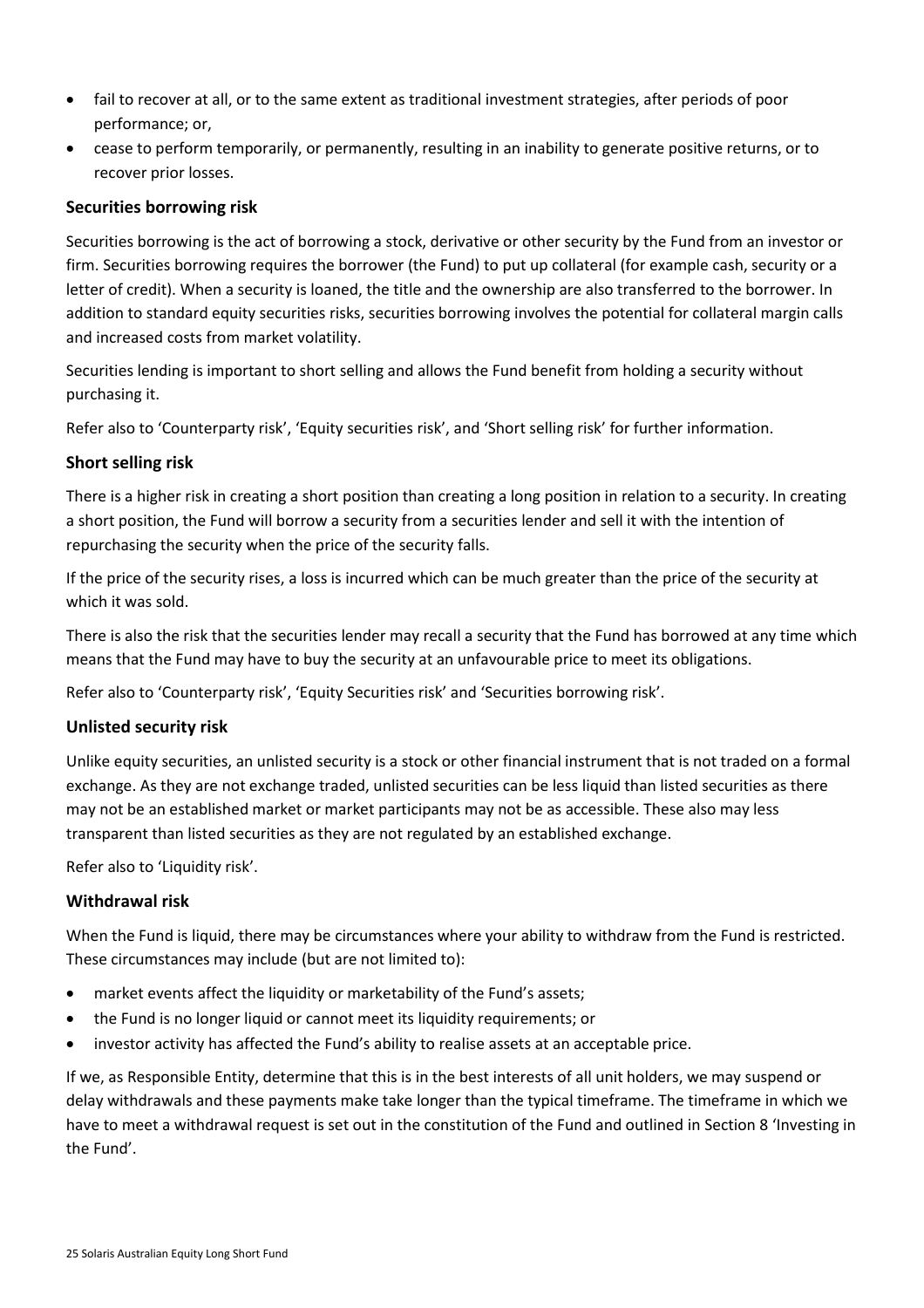Where the Fund is not liquid, you may only withdraw when we make an offer to withdraw to all investors, as required by the Corporations Act 2001 (Cth).

For information on withdrawal restrictions, refer to 'Delays to withdrawal payments' in Section 8.

Refer also to 'Investment structure risk', 'Liquidity risk', and 'Market risk'.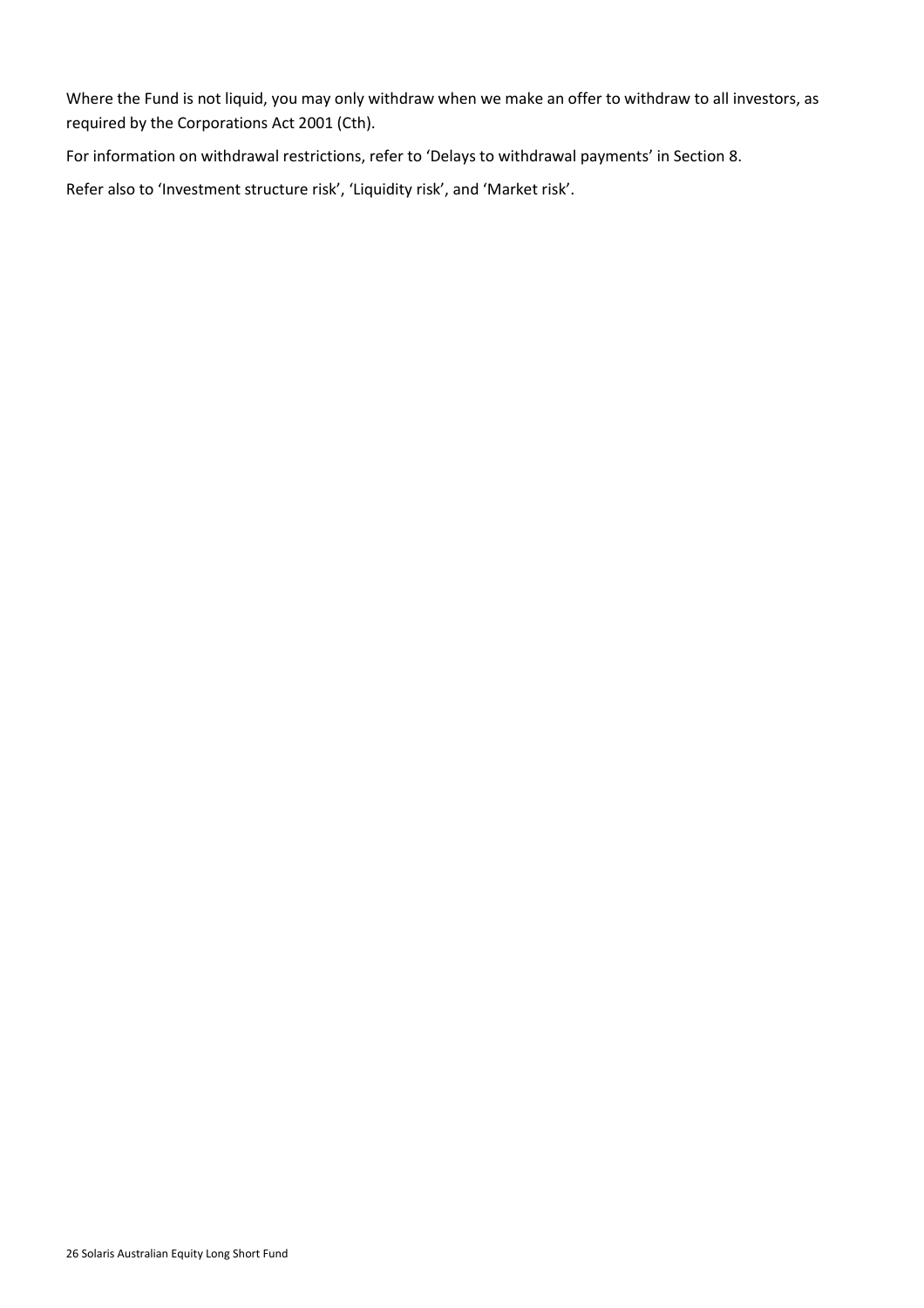# <span id="page-29-0"></span>7.How the Fund works

# How the Fund is valued

All assets within the Fund are usually valued every Business Day. More frequent valuations are permitted under the constitution and we may revalue the Fund's assets more or less frequently if it is considered appropriate or in certain circumstances.

The Gross Asset Value ('GAV') of the Fund equals the market value of the assets. The Net Asset Value ('NAV') of the Fund attributable to the units is obtained by deducting any liabilities (for example fees and costs) from the GAV attributable to the units.

## Unit prices

A unit price is calculated for every Business Day, which is equal to the value of the Fund's net assets attributable to the units divided by the number of units. Generally, the unit price changes daily as the market value of the Fund's assets rises or falls.

The Responsible Entity uses independent pricing services provided by the Fund's Administrator, Citi, for the valuation of the Fund's assets, which is generally calculated on a daily basis. Listed investments are marked to market. The value of unlisted investments is determined by the Responsible Entity after consideration of the recommendations from the scheme's investment manager or the valuation method adopted by an independent third party. Unit prices may be viewed on the Investment Manager's website, [www.solariswealth.com.au.](http://www.plato.com.au/) Unit prices are based on the NAV of the Fund including provision for income and expenses, which have accrued, and an adjustment for a transaction cost factor (see 'Buy/Sell Spread' in Section [10](#page-39-0) 'Fees and Costs'). A copy of documents outlining the unit pricing methodologies and practices, including information about the circumstances, where the Responsible Entity may exercise discretion in determining a unit price and the value of Fund assets is available on request, at no charge, by calling the Responsible Entity on 1300 010 311.

### **Impact of investing just before the end of a distribution period**

After a distribution is paid, the unit price usually falls by an amount similar to that of the distribution per unit. This means that if you invest just before a distribution, the unit price may already include income that you would be entitled to receive at the distribution date. Consequently, by investing just before a distribution, you may have some of your capital returned as income through the distribution payment.

This could affect your taxation position and we recommend you seek professional taxation advice.

### **Unit pricing policy**

The Responsible Entity complies with ASIC Class Order 13/655 as it relates to unit pricing requirements and has adopted a compliant policy for unit pricing discretions it uses in relation to the Fund ('Unit Pricing Policy'). Additional documents may be prepared for this purpose from time to time. This document may be revised or updated to reflect changes in the Fund constitution or the pricing policies of the Responsible Entity. The Unit Pricing Policy and discretions exercised by the Responsible Entity are available from us, at no charge, upon request.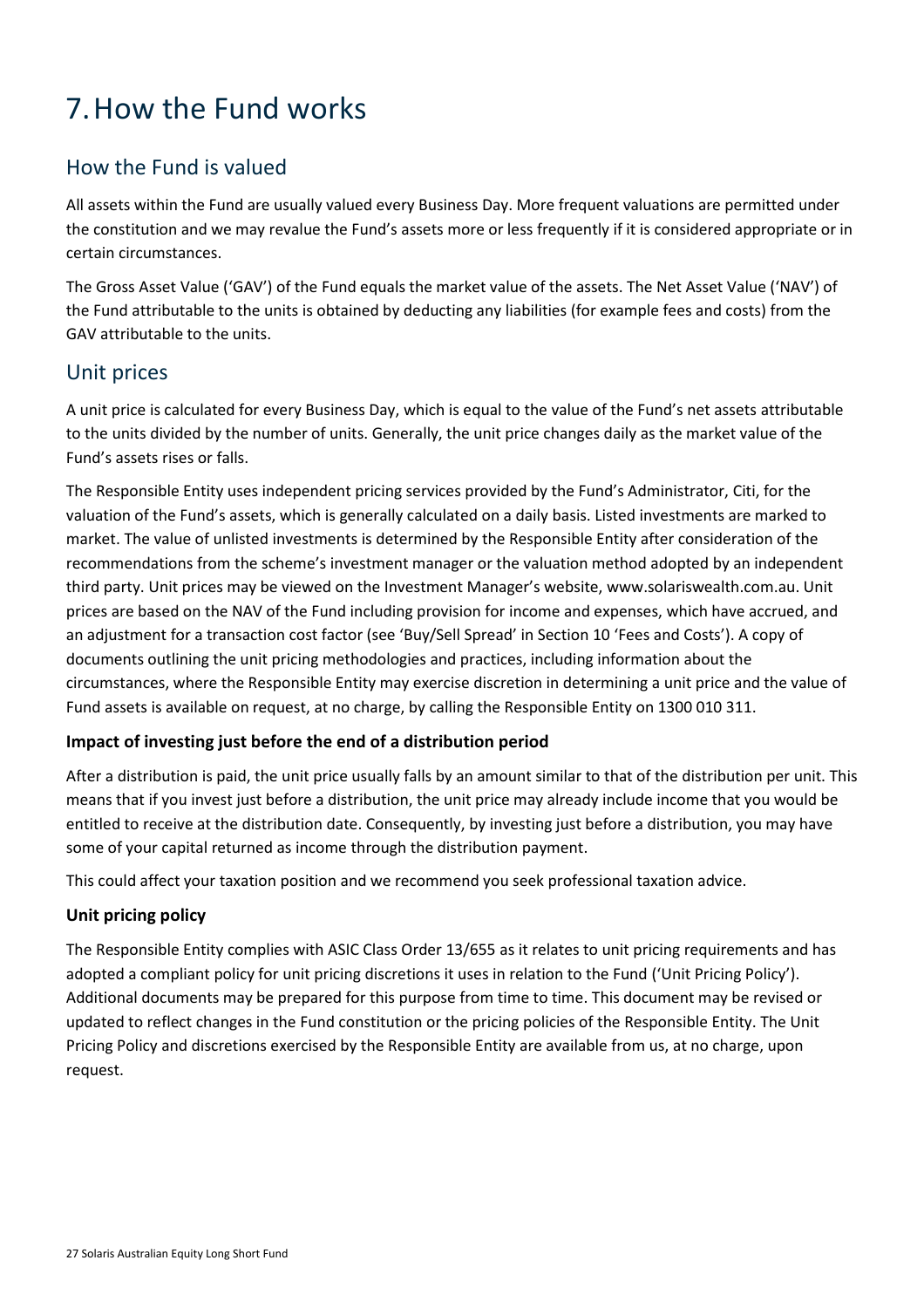# Income distributions

### **How you receive income from your investment**

Income (such as interest, dividends and realised capital gains) from investments in the Fund will be paid to you via income distributions. Distributions are payable half-yearly, subject to the Fund having sufficient distributable income.

Distributable income takes into account income received from the investment activities of the Fund less any expenses charged to the Fund, as well as net capital gains made due to trading in the assets of the Fund. Revenue losses are not able to be distributed.

Capital gains are generally not distributed until the end (or shortly thereafter) of the period ending 30 June each year. Any net capital losses are carried forward to be offset against capital gains in future income periods.

#### **Distribution reinvestment**

Distributions will be automatically re-invested unless you advise otherwise.

The distribution reinvestment price is the unit price at the end of the distribution period (without the applicable buy spread) less the distribution per unit payable. All units allotted as part of the distribution reinvestment will rank equally in all respects with existing units in the same class. At the time the distribution reinvestment price is set, all information that would, or would be likely to, have a material adverse effect on the realisable price of the units will be publicly available.

Investors may elect to have their distributions paid as cash any time by notifying us or the Fund's Administrator. The change will apply from the date of receipt, as long as it is at least 10 days prior to a distribution date, or such future date as nominated by you.

The Responsible Entity may cancel or suspend distribution reinvestments or modify the terms by which distribution reinvestments are permitted.

### Different classes

As permitted under the constitution, we may issue more than one class of units in the Fund, with different applicable fees and other different conditions of issue. For information relating to other unit classes, please contact us.

### Operational governance

The Fund's operation is governed by its constitution and the Corporations Act 2001 (Cth), with other Relevant Laws.

### **The Fund's constitution**

The constitution contains the rules relating to a number of operational issues and practices, including rights, responsibilities and duties of the Responsible Entity and unitholders in the Fund, some of which are outlined in further detail in this document.

Copies of the Fund's constitution can be provided on request. Please contact us on 1300 010 311 for further details.

### **The Fund's compliance plan**

The Fund's compliance plan outlines how we aim to ensure compliance with the Fund's constitution, the Corporations Act 2001 (Cth) and other relevant laws.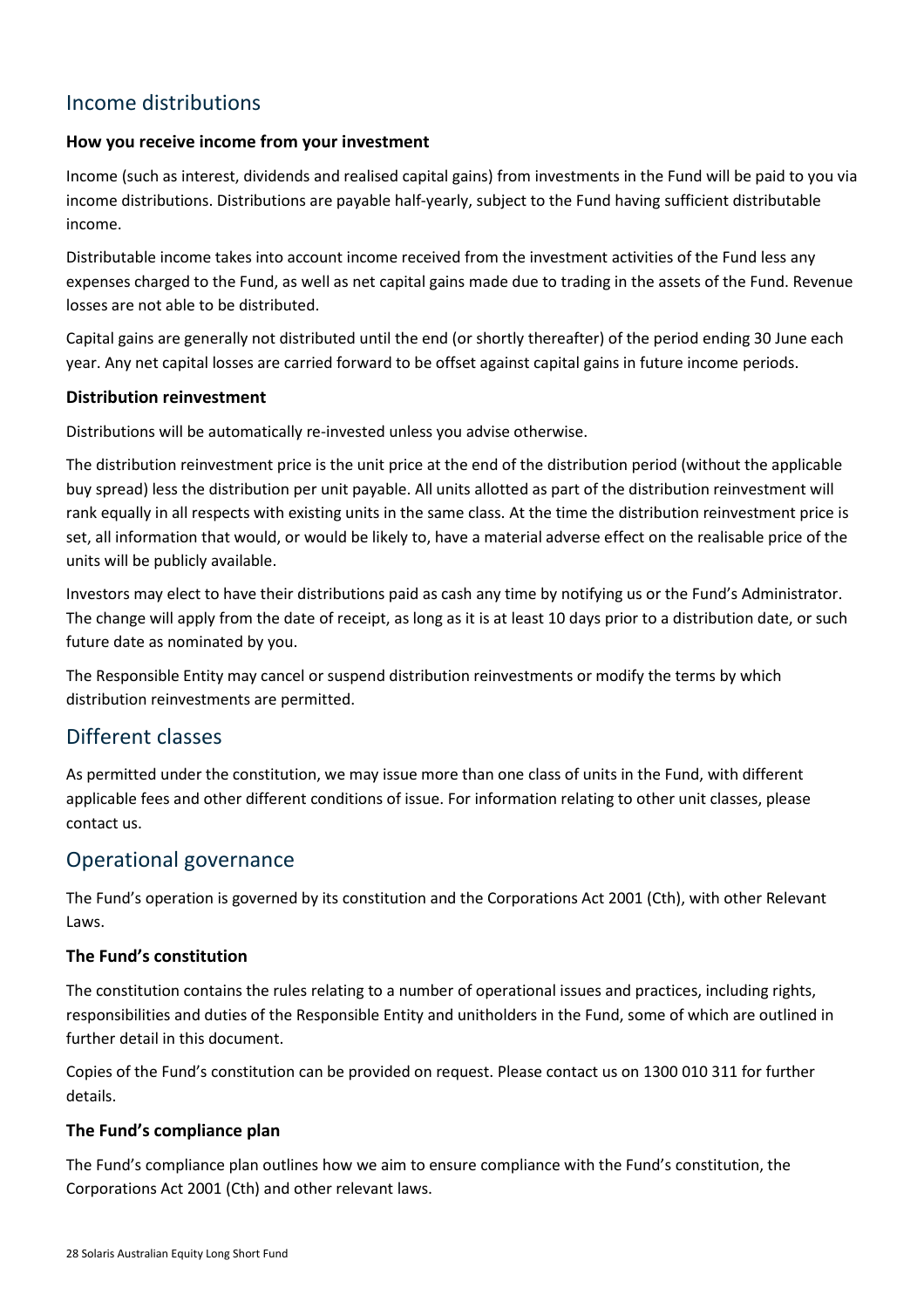As a registered managed investment scheme, the Fund's compliance plan has been lodged with the Australian Securities and Investments Commission ('ASIC').

### **Appointed third parties**

The Responsible Entity may appoint third parties to assist with the operational management or governance of the Fund. Unless specifically stated, these third parties have no independent discretion with respect to investment management of Fund's assets.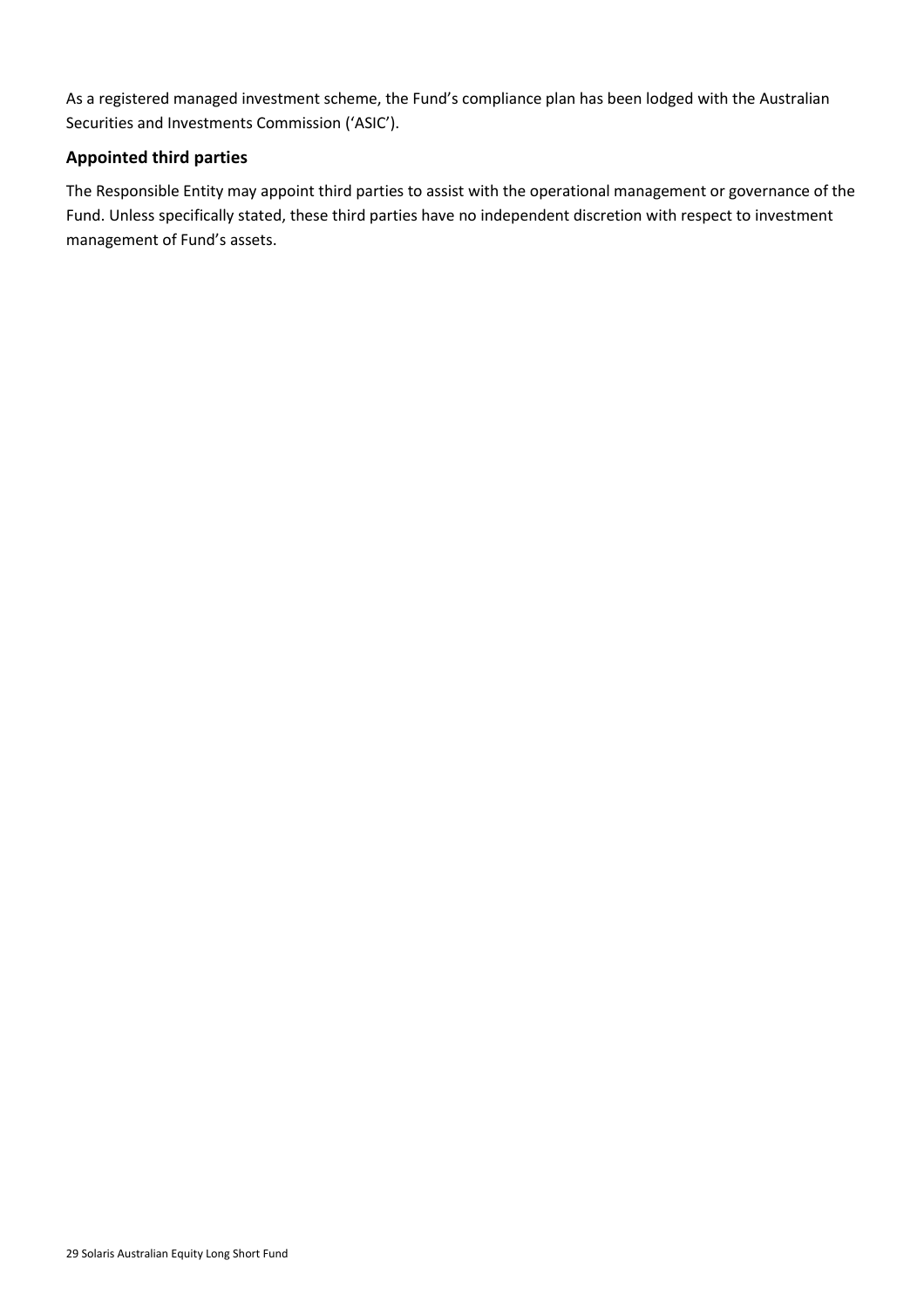# <span id="page-32-0"></span>8.Investing in the Fund

## Applications

### **Making an application**

#### **Direct investors**

A copy of the Application Form can be obtained on the Fund's website at www.solariswealth.com.au, or by contacting us on 1300 010 311 or by email service@pinnacleinvestment.com. You can also invest in this Fund via the online application form.

To invest, complete the Application Form (including the provision of other documentation required for identification purposes) and return it, via post, with your initial investment to the Fund Administrator.

Applications received, verified and accepted by Citi prior to 12pm (Sydney time) on a Business Day will generally be processed using the unit price for that day. For applications accepted after 12pm (Sydney time) or on a non-Business Day, generally the next Business Day's unit price will apply.

We reserve the right not to accept (wholly or in part) any application for any reason or without reason. If we refuse to accept an application, any monies received from you will be returned to you without interest.

#### **Indirect investors**

Investors and prospective investors may also access the Fund indirectly. This PDS has been authorised for use by operators through an Investor Directed Portfolio Service ('IDPS') or master trust. An IDPS is an investment and reporting service offered by an operator.

People who invest through an IDPS, master trust or wrap account are indirect investors. Such indirect investors do not acquire the rights of a unitholder of the Fund. Rather, it is the operator or custodian of the IDPS or master trust that acquires those rights. Therefore, indirect investors do not receive income distributions or reports directly from us, do not have the right to attend meetings of unit holders and do not have cooling off rights. Indirect investors should not complete the Fund's Application Form. The rights of indirect investors are set out in the disclosure document for the IDPS or master trust. If you are investing through an IDPS or a master trust, enquiries should be made directly to the IDPS operator or the trustee of the master trust. Any changes to investor details must also be made through the IDPS operator.

### **Additional information about investing**

For an application to be valid the Application Form must be completed correctly, must comply with the designated minimum investment amounts, and be appropriately signed by the applicant(s). However, the Responsible Entity may, at its discretion, accept amounts less than the minimum initial investment amounts. We will not be able to process your application if the Application Form is incomplete or incorrectly completed, or we are not satisfied that we have received the necessary proof of identification requirements to meet our obligations under the Anti-Money Laundering and Counter-Terrorism Financing Act 2006 (Cth) and associated rules and regulations ('AML/CTF Law').

### **Incomplete applications**

If, for any reason, we are unable to process your application the application monies will be held by us in a noninterest-bearing trust account for up to 30 days (while we endeavour to verify your identification information or obtain any necessary outstanding information) after which we will return the application monies to you. No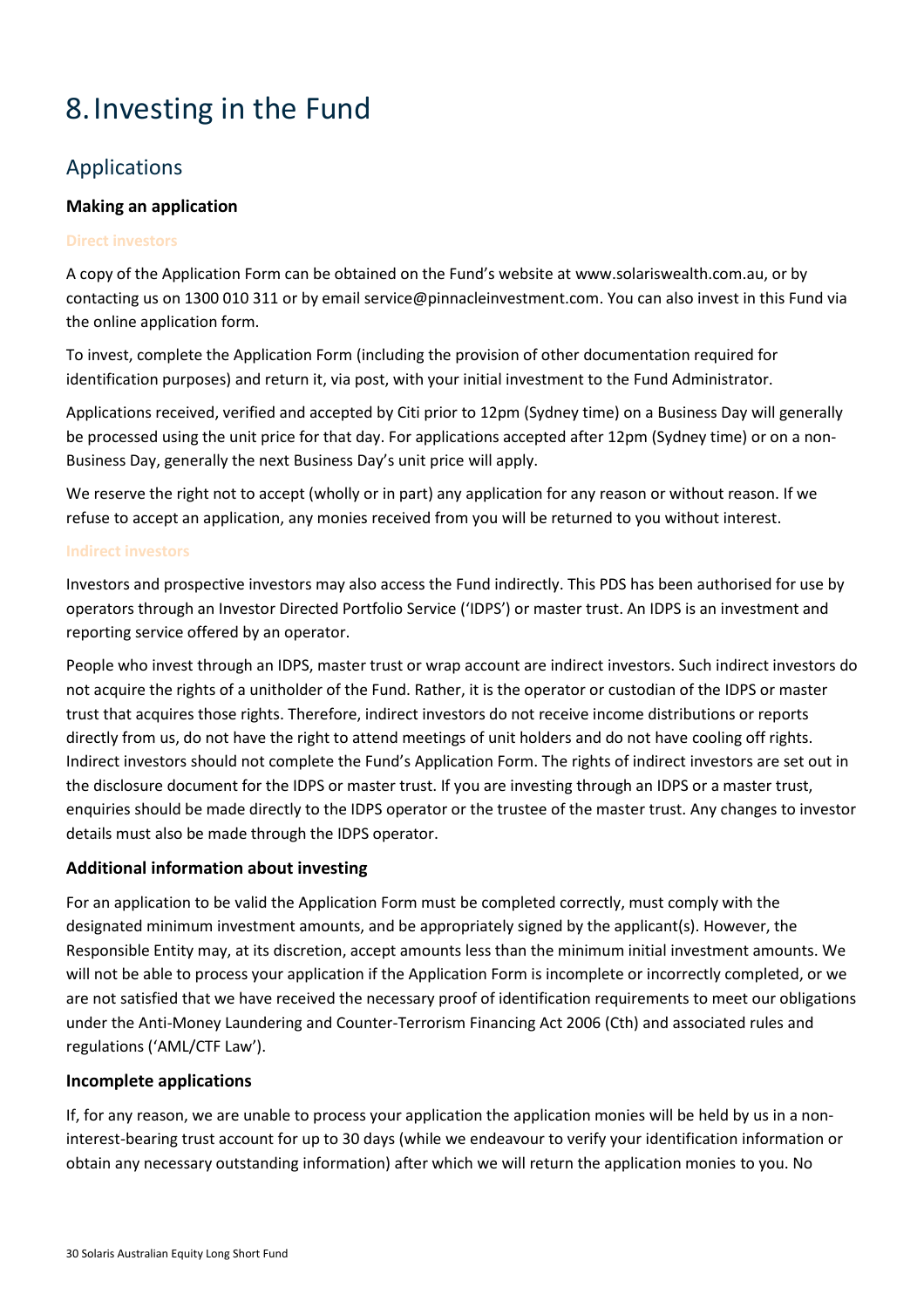interest is received on application monies, including monies for additional investments, and no interest will be paid to you if for any reason your application cannot be accepted.

### **Effect of the Application Form**

In addition to the acknowledgments contained in the declaration on the Application Form, by completing and signing the Application Form, the investor:

- a) agrees to be bound by the provisions of the Fund constitution;
- b) acknowledges having read and understood the PDS located at www.solariswealth.com.au;
- c) authorises the provision of information relating to the investor's account to the named financial adviser, and any other person authorised by that adviser, from time to time;
- d) authorises the use of the TFN information provided on the Application Form in respect of the investor's Fund account;
- e) acknowledges that neither the Responsible Entity, its respective holding companies and officers, nor the Investment Manager and its respective officers and holding companies, guarantees the capital invested by investors or the performance of the specific investments of the Fund;
- f) acknowledges that the provision of the product available through the PDS should not be taken as the giving of investment advice by the Investment Manager or the Responsible Entity, as they are not aware of the investor's investment objectives, financial position or particular needs;
- g) acknowledges that the investor is responsible for ensuring that the information on the Application Form is complete and correct;
- h) acknowledges that neither the Responsible Entity nor its agents are responsible where a loss may be suffered as a result of the investor providing incorrect or incomplete information;
- i) agrees that the Responsible Entity may:
	- i. require the investor to provide any additional documentation or other information and perform any acts to enable compliance with the AML/CTF Law, FATCA, CRS or any other law;
	- ii. at its absolute discretion and without notice to the investor, take any action it considers appropriate including blocking or delaying transactions on the investor's account or refuse to provide services to the investor to comply with the AML/CTF Law or any other law; and
	- iii. in its absolute discretion and without notice to the investor report any, or any proposed, transaction or activity to anybody authorised to accept such reports relating to actual or suspected contraventions of the AML/CTF Law or any other law; and
- j) acknowledges that the Responsible Entity is required to collect the investor's personal information under the Corporations Act and the AML/CTF Law and agrees that information provided may be used as detailed in the PDS and the Responsible Entity's Privacy Policy.

# Electronic offer document

The application form may only be distributed when accompanied by a complete and unaltered copy of the PDS. The application form contains a declaration that the investor has personally received the complete and unaltered PDS prior to completing the application form.

The Responsible Entity will not accept a completed application form if it has reason to believe that the applicant has not received a complete paper copy or electronic copy of the PDS or if it has reason to believe the application form or electronic copy of the PDS has been altered or tampered with in any way. Whilst the Responsible Entity believes that it is extremely unlikely that, during the period of the PDS, the electronic version of the PDS will be tampered with or altered in any way, the Responsible Entity cannot give any absolute assurance that this will not occur.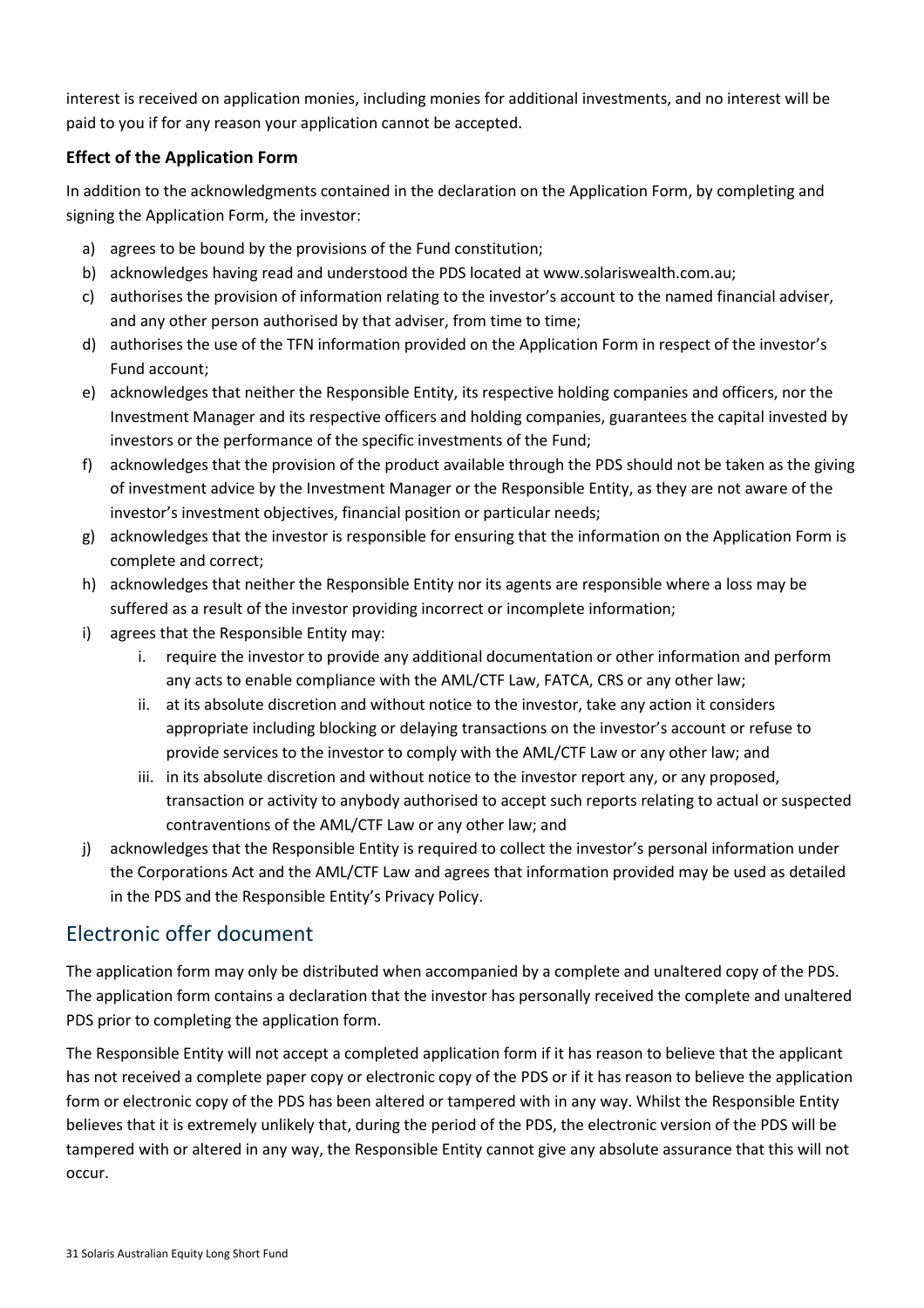Any investor who is concerned with the validity or integrity of an electronic copy of the PDS should immediately request for a paper copy of the PDS directly from the Responsible Entity.

## **Withdrawals**

### **Making a withdrawal**

You can decrease your investment in the Fund by redeeming units at any time. The Responsible Entity endeavours to effect payment of withdrawals within 7 days of processing your withdrawal request, however, this timeframe is not guaranteed and there may be occasions when timeframes are significantly longer. Under the Fund's constitution, we have 21 days to satisfy a redemption request. We will not satisfy a withdrawal request if the Fund becomes illiquid (as defined under the Corporations Act. In certain circumstances, such as if there is a freeze on withdrawals, the Responsible Entity may delay payment of your withdrawal proceeds.

In addition to their share of the capital value of the Fund, and as part of the withdrawal proceeds, unit holders will receive their share of any net income of the Fund (corresponding to the unit class, the period of time during which their units were on issue, and the relevant distribution period) . These proceeds are included in the applicable withdrawal unit price and will be treated as capital.

#### **Direct investors**

Direct withdrawal requests can be made daily, and must be received, verified and accepted by Citi prior to 12pm (Sydney time) on a Business Day. Withdrawal requests received after that time, or on a non-Business Day, will be treated as being received on the next Business Day. Electronic transfer of the withdrawal proceeds can take up to 7 Business Days, however it will often be completed in a shorter period of time.

There is a minimum withdrawal amount of \$5,000 or less at the discretion of the Responsible Entity. In addition, if your withdrawal request would result in your investment balance being less than \$5,000, we may treat your withdrawal request as being for your entire investment. We will provide investors with advance notice of any compulsory withdrawals. Alternatively, we may return your withdrawal request to you unprocessed.

Please note that we only make payments to your nominated bank or financial institution account. No third-party payments will be allowed. There may be circumstances, as permitted under the Fund constitution and Corporations Act, where your ability to withdraw from the Fund is restricted. The following text contains further information on restrictions on withdrawals.

#### **Indirect investors**

Indirect investors should not complete the Fund's withdrawal form. If you are investing through an IDPS or a master trust, enquiries should be made directly to the IDPS operator or the trustee of the master trust. The minimum balance does not apply to investments through an IDPS.

### **Delay to withdrawal payments**

The Responsible Entity endeavours to effect payment of withdrawals within 7 days of receiving a valid withdrawal request; however, this timeframe is not guaranteed and there may be occasions when timeframes are significantly longer.

Under the Fund's constitution, the Responsible Entity may suspend withdrawal payments under certain circumstances for such period as it considers appropriate. This is likely to not exceed more than 30 days. These circumstances include, but are not limited to:

• we reasonably estimate that we must sell 5% or more of all the Fund's assets to meet outstanding withdrawal requests;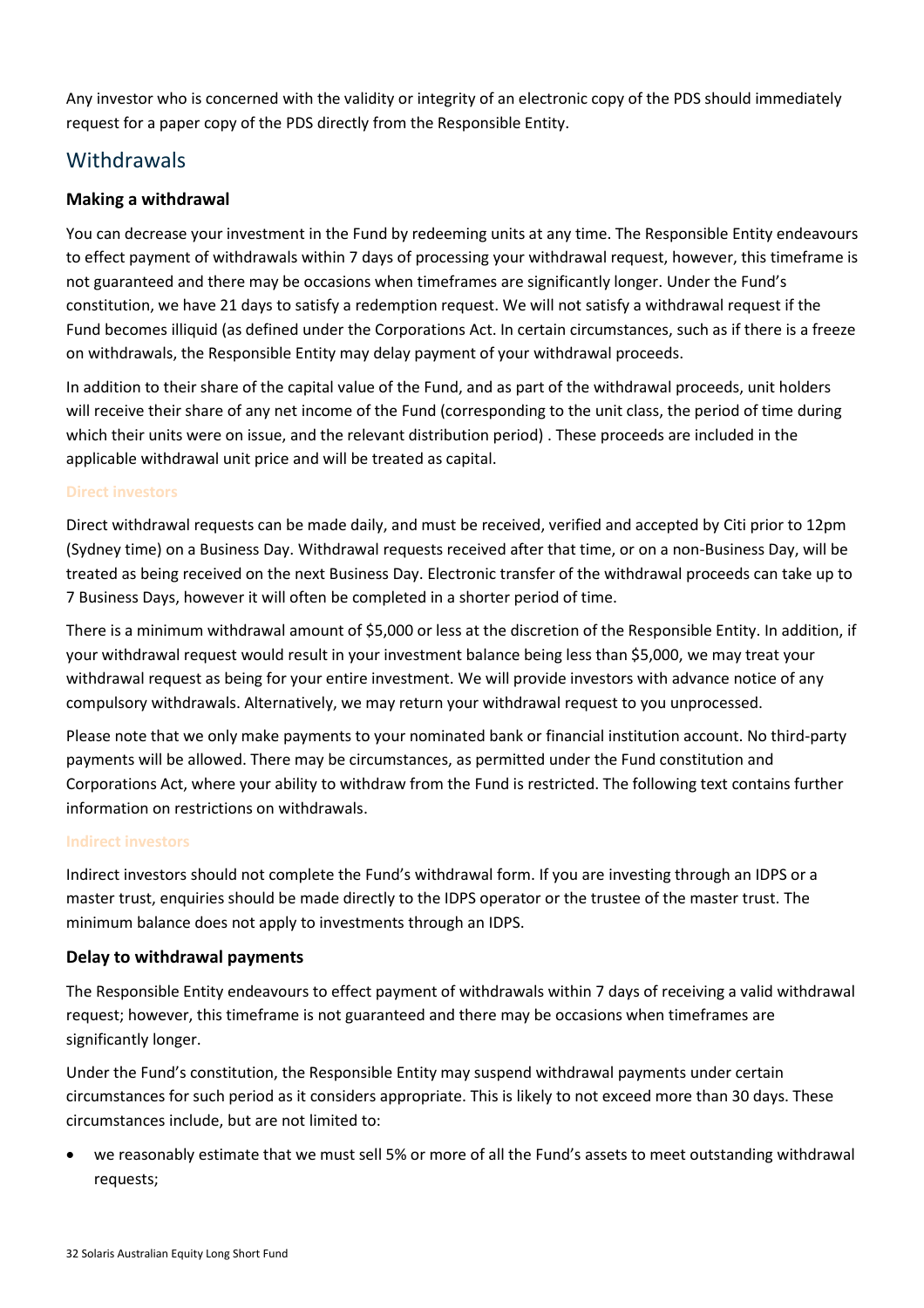- total outstanding withdrawal requests require us to realise a significant amount of the Fund's assets, which may affect remaining unitholders (for example by creating an expense or tax burden);
- we reasonably consider it to be in the interests of unitholders to do so; or
- the law otherwise permits

Any withdrawal requests received during a period where withdrawals have been suspended, or for which a unit price has not been calculated or confirmed prior to the commencement of a period of suspension, will be deemed to have been received immediately after the end of the suspension period.

### **If the Fund becomes illiquid**

We may delay or suspend a withdrawal request where we are unable to realise certain assets due to circumstances outside our control, such as when there is restricted or suspended trading in assets held by the Fund, or where the Fund becomes non-liquid as defined by the Corporations Act.

The Fund will be non-liquid under the Corporations Act if it has less than 80% of liquid assets (generally cash and marketable securities). If the Fund is non-liquid, withdrawals from the Fund may only be possible if we make a withdrawal offer in accordance with the Corporations Act. We are not obliged to make such an offer. However, if we do you will only be able to withdraw your investment in accordance with the terms of a current withdrawal offer. If an insufficient amount of money is available from the assets specified in the withdrawal offer to satisfy all withdrawal requests, the requests will be satisfied proportionately among those unitholders wishing to withdraw from the Fund.

## Other transactions

### **Switches**

Direct investors may switch from the Fund to another fund managed by Solaris and operated by us at any time. A switch operates as a withdrawal of units in one fund and the investment of units in the other fund and therefore may have taxation implications. Please contact a licensed financial or taxation adviser for further information.

There is no switching fee applicable as at the date of this document. However, a buy and/or sell spread or a contribution fee may apply (where applicable) to the relevant fund(s) at the time of the switch. Before making a decision to switch, you should read the relevant PDS located at www.solariswealth.com.au.

### **Transferring ownership**

You can generally transfer some or all of your investment to another person, although we are not obliged to process a transfer that does not meet prescribed criteria. Transfers may be subject to tax or other relevant regulations, and we recommend you acquire financial advice before making a decision regarding transferring your units.

### **Changes and delays to permitted transactions**

We can vary the minimum investment amounts for the Fund at any time and can also change the transaction cutoff time. The Responsible Entity has the right to refuse applications or withdrawals for any reason.

Where we consider it to be in the interests of unitholders, we may suspend application or withdrawal requests. Any application or withdrawal request received during a period where transactions have been suspended, or for which a unit price has not been calculated or confirmed prior to the commencement of a period of suspension, will be deemed to have been received immediately after the end of the suspension period.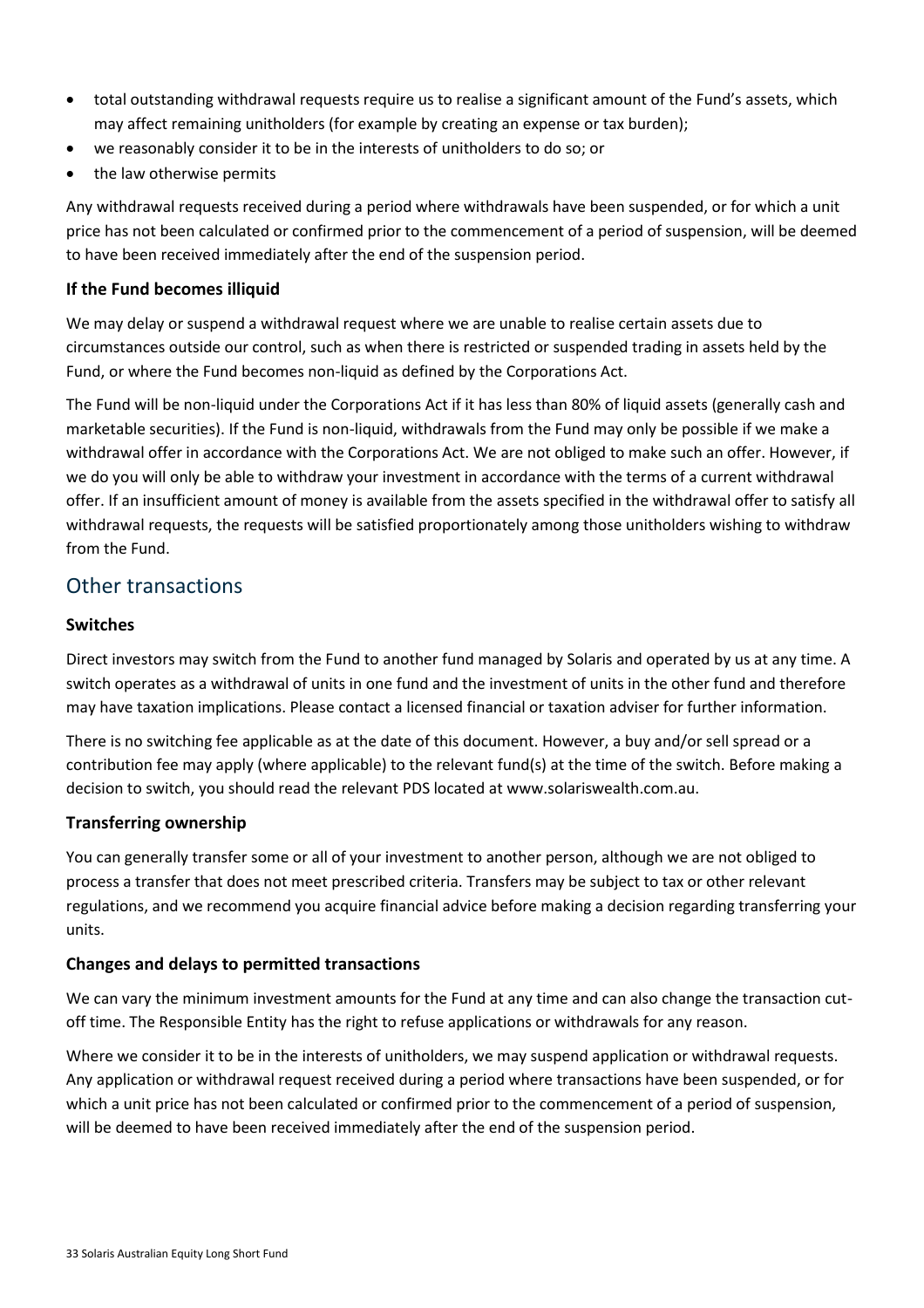# Transaction cut off times

Generally, transaction requests for direct investors can be made every Business Day, and must be received, verified and accepted by Citi prior to 12pm (Sydney time) on a Business Day. Requests received after that time, or on a non-Business Day, will be treated as being received on the next Business Day.

Indirect investors may be subject to earlier transaction cut-off times. Indirect investors should contact their IDPS operator for transaction cut-off time information.

## Cooling-off

If you are a retail client (as defined in the Corporations Act) investing directly in the Fund, a cooling-off period is permitted for a period of time following a purchase, when the purchaser may choose to cancel a purchase, for any reason, and obtain a full refund.

If you wish to exercise the cooling off rights, investors have a 14-day cooling-off period in which to decide if the investment is right for you. The 14-day cooling-off period commences on the earlier of the end of the fifth Business Day after we issue the units to you or from the date you receive confirmation of your application.

If you exercise your cooling-off rights, we will return your money to you and no fees will apply. However, the repayment of your investment under the cooling-off right is subject to market adjustment (both positive or negative) during the period in which the investment has been held. Where appropriate, administration costs may also be deducted. Therefore, there may be tax implications for you.

Cooling-off rights do not apply to:

- wholesale clients (as defined in the Corporations Act)
- to the operator of an IDPS or trustee of a master trust. Indirect investors do not have cooling off rights in respect of any units held in the Fund. Speak with the IDPS operator or trustee of a master trust to determine whether any cooling off rights are available to you through the service; or
- where units have been issued as a result of an additional investment, switch or distribution reinvestment plan.

## **Complaints**

The Responsible Entity has in place a procedure for handling all complaints. All complaints should be made by contacting us:

### **Complaints Resolution Officer**

Pinnacle Fund Services Limited PO Box R1313 Royal Exchange NSW 1225 Email: complaints@pinnacleinvestment.com Telephone: 1300 010 311

All complaints received will be acknowledged in writing within 1 Business Day as soon as practicable after receiving the complaint. The Responsible Entity will act in good faith to ensure your complaint is investigated and resolved. If your issue has not been satisfactorily resolved within 30 calendar days, you can lodge a complaint with the Australian Financial Complaints Authority ('AFCA'). AFCA provides fair and independent financial services complaints resolution that is free to consumers. You can contact AFCA at:

Website: www.afca.org.au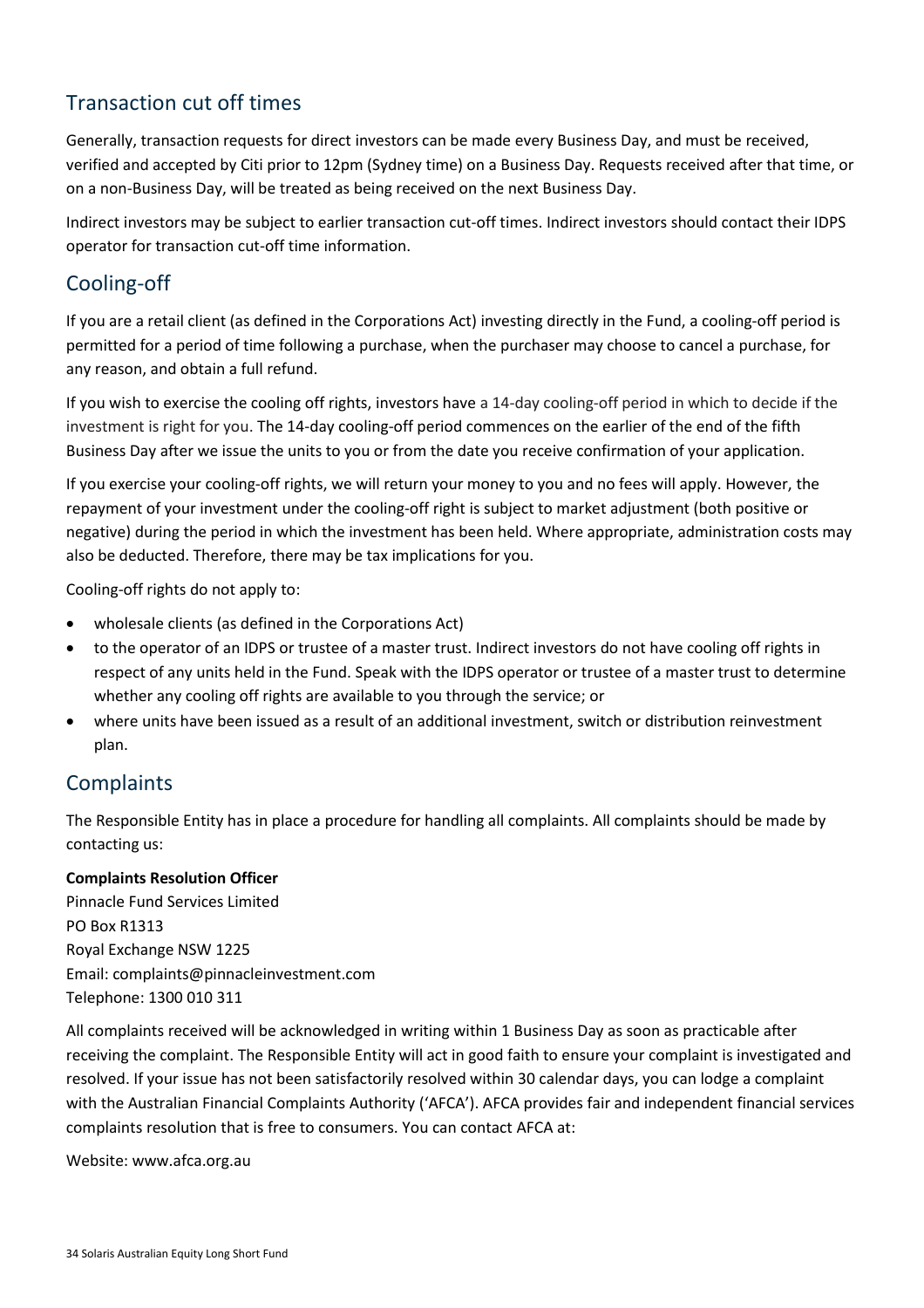Telephone: 1800 931 678 (free call) Email: info@afca.org.au In writing to: Australian Financial Complaints Authority, GPO Box 3, Melbourne VIC 3001

The dispute resolution process described in this PDS is only available in Australia.

If you are an indirect investor, you may either contact your IDPS operator or us with complaints relating to the Fund. Complaints regarding the operation of your account with the IDPS should be directed to the IDPS operator. If you have first raised a complaint with your IDPS operator and are not happy with how the complaint has been handled, you should raise that with the IDPS operator or the IDPS operator's external dispute resolution service.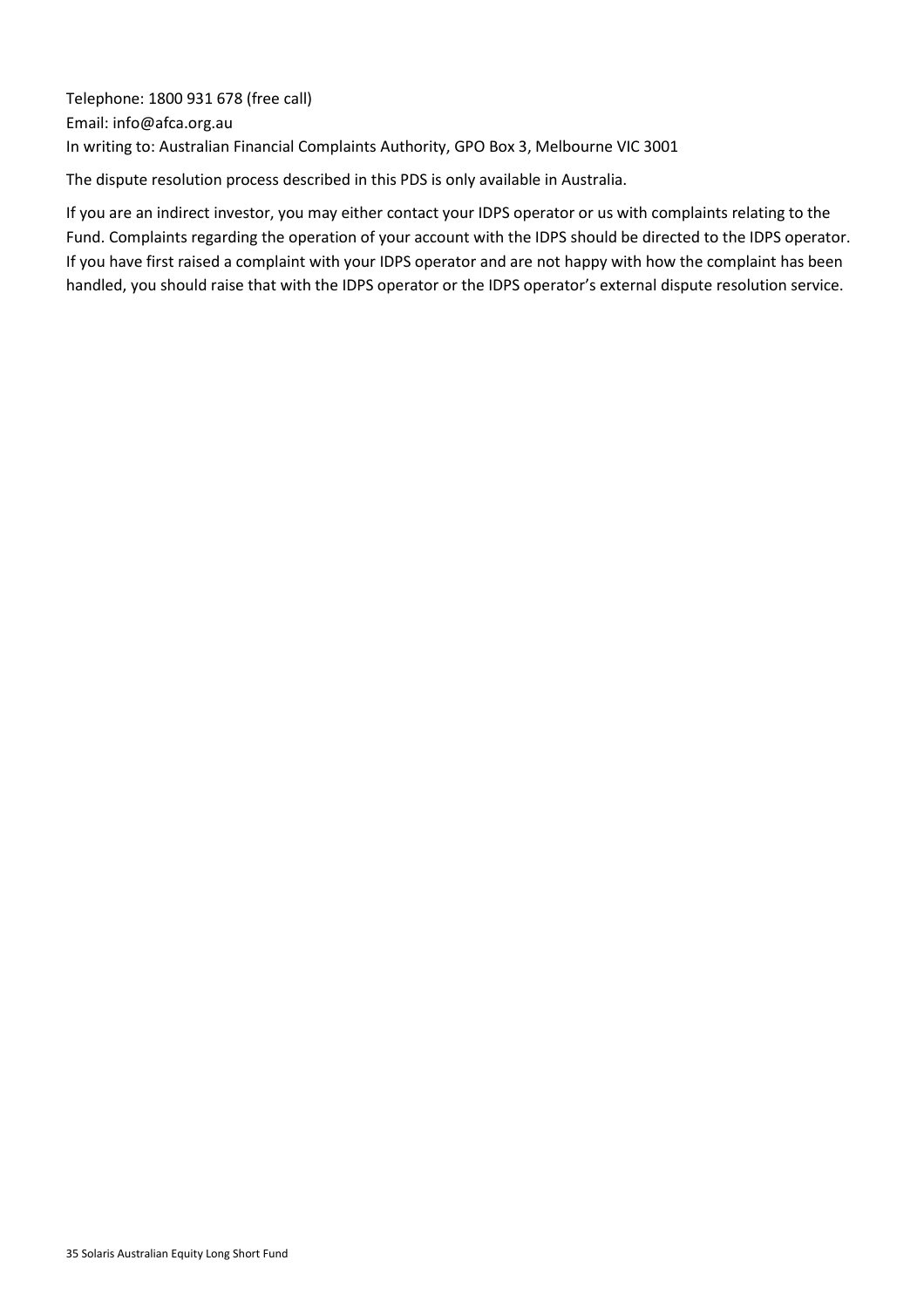# <span id="page-38-0"></span>9.How we keep you informed

## Statements and reports

For the most up to date information on your investment visit www.solariswealth.com.au.

At the Investment Manager's website, you can:

- access the PDS documents and the annual financial reports for the Fund;
- download Fund forms which includes the Application Form and other standard administration forms;
- monitor unit prices, investment performance and changes to the Fund; and,
- read the latest views and opinions of the Investment Manager's investment team.

Annual updated include the Fund's:

- actual allocation by asset type;
- liquidity profile of portfolio assets;
- maturity profile of the portfolio liabilities (if applicable);
- leverage ratio;
- derivative counterparties engaged;
- monthly or annual investment returns over at least a 5-year period (or since inception); and,
- changes to key service providers (and related party status), if applicable.

By making an application to acquire a unit, you agree to receive certain communications and disclosures in relation the Fund and units in digital form.

#### **Confirmation statement**

A statement of confirmation will be sent to you for your initial investment, as well as any additional investments and withdrawals within 3 days of processing via your preferred method of communication.

#### **Transaction statement**

You will receive a transaction statement on a half-yearly basis. The transaction statement will provide you with the total value of your investment as at the end of that period, including any switches, withdrawals, investments and distributions received.

#### **Annual taxation statement**

After making any distribution for the final distribution period (ending 30 June) each year, an annual taxation statement will be posted to the address on your account.

#### **Distribution statement**

A distribution statement will be sent to you in the month following the end of a distribution period, detailing your income distribution and current balance.

#### **Financial report**

The annual financial report for the Fund you are invested in, detailing the financial performance of the Fund for the financial year ending 30 June, can be downloaded from www.solariswealth.com.au and will be available by 30 September each year.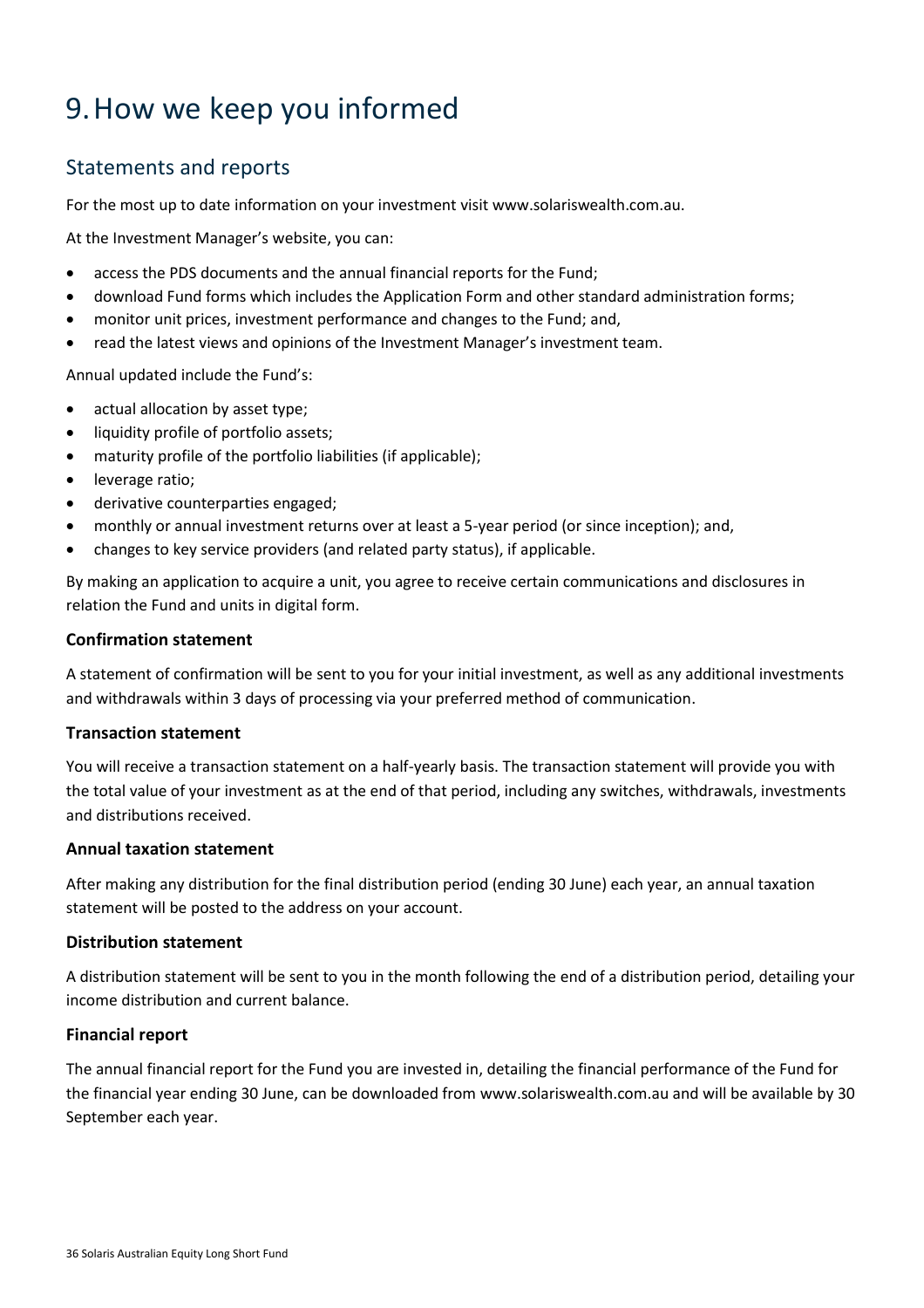# <span id="page-39-0"></span>Continuous disclosure

The Responsible Entity will comply with the continuous disclosure requirements for disclosing entities under the Corporations Act where the Fund is a disclosing entity.

This means that the Fund will be subject to regular reporting and disclosure obligations and copies of documents the Responsible Entity lodges with ASIC for the Fund may be obtained from or inspected at an ASIC office.

Upon request, and at no charge, the Responsible Entity will also send you copies of:

- The most recent annual financial report for the Fund lodged with ASIC.
- Any half year financial reports for the Fund lodged with ASIC after the lodgment of the most recent annual financial report and before the date of the relevant PDS.
- Any continuous disclosure notices given by the Fund after the lodgment of that annual report and before the date of the PDS.

Also, we will comply with our continuous disclosure obligations for the Fund by publishing material information on the Fund's website.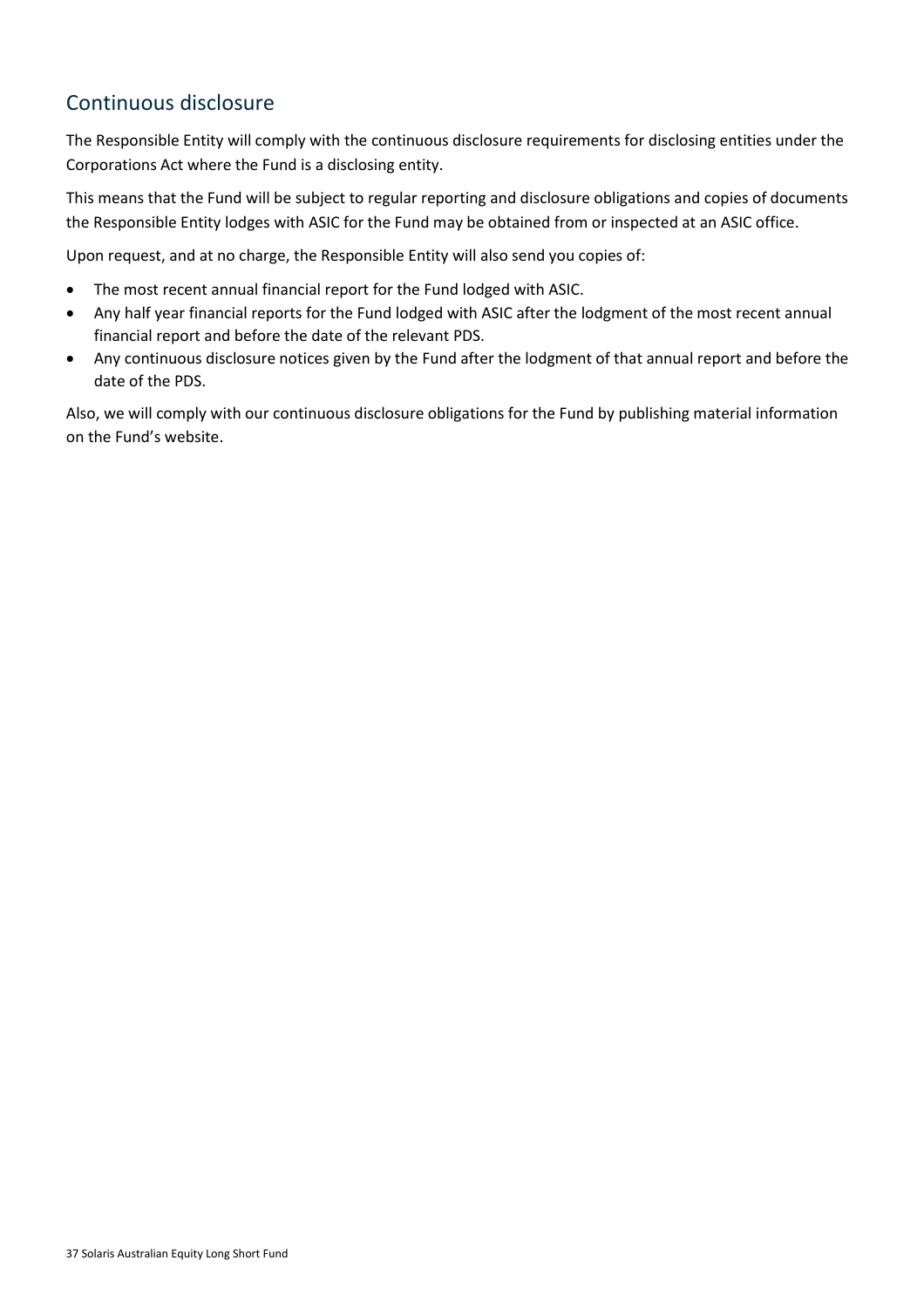# <span id="page-40-0"></span>10. Fees and costs

### **DID YOU KNOW?**

Small differences in both investment performance and fees and costs can have a substantial impact on your long-term returns.

For example, total annual fees and costs of 2% of your fund balance rather than 1% could reduce your final return by up to 20% over a 30-year period (for example, reduce it from \$100,000 to \$80,000). You should consider whether features such as superior investment performance or the provision of better member services justify higher fees and costs. You may be able to negotiate to pay lower fees. Ask the Fund (being the Responsible Entity) or your financial adviser.

#### **TO FIND OUT MORE**

If you would like to find out more or see the impact of the fees based on your own circumstances, the Australian Securities and Investments Commission ('ASIC') Moneysmart website (www.moneysmart.gov.au) has a managed funds fee calculator to help you check out different fee options.

The information in the following Fees and Costs Summary can be used to compare costs between simple managed investment schemes. The fees and costs charged by the Fund may be deducted from your account, from the returns on your investment or from the Fund's assets as a whole. Taxes are set out in Section [11](#page-47-0) of this PDS. You should read all information about fees and costs because it is important to understand their impact on your investment.

**WARNING:** Additional fees may be paid to a financial adviser or broker if one is consulted. You should contact your financial or your broker for information on the fees that may be payable to them.

| FEES AND COSTS SUMMARY: SOLARIS AUSTRALIAN EQUITY LONG SHORT FUND                      |                                                                                  |                                                                                                                                                                                                                                                                                                          |  |
|----------------------------------------------------------------------------------------|----------------------------------------------------------------------------------|----------------------------------------------------------------------------------------------------------------------------------------------------------------------------------------------------------------------------------------------------------------------------------------------------------|--|
| Type of fee or cost                                                                    | <b>Amount</b>                                                                    | How and when paid                                                                                                                                                                                                                                                                                        |  |
| <b>Ongoing Annual Fees and Costs</b> <sup>1,3</sup>                                    |                                                                                  |                                                                                                                                                                                                                                                                                                          |  |
| <b>Management fees and costs</b>                                                       |                                                                                  |                                                                                                                                                                                                                                                                                                          |  |
| The fees and costs for managing your<br>investment                                     | 0.99% p.a. of the NAV<br>of Fund.                                                | The management fee is calculated on the net<br>asset value of the Fund. It is reflected in the<br>daily unit price and payable monthly in<br>arrears from the Fund.                                                                                                                                      |  |
|                                                                                        |                                                                                  | Extraordinary expenses are paid from Fund<br>assets as and when incurred. <sup>5</sup>                                                                                                                                                                                                                   |  |
| <b>Performance fees</b>                                                                |                                                                                  |                                                                                                                                                                                                                                                                                                          |  |
| Amounts deducted from your investment in<br>relation to the performance of the product | 0.65% p.a. of the NAV<br>of the Fund                                             | If applicable, a performance fee of 15% of the<br>Fund's outperformance (net of management<br>fees) relative to its Benchmark return <sup>4</sup> ,<br>multiplied by the NAV of the Fund.                                                                                                                |  |
|                                                                                        |                                                                                  | The performance fee is calculated and<br>accrued each Business Day and is reflected in<br>the daily unit price. The performance fee is<br>payable half-yearly as at 31 December and 30<br>June.                                                                                                          |  |
| <b>Transaction costs</b>                                                               |                                                                                  |                                                                                                                                                                                                                                                                                                          |  |
| The costs incurred by the scheme when<br>buying or selling assets                      | Transaction costs are<br>estimated to be 0.45%<br>p.a. of the NAV of the<br>Fund | Transaction costs associated with dealing<br>with the Fund's assets may be recovered from<br>the Fund. As some transaction costs will be<br>paid for by investors who are charged the<br>buy/sell spread when they enter or exit the<br>Fund, the transaction costs shown are net of<br>buy/sell spread. |  |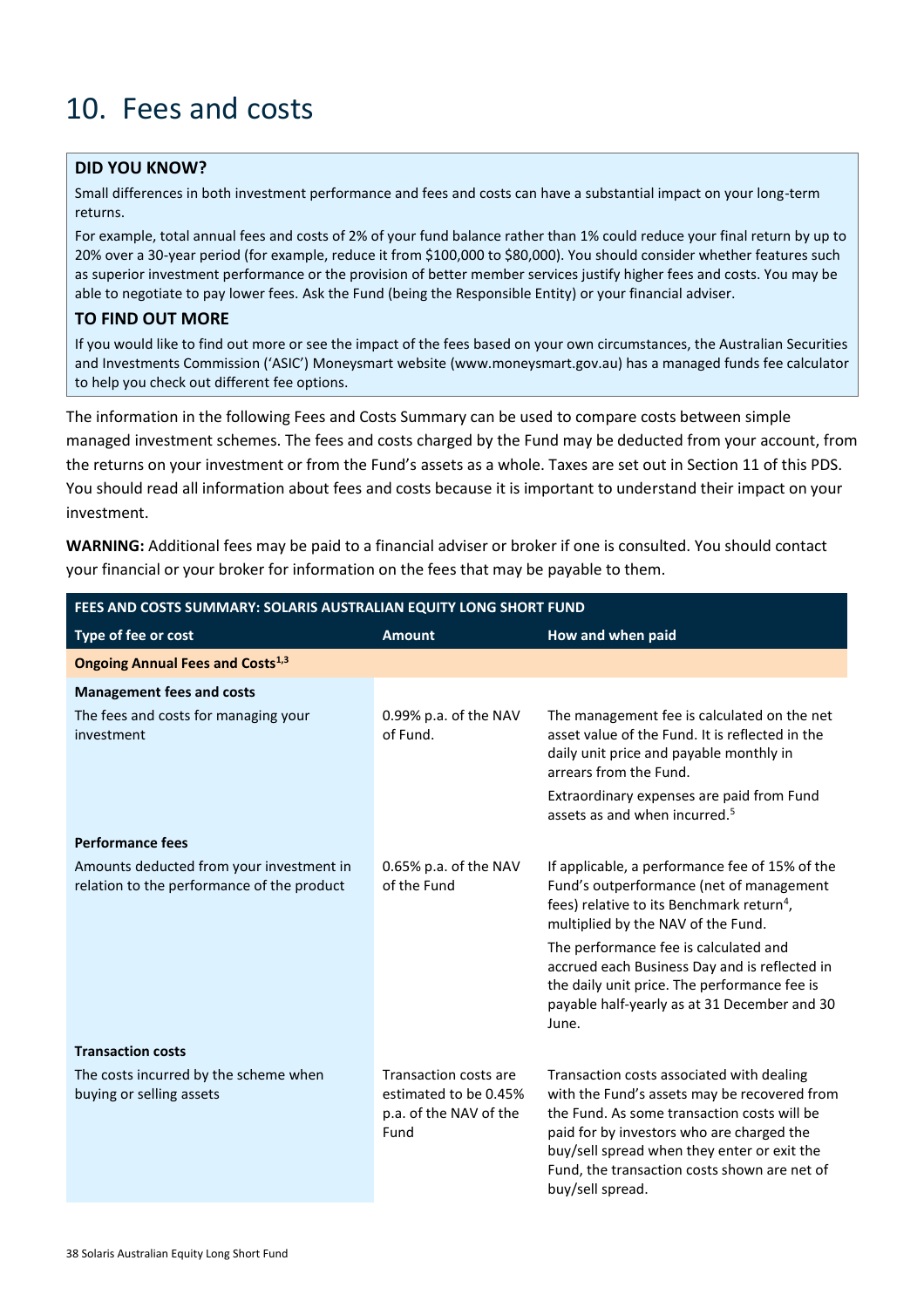#### **FEES AND COSTS SUMMARY: SOLARIS AUSTRALIAN EQUITY LONG SHORT FUND**

#### **Member activity related fees and costs (fees for services or when your money moves in or out of the Fund)**

| <b>Establishment fee</b>                                                                                 | Nil                  | Not applicable                                                                                                                                                                                                                        |  |
|----------------------------------------------------------------------------------------------------------|----------------------|---------------------------------------------------------------------------------------------------------------------------------------------------------------------------------------------------------------------------------------|--|
| The fee to open your investment.                                                                         |                      |                                                                                                                                                                                                                                       |  |
| <b>Contribution fee</b>                                                                                  | Nil                  | Not applicable                                                                                                                                                                                                                        |  |
| The fee on each amount contributed to your<br>investment.                                                |                      |                                                                                                                                                                                                                                       |  |
| Buy/sell spread <sup>2</sup>                                                                             | 0.30% upon entry and | The buy/sell spread is applied to each                                                                                                                                                                                                |  |
| An amount deducted from your investment<br>representing costs incurred in transactions by<br>the scheme. | 0.30% upon exit      | application and withdrawal from the Fund<br>and operates to increase the relevant unit<br>price for each new investment and to<br>decrease the unit price for each withdrawal<br>to cover costs of dealing with the Fund's<br>assets. |  |
| <b>Withdrawal fee</b>                                                                                    | Nil                  | Not applicable                                                                                                                                                                                                                        |  |
| The fee on each amount you takeout of your<br>investment.                                                |                      |                                                                                                                                                                                                                                       |  |
| <b>Exit fee</b>                                                                                          | Nil                  | Not applicable                                                                                                                                                                                                                        |  |
| The fee to close your investment.                                                                        |                      |                                                                                                                                                                                                                                       |  |
| <b>Switching fee</b>                                                                                     | Nil                  | Not applicable                                                                                                                                                                                                                        |  |
| The fee for changing investment options.                                                                 |                      |                                                                                                                                                                                                                                       |  |

1. Fees are inclusive of GST and net of any applicable Reduced Input Tax Credits ('RITC').

2. When money moves in or out of the Fund, you may incur a buy/sell spread which is included in the unit price of the Fund. Refer to 'Buy/Sell spread' below for more information.

3. Fees and costs may be negotiated for certain investors such as wholesale clients (as defined in the Corporations Act), depending on factors such as the amount invested. Refer to 'Differential fee arrangements' below for further information about negotiable fees.

4. The Fund's benchmark is the S&P/ASX200 Accumulation Index. Refer to 'Performance fees' information below for further information.

5. Refer to 'Extraordinary Expenses' below for more information.

#### **Example of annual fees and costs for the Fund**

This table gives an example of how the fees and costs for the Fund can affect your investment over a one (1) year period. You should use this table to compare this product with other managed investment products.

| <b>Example of fee or cost</b>            | <b>Amount</b>                                                                                                                                                                              | Balance of \$50,000 with a contribution of \$5,000 during the<br>year                                           |
|------------------------------------------|--------------------------------------------------------------------------------------------------------------------------------------------------------------------------------------------|-----------------------------------------------------------------------------------------------------------------|
| Contribution fees                        | Nil                                                                                                                                                                                        | For every additional \$5,000 you put in, you will be charged<br>\$0.                                            |
| <b>PLUS</b> Management<br>fees and costs | $0.99\%$ p.a.                                                                                                                                                                              | And, for every \$50,000 you have in the Fund you will be<br>charged or have deducted from your investment \$495 |
| <b>PLUS</b> Performance fees             | $0.65\%$ p.a.                                                                                                                                                                              | And, you will be charged or have deducted from your<br>investment \$325 in performance fees each year           |
| <b>PLUS</b> Transaction costs            | $0.45%$ p.a.                                                                                                                                                                               | And, you will be charged or have deducted from your<br>investment \$225 in transaction costs.                   |
| <b>Equals Cost of Fund</b>               | If you had an investment of \$50,000 at the beginning of the year and you put in an additional<br>\$5,000 <sup>2</sup> during the year, you will be charged a fee of \$1,045. <sup>1</sup> |                                                                                                                 |
|                                          | What it costs you will depend on the investment option you choose and the fees you<br>negotiate.                                                                                           |                                                                                                                 |

1. The example includes a performance fee estimate of 0.65%. However, the actual performance fee payable (if any) will depend on the performance of the Fund and the performance fee estimate provided may not be a reliable indicator of future performance fees of the Fund.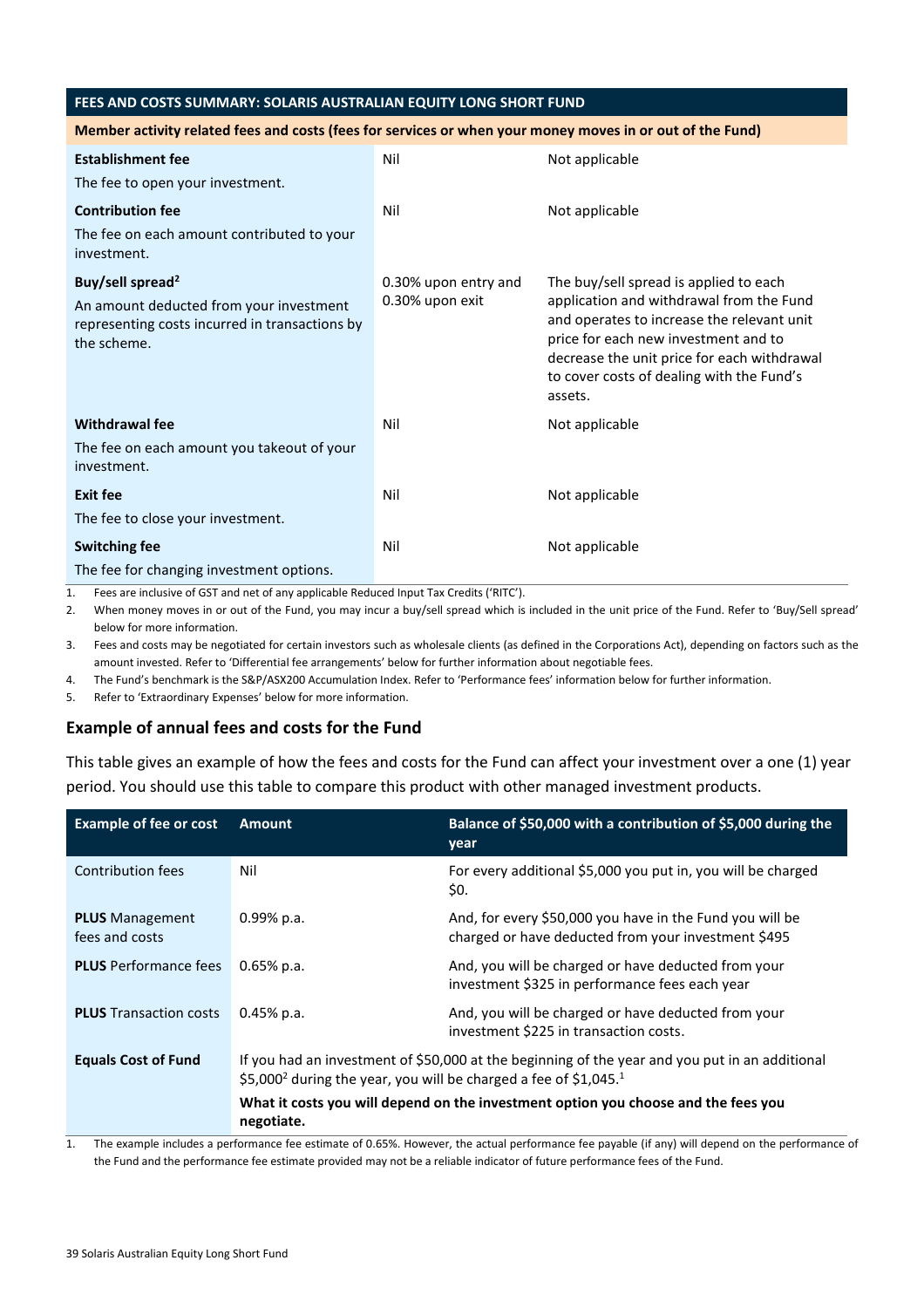2. The example assumes management costs are calculated on a balance of \$50,000 with the \$5,000 contribution occurring at the end of the first year. Therefore, management costs are calculated using the \$50,000 balance only. Additional fees may apply, including a buy/sell spread (refer to further information below).

# Additional explanation of fees and costs

### **Management costs**

The management costs, in relation to the Fund, are generally the administration and investment fees and costs (excluding transaction costs) of the Fund.

These costs include (where relevant):

- Responsible Entity fees;
- administration costs:
- safekeeping fees;
- audit costs;
- borrowing costs; and,
- legal costs.

The Investment Manager pays management costs out of the fees it receives. Therefore, for this Fund, the management fee, performance fee (if any), and indirect costs will typically reflect the total management costs.

### **Performance fees**

Depending on how well the Fund performs, the Investment Manager may be entitled to receive a performance fee which is payable by the Fund. The five-year average of the performance fee charged by the Fund is 0.65% p.a., or \$325 based on a \$50,000 investment. In accordance with the Corporations Regulations, this average is an estimate of the performance fees charged by the Fund since inception using actual performance history from inception up to 30 June 2021 together with an estimation methodology that the responsible entity considers reasonably represents what a typical performance fee may be in any given financial year. Please note that the performance fees disclosed above is not a forecast as the actual performance fee for the current and future financial years may differ.

The performance fee is equal to 15% of the Fund's outperformance (net of management fees) relative to its Benchmark return, multiplied by the NAV of the Fund. The performance fee is calculated and accrued each Business Day. The Benchmark used for calculating the performance fee is the S&P/ASX200 Accumulation Index. If the Benchmark ceases to be published, we will nominate an equivalent replacement index.

The performance fee is calculated each Business Day and may be positive or negative. If the performance fee is positive, the amount is incorporated in the Fund's unit price. If the performance fee is negative, the negative amount will be carried forward.

The performance fee amount payable by the Fund is equal to the total daily performance fee accrual for each half-year period, ending 31 December and 30 June.

The Investment Manager will only be paid the performance fee if the Fund's net daily performance fee accrual is positive. That is, any previous negative performance fee accruals generated when the Fund underperformed the benchmark have been recovered.

### **Performance fee calculation worked example**

The worked example in the following table is shown only for the purpose of illustrating how the performance fee may be calculated for two unrelated days only and assumes there are no applications or withdrawals made during each day. The daily performance fee accrual is actually calculated as the day's opening NAV excluding the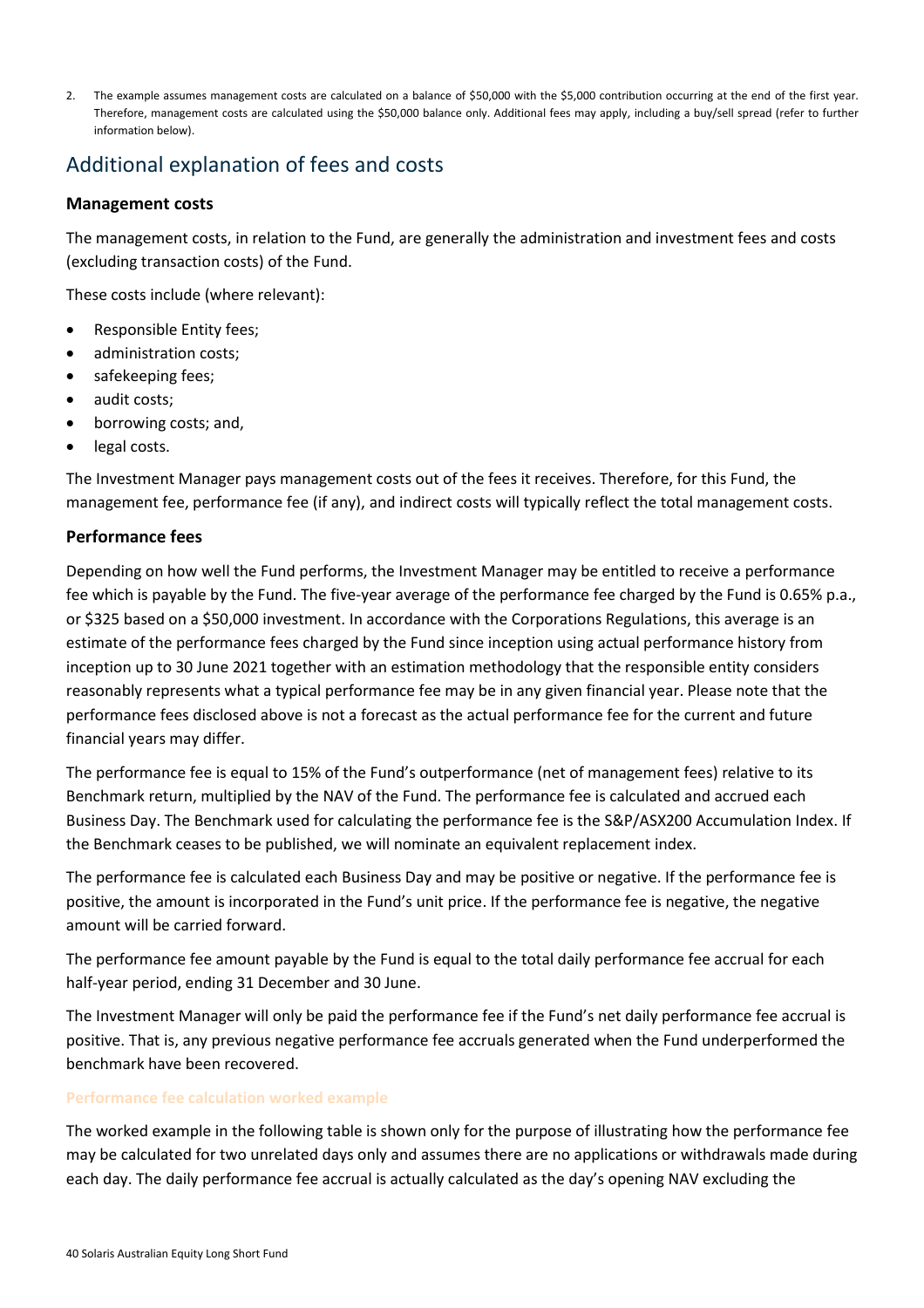performance fee accrual plus any applications, minus any withdrawals (both assumed to be nil in the examples), multiplied by the Fund's daily out or underperformance of the Benchmark, multiplied by 15% (performance fee rate). The day's performance fee accrual is then added to the performance fee accrual balance (carried over from the previous day) to give the total performance fee for the period. The actual performance in the ordinary course of business, the unit price, the Benchmark, and the hurdles may all fluctuate during the period.

It is also important to note the below table is not an indication of the expected or future performance of the Fund, and that actual performance may differ materially from that used in the following worked example.

| <b>Fee Components</b>                                    | <b>Example A</b><br>(Fund outperforms<br>benchmark) | <b>Example B (Fund</b><br>underperforms<br>benchmark) |
|----------------------------------------------------------|-----------------------------------------------------|-------------------------------------------------------|
| Performance fee rate                                     | 15%                                                 | 15%                                                   |
| Opening NAV excluding performance fee accrual            | \$10,000,000                                        | \$20,000,000                                          |
| Fund daily return                                        | 0.10%                                               | $-0.25%$                                              |
| Benchmark daily return                                   | 0.05%                                               | 0.70%                                                 |
| Daily out/underperformance of Benchmark                  | 0.05%                                               | $-0.95%$                                              |
| Performance fee accrual (carried over from previous day) | \$20,000                                            | \$75,000                                              |
| Daily performance fee accrual <sup>1</sup>               | \$750                                               | $-538,000$                                            |
| Total performance fee accrual                            | \$20,750                                            | \$46,500                                              |

If the performance fee accrual was positive on the last day of the performance period, a performance fee would be payable equal to the performance fee accrual (includes the net effect of GST and RITC).

Performance fees vary from year to year according to the Fund's actual performance and can be zero in any financial year. Past performance is not a reliable indicator of future performance. In particular, the performance fee payable (if any) will depend on the performance of the Fund and previous performance fees and may not be a reliable indicator of future performance fees of the Fund.

### **Units withdrawn during a calculation period**

The proceeds received by Investors for units withdrawn during a calculation period will be net of any payable performance fees accrued.

Where the accrued performance fee is negative and the number of units on a Business Day decreases, the accrued performance fee will be reduced by the proportion that the number of decreased units bears to the number of units on issue prior to the withdrawal. For example, if the accrued performance fee is negative and 5% of the units on issue are withdrawn (net of any applications), then the accrued performance fee amount will be reduced by 5%. An implication of this mechanism is that net redemptions for units could cause negative performance fee accruals to be recovered earlier than if no adjustment to the negative performance fee accrual were made, provided that the Fund subsequently outperforms the benchmark. There is no reciprocal adjustment where the number of units increase.

### **Indirect Costs**

Indirect costs form part of management fees and costs and include fees and expenses arising from any investment which qualifies as an interposed vehicle (e.g. any underlying fund that the Fund may invest in) and certain OTC derivative costs, where relevant. The Fund's indirect costs are estimated to be 0.00%, which is the actual indirect costs amount for the Fund for the previous financial year. The actual indirect costs payable (if any) will depend on the investments of the Fund and the indirect costs estimate provided may not be a reliable indicator of future indirect costs of the Fund.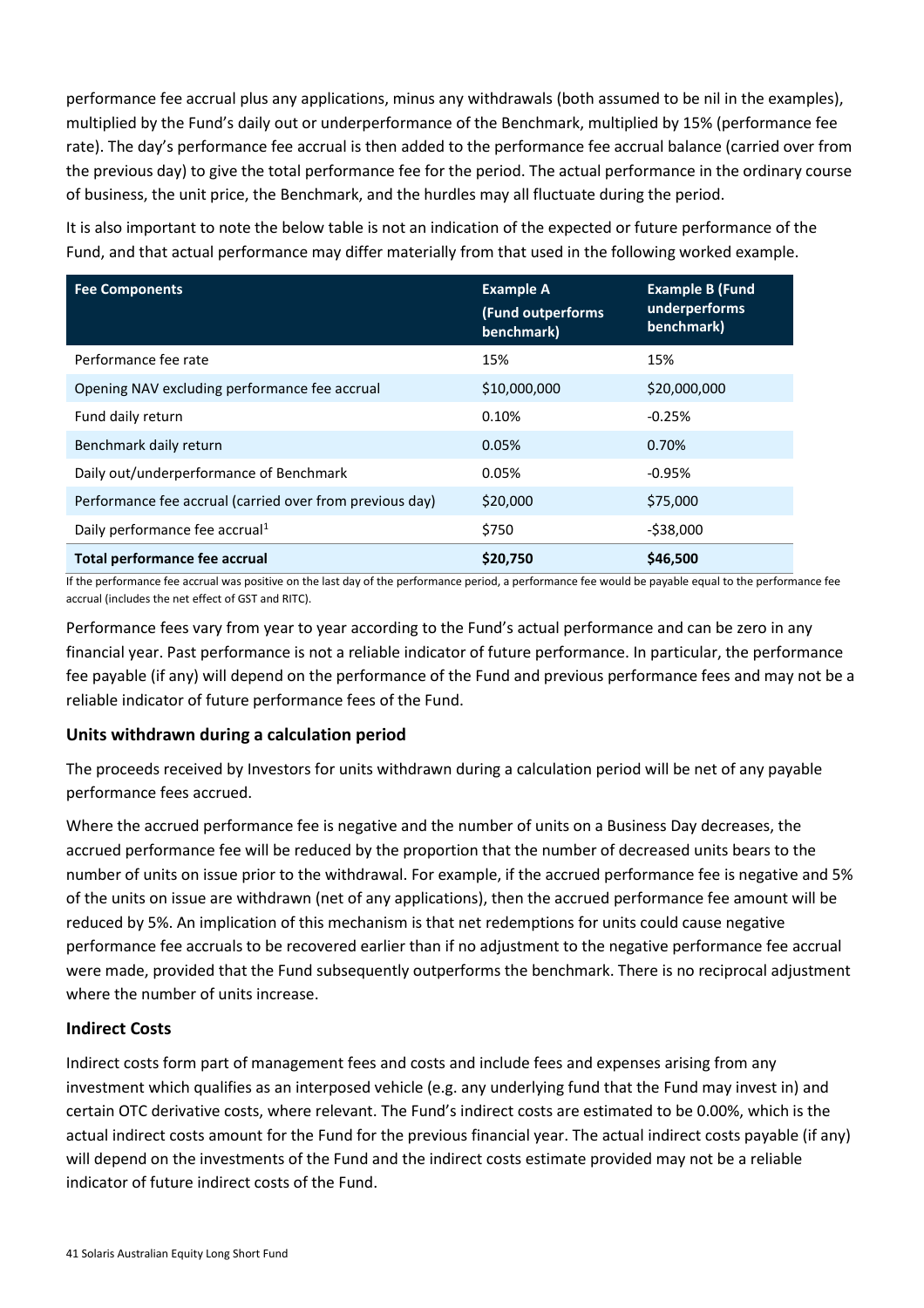#### **Extraordinary expenses**

In general, the management fees, performance fees (when accrued), and indirect costs are all that will be charged. However, under certain circumstances, extraordinary expenses may be paid directly by the Fund. Extraordinary expenses are not of an ongoing nature. Examples of this type of expense include:

- convening of a unitholders' meeting;
- termination of the Fund;
- amending the Fund constitution;
- defending or bringing of litigation proceedings; and
- replacement of the Responsible Entity.

#### **Transaction costs**

Transaction costs associated with dealing with the Fund's assets may be recovered from the Fund. Transaction costs, other than any buy/sell spread (which is described below), may include brokerage, settlement fees, clearing costs and applicable stamp duty when underlying assets are bought or sold.

The total transaction costs incurred by the Fund for the previous financial year were calculated to be \$325 based on a \$50,000 holding (approximately 0.65% of total average net assets). The total transaction costs, net of buy/sell spread recovery, were calculated to be approximately 0.45% of total average net assets, or \$225 based on a \$50,000 holding. These net transaction costs are borne by the Fund as an additional cost to investors and are shown above in the "Fees and costs summary". These costs are in addition to the management costs set out above. These estimated costs are based on the actual amount for the Fund for the previous financial year.

Transaction costs are paid out of the assets of the Fund and are not paid to Solaris.

#### **Buy/sell spread**

The buy/sell spread forms part of the transaction costs. When you invest or withdraw all or part of your investment we generally apply a cost via a unit price 'buy/sell spread', which is an additional cost to you and retained by the Fund. A buy/sell spread operates to increase the relevant unit price for each new investment and to decrease the unit price for each withdrawal to cover costs of underlying portfolio transactions, which include brokerage, share settlement and clearing fees, government charges/stamp duty, bank charges and foreign exchange transaction fees. The current buy/sell spread for the Fund, which is an estimate of these costs, is 0.30% on both investment and withdrawal. For example, if \$50,000 was invested in, or withdrawn from, the Fund the cost of your buy/sell spread would be \$150 in and \$150 out.

The purpose of the buy/sell spread is to ensure that the costs to the Fund of buying or selling underlying assets is borne by investors as they invest or withdraw and to not disadvantage longer term investors remaining in the Fund.

From time to time, we may vary the buy/sell spread. Any revised spread will be applied uniformly to transacting investors while that spread applies. In circumstances where the Responsible Entity determines that unitholders of the Fund are not being treated equitably (for example, withdrawals in stressed and dislocated markets), the buy/sell spread may be higher than our estimate.

The Responsible Entity has discretion to waive or reduce the buy/sell spread where the Fund incurs no costs, or reduced costs. Investors will be provided with notification of any changes to the buy/sell spread via Solaris's website at www.solariswealth.com.au.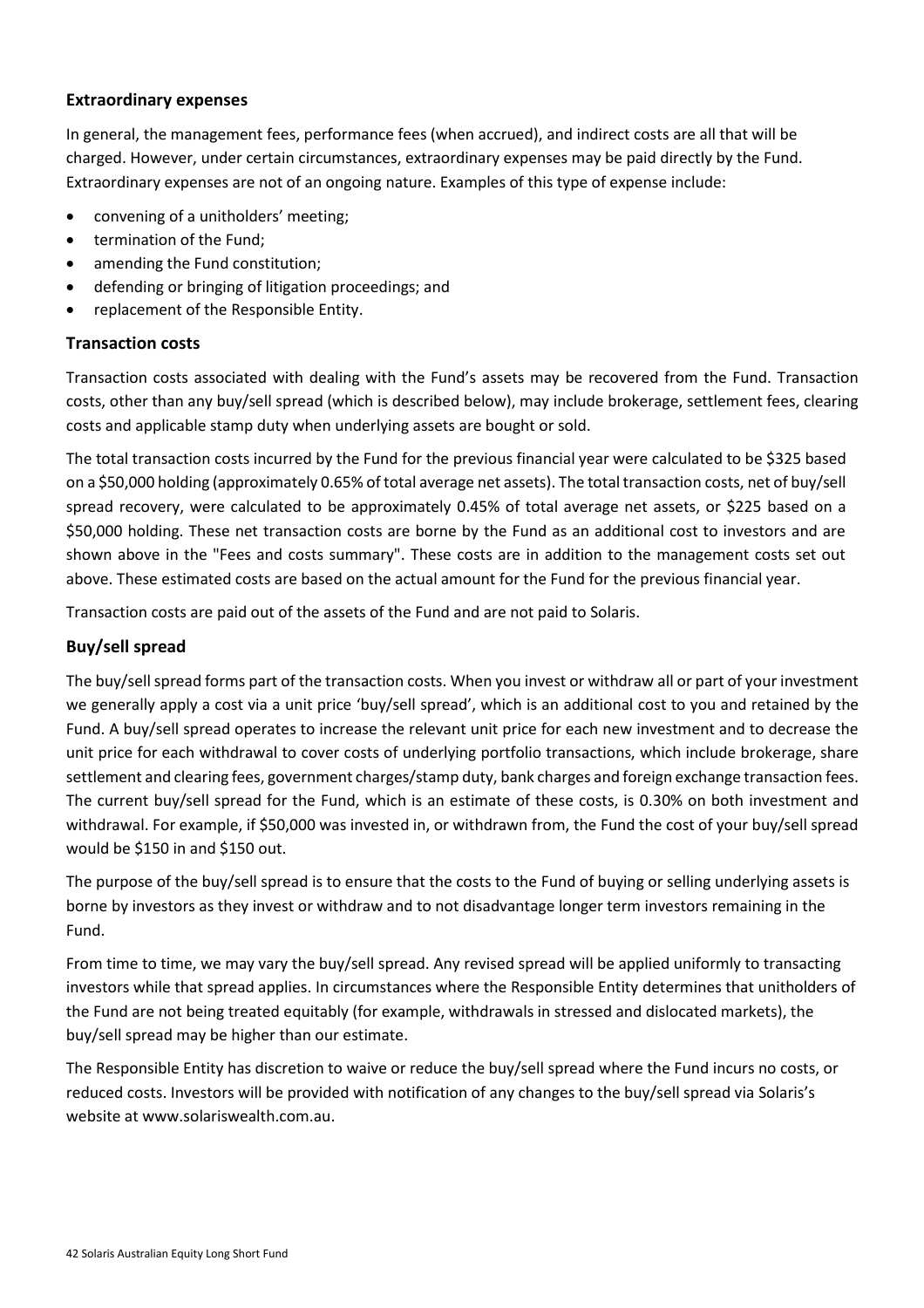### **Securities borrowing costs**

The securities borrowing costs are paid to the securities lender out of the Fund's assets. The securities borrowing costs are calculated each day based on the value of the short positions held by the Fund.

The percentage of NAV that may be held in short positions for the Fund is limited to 0.4. It is reasonably expected that 32% of the NAV may be held short at a borrowing rate of 0.40% per annum. Therefore, the securities borrowing costs that may be paid by the Fund is estimated to be \$64 on a \$50,000 holding (0.13% per annum). However, short positions and borrowing rates may vary over time.

#### **Incidental fees and costs**

Standard government fees, duties and bank charges may also apply to your investments and withdrawals, including dishonour fees and conversion costs.

#### **Adviser fees**

We do not pay fees to financial advisers. If you consult a financial adviser, you may incur additional fees charged by them. You should refer to the Statement of Advice they give you for any fee details.

#### **Payments to IDPS Operators**

Subject to the law, annual payments may be made to some IDPS Operators because they offer the Fund on their investment menus. Product access is paid by the Investment Manager out of its investment management fee and is not an additional cost to the investor.

#### **Fees for indirect investors (additional master trust or wrap account fees)**

Indirect investors must also refer to the fees and costs payable for the IDPS, master trust or wrap account they are investing through. The IDPS operator will be the registered holder of the units and may charge you fees that are different or in addition to the Fund's fees detailed in this section. You should refer to the offer document for the relevant IDPS, master trust or wrap account for more information.

#### **Differential fee arrangements**

The management costs of the Fund may be negotiated with persons who qualify as wholesale clients within the meaning of the Corporations Act, such as sophisticated or professional investors. In negotiating such fees, we will take into consideration our obligations under the Corporations Act. Such arrangements will be by individual negotiation and will be disclosed separately to relevant clients. Please contact us on 1300 010 311 for further details.

#### **Changes to fees and other costs**

We reserve the right to change fees and other costs, subject to any limitations under the Fund constitution and applicable law. We will give investors 30 days' notice prior to increase in any fees.

The Investment Manager pays costs out of the management fees received. The Fund constitution provides for various fees which we do not currently recover from the Fund.

#### **For more information on fees and costs**

If you would like to better understand how our fee structure may impact your investment in the Fund, we recommend that you speak to your financial adviser or visit the ASIC website at www.moneysmart.gov.au where a fee calculator is available to help you compare the fees of different managed investment products.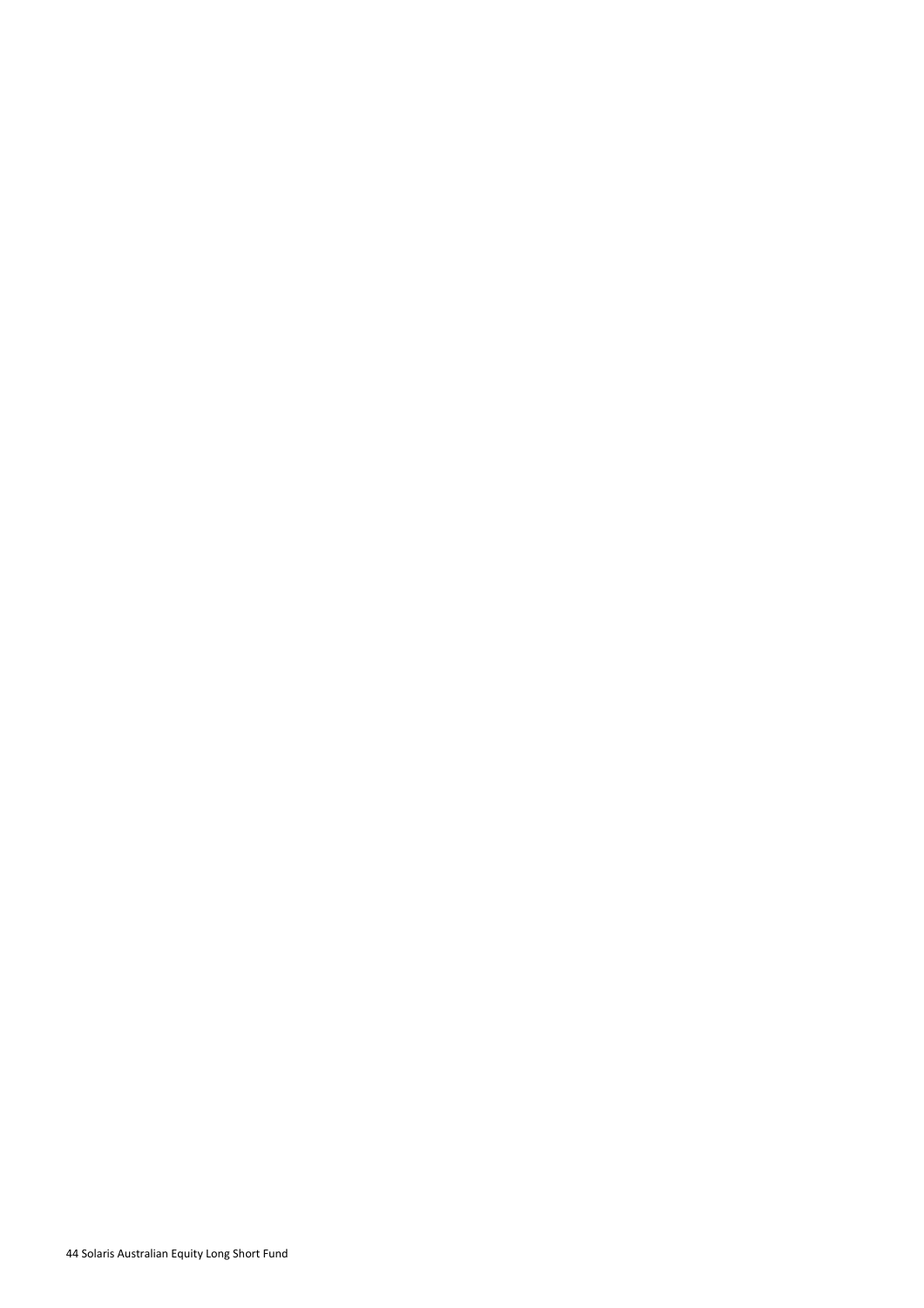# <span id="page-47-0"></span>11. Taxation

**WARNING:** Investing in a registered managed investment scheme may have tax consequences. You are strongly advised to seek professional tax advice.

The taxation implications of investing in the Fund can be complex and depend on a number of factors, including whether you are a resident or non-resident of Australia for taxation purposes and whether you hold the units on capital account or revenue account.

The following tax comments have been prepared on the assumption that:

- the investor holds the units on capital account as a long-term investment;
- the Fund qualifies as an attribution managed investment trust ('AMIT') within the meaning of Section 276-10 of the Income Tax Assessment Act 1997 and the Responsible Entity of the Fund elects to apply the AMIT regime to the Fund; and
- the Fund has made an irrevocable "capital election"' to apply the Capital Gains Tax ('CGT') provisions pursuant to Section 275-115 of the Income Tax Assessment Act 1997.

### Income of the Fund

The Fund has been established as an Australian resident unit trust. In accordance with the AMIT provisions, the Fund is required to determine its taxable income for the financial year. The Fund then attributes these amounts of assessable income, exempt income, non-assessable non-exempt income and tax offsets (referred to as "characters") to investors on a fair and reasonable basis in accordance with their interests. Investors will be provided with an AMIT Member Annual ("AMMA") Statement for tax purposes after 30 June each year to assist the investor in determining their tax position. The AMMA Statement will advise all amounts attributed to an investor by the Fund for inclusion in their income tax returns. The AMMA statements will also advise the character of the income, and any cost-base adjustments required to the units. Generally, no Australian income tax will be payable by the Responsible Entity of the Fund where investors are attributed with all taxable characters of the Fund each year.

The Fund's investments and activities are likely to give rise to income, dividends and capital gains and losses. Further detail in respect of the Australian tax treatment of these income/gains and losses at the Fund level is provided below.

In normal circumstances, you should expect the Fund to derive assessable income and/or capital gains each year.

### **Franking credits**

The Fund may derive franking credits from the receipt of franked dividends. These franking credits will be attributed to investors if certain conditions are met. One of these conditions is that the 45-day holding period rule has been satisfied by the Fund.

### **Tax losses**

In the case where the Fund makes a loss for tax purposes, the Fund cannot distribute the loss to investors. However, subject to the Fund meeting certain conditions, the Fund may be able to take into account the losses in determining the income tax position in subsequent years.

### **Taxation of Financial Arrangements (TOFA) rules**

Financial arrangements directly held by the Fund (for example debt securities and hedging arrangements) may be subject to the TOFA rules. Under the TOFA rules, gains and losses on financial arrangements are generally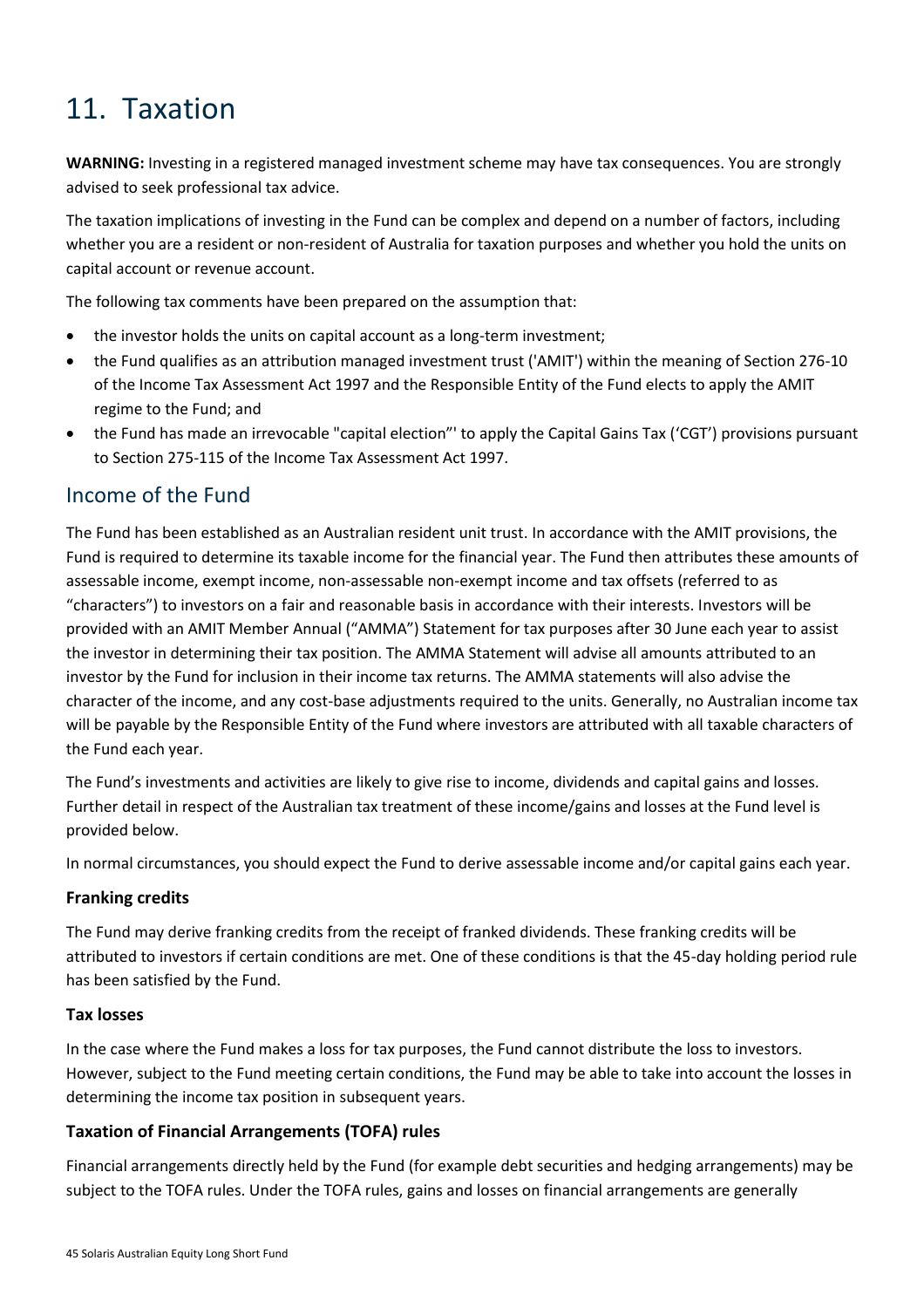assessable for tax purposes on an accruals basis (where the gains/losses are sufficiently certain) or realisation basis, unless a specific TOFA elective methodology is adopted. The TOFA rules will also treat relevant gains and losses in relation to financial arrangements as being on revenue account.

# Taxation of Australian resident investors

Investors are generally subject to tax on their share of the taxable characters attributed to them by the Fund each year. Investors are treated as having derived their share of the taxable characters of the Fund directly on a flow through basis.

The way in which investors are taxed will depend on the underlying nature of each character they receive (for example, franked dividends to which franking credits may attach, capital gains, foreign income to which foreign income tax offsets may attach, or interest income).

The AMMA Statement, provided to investors after 30 June each year (within 3 months of the end of the income year), will outline the amounts attributed to you by the Fund and the nature of those amounts (i.e. the characters of the total amount attributed), including any foreign income tax offsets and franking credit entitlements.

### **Capital gains**

To the extent that an investor is attributed with characters of a capital gain nature, investors will include the capital gain in their net capital gain calculation. Certain investors may be entitled to apply the relevant Capital Gains Tax ('CGT') discount in working out the net capital gain to include in their assessable income (refer further comments below).

### **Franking credits**

If franking credits are attributed to investors by the Fund, investors must include the amount of franking credits in addition to the franked dividend income in their assessable income.

Certain requirements, including the 45-day holding period rule, may need to be satisfied in order to utilise franking credits in relation to dividends. The investor's particular circumstances will be relevant in determining whether the investor is entitled to any franking credits, in respect of franked dividends. A tax offset equal to the franking credits will be applied against the tax otherwise payable by investors on their total assessable income, subject to the investor satisfying specific conditions. Corporate investors may be entitled to convert any excess franking credits into tax losses. Certain other investors may be entitled to obtain a refund of any excess franking credits.

### **Under and overstatements of taxable income**

If the Responsible Entity discovers understatements or overstatements of taxable income and tax offsets in prior years, the Responsible Entity has the ability under the AMIT regime to deal with these understatements and overstatements in the financial year in which they are discovered or to carry these forward to be dealt with in a future income year. That is, the distribution statements in relation to the discovery year may be adjusted to take into account these understatements or overstatements from a prior financial year, rather than re-issuing amended distribution statements for the prior financial year to which the understatements or overstatements relate to.

The amount of attributed income from the Fund which the investor is required to include in their assessable income may be different to the cash distributions received by an investor in respect of their units. This is because the distributions received on the units may be determined by reference to the cash returns received in respect of the Fund, whereas the attributable income of the Fund is determined by reference to the overall tax income position of that Fund.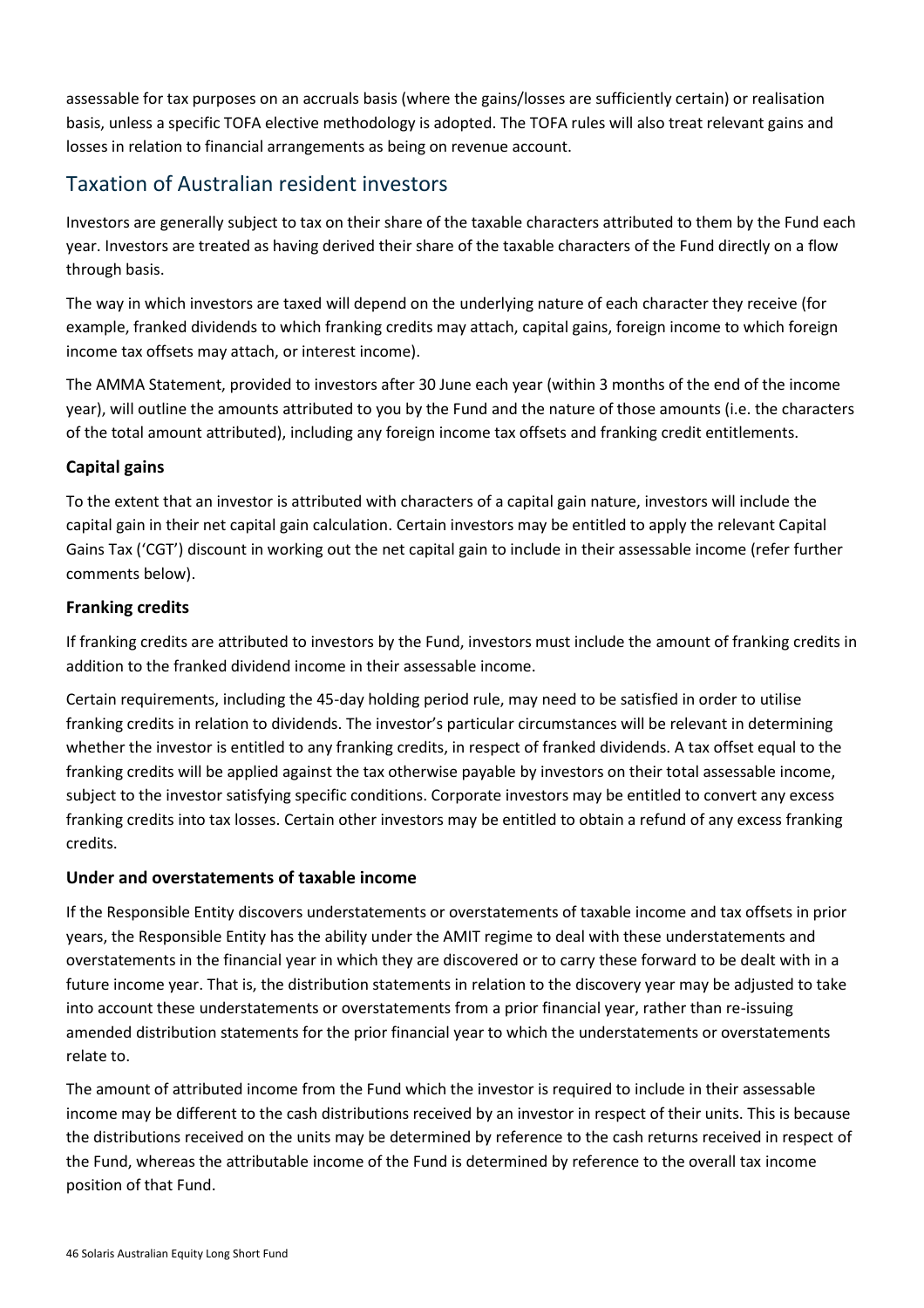An investor may be required to make, in certain circumstances, both upward or downward adjustments to the cost or cost base of their unit holdings, where there is a difference between the cash amount distributed by the Fund and the taxable characters attributed by the Fund to investors for any income year.

If the amount of cash received exceeds the taxable characters attributed by the Fund, the cost or cost base of the investor's units in the Fund should be reduced by the excess amount. This results in either an increased capital gain, or a reduced capital loss, upon the subsequent disposal of the investor's units in the Fund. Should the cost base of the units be reduced to below zero, the amount in excess of the cost base should be treated as a capital gain that is to be included in the investor's assessable income.

Conversely, where the cash amount received falls short of the taxable characters attributed by the Fund during a financial year, the cost or cost base of the investor's units in the Fund should be increased by the shortfall amount.

# Withdrawals from the Fund and disposal of units

Withdrawal or disposal of a unit in the Fund is the disposal or cancellation of a CGT asset by an investor and a CGT event for tax purposes. To the extent that the proceeds exceed the cost base of the unit, you will make a capital gain. However, if the proceeds are less than your reduced cost base, you will make a capital loss. Generally, a capital loss can only be used to offset against capital gains derived in the current or a future tax year.

An individual, trust or complying superannuation entity or a life insurance company that holds their units as a complying superannuation/FHSA asset may be able to claim the benefit of the CGT discount if they have held the units for 12 months or more. A corporate investor cannot claim the benefit of the CGT discount. Gains and losses realised by an investor who holds their units on revenue account will be taxable as ordinary income or an allowable deduction, as the case may be, and will not qualify for the CGT discount.

It is important to highlight that on 8 May 2018 the Australian Government announced a proposed integrity measure to prevent Managed Investment Trusts (MITs) and AMITs from applying the CGT discount at the trust level. On 30 June 2020, the Australian Government announced that the start date that had been previously proposed for this measure (being 1 July 2020) would be revised as a result of the reprioritisation of Australian Government resources and the shortened parliamentary sitting period in 2020 due to the COVID-19 crisis. The start date for this proposal to apply has been revised to income years commencing on or after three months after the date of Royal Assent of the enabling legislation. At present, the legislation to introduce this new proposal has not yet been released and is still being developed. In this regard, it is recommended that any investors which are MITs or AMITs seek independent professional taxation advice in relation to the status and implications of this proposal before investing in the Fund.

# Non-resident individual unitholders

The above taxation summary is only for investors who are residents of Australia for tax purposes. The tax treatment of non-resident investors in the Fund depends on the investor's particular circumstances and the provisions of the relevant Double Tax Agreement between Australia and the country of residence. It is important that non-resident investors seek independent professional taxation advice before investing in the Fund.

The Fund may be required to withhold tax on part, or all, of the distributions made to non-resident investors.

# Goods and Services Tax ('GST')

Unless otherwise stated, the fees quoted in this PDS are inclusive of the net effect of GST and Reduced Input Tax Credits ('RITC').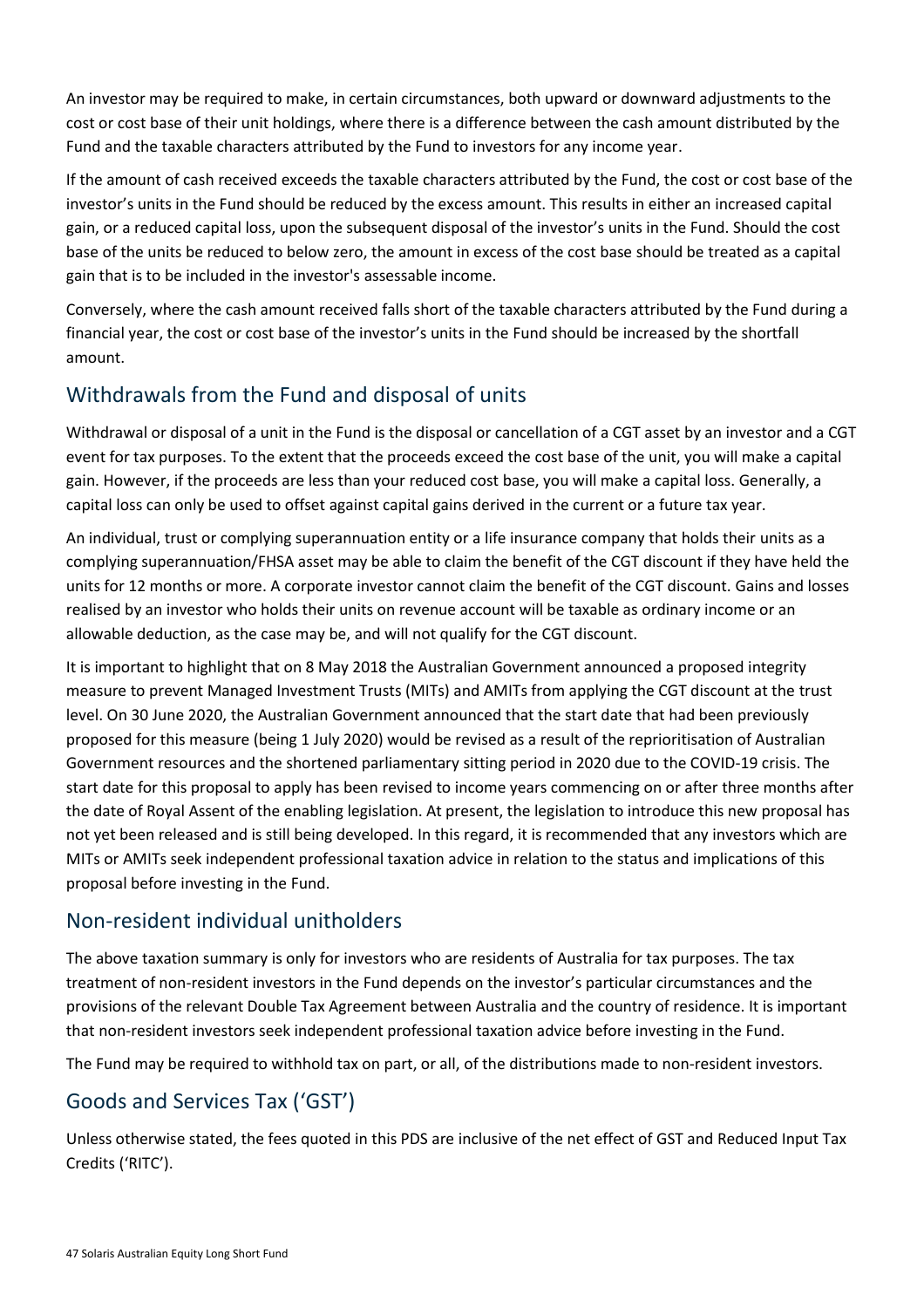# Tax File Numbers and Australian Business Numbers

You are not required to quote your Tax File Number ('TFN') or, if you have one, an Australian Business Number  $('ABN')<sup>1</sup>$  or claim an exemption from providing a TFN.

However, if a TFN or ABN is not provided, or an exemption is not claimed, we are required by law to withhold tax from distributions at the top marginal tax rate plus the Medicare Levy. If you are making this investment on behalf of a business or enterprise you carry on, you may quote your ABN instead of a TFN.

## Tax reforms

The expected tax implications of investing in the Fund may change as a result of changes in the taxation laws and interpretation of them by the Courts and/or the Australian Taxation Office.

It is recommended that investors obtain independent taxation advice that takes into account your specific circumstances regarding investing in the Fund and the potential application of any changes in the tax law.

# Foreign Account Tax Compliance Act ('FATCA') and OECD Common Reporting Standard ('CRS')

Tax evasion is a global problem and international cooperation and sharing of high quality, predictable information between revenue authorities will help them ensure compliance with local tax laws. FATCA was enacted by the United States (U.S.) Congress to improve compliance with U.S. tax laws by imposing due diligence and reporting obligations on foreign financial institutions, notably the obligation to report U.S. citizen or U.S. tax-resident account holders to the U.S. Internal Revenue Service ('IRS').

Similar to FATCA, the CRS for the automatic exchange of information, is a single global standard for the collection and reporting to tax authorities of information by financial institutions on non-Australian residents.

Accordingly, we may request certain information about yourself (for individual investors) or your controlling persons (where you are an entity) in order for the Fund to comply with its FATCA or CRS obligations. In the event that the Fund suffers any amount of withholding tax (including FATCA withholding tax) and/or penalties, neither the Fund nor the Responsible Entity acting on behalf of the Fund, will be required to compensate you for any such tax, except in exceptional circumstances.

<sup>1</sup> Under AML/CTF law, disclosure of an ABN is required for those individual investors who are a sole trader.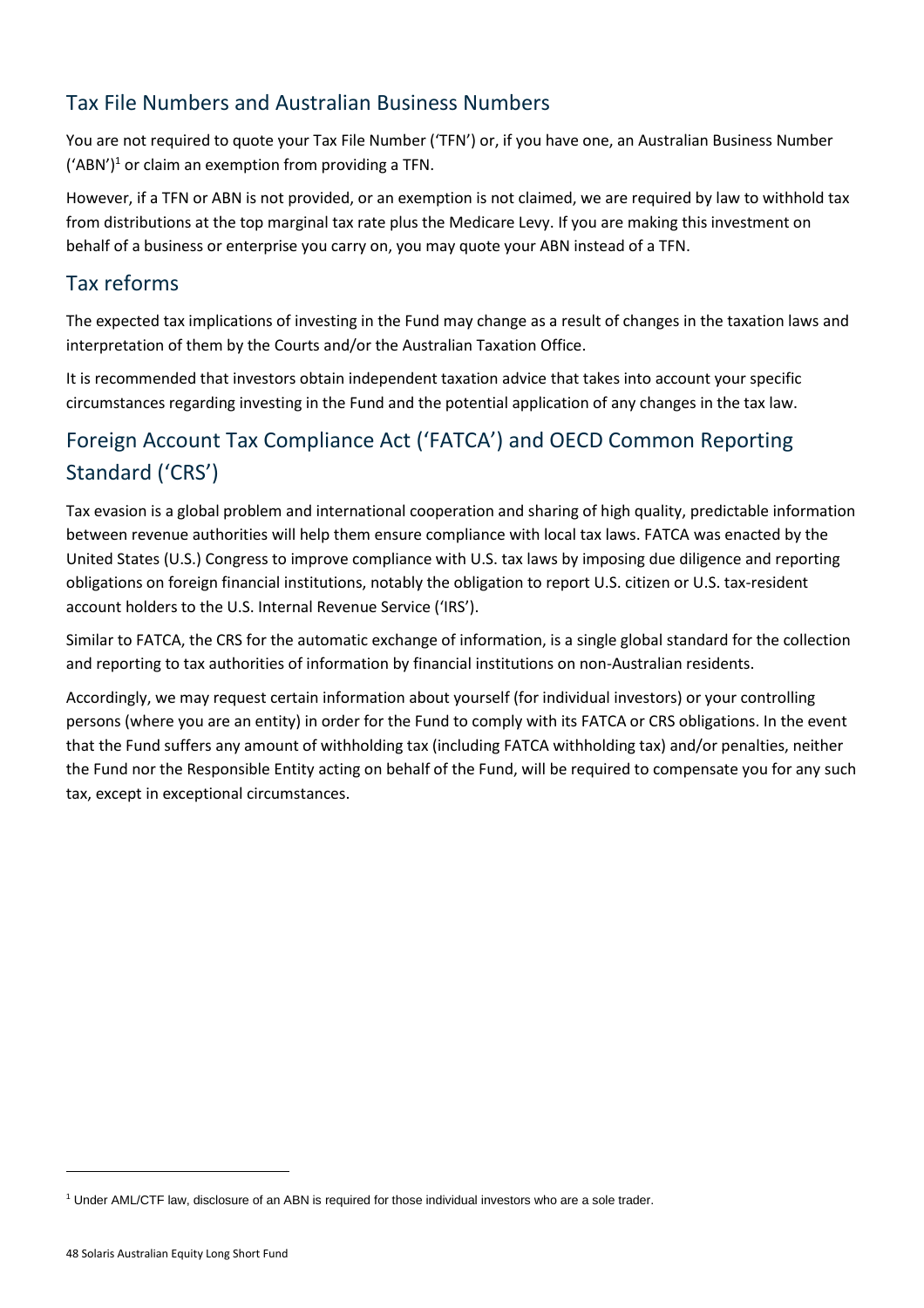# <span id="page-51-0"></span>12. Privacy

When investors apply to invest in the Fund, they acknowledge and agree that:

- a) they are required to provide the Responsible Entity with certain personal information to facilitate their application; and
- b) the Responsible Entity may be required to disclose their information to:
	- i. third parties carrying out functions on behalf of the Responsible Entity on a confidential basis;
	- ii. third parties if that disclosure is required by or to the extent permitted by law;
	- iii. related entities to the Responsible Entity, whether in Australia or any overseas jurisdiction; and,
	- iv. government or regulatory bodies (such as the Australian Taxation Office) when required by law.

If you have nominated an authorised representative or financial adviser for your investment, we may also provide information to them on their request.

All personal information will be collected, used and stored by the Responsible Entity in accordance with our Privacy Policy, a copy of which is available on request. We will use your information for the purpose of marketing products issued by us and our related entities. To ensure that the personal information we retain about you is accurate, complete and up to date, please contact us, if any of your details change. You can unsubscribe from marketing communications from us at any time by contacting us.

If you choose not to disclose requested personal information, we may not be able to process your application or tell you about other investment opportunities.

## Collecting and using your information

We will only collect personal information that is reasonably necessary for one or more of our functions or required or authorised by law. Generally, this means we collect information for the following purposes:

- to process your application;
- to administer your investment and provide you with reports;
- to monitor and improve the quality of service provided to you; and
- to comply with regulatory or legal requirements, including the Corporations Act, the Proceeds of Crime Act, the Financial Transaction Reports Act, the AML/CTF Law, FATCA and OECD Common Reporting Standard.

We also ask you for some personal details so that we, and our related companies, can keep in touch with you and tell you on an ongoing basis about our other products and services that could be useful to you. We may do this by telephone, electronic messages (e.g. email) and other means. Please contact us if you do not wish your details to be used for marketing purposes.

We may gather information about you from a third party. These include credit agencies, financial advisers, fund managers or intermediaries and spouses. We may also collect details of your interactions with us and our products and services (including from our records of any telephone and email interactions).

If you provide someone else's personal information to us, you must ensure that they first agree on the basis of this privacy section.

### **Accessing and correcting your details**

You can access, correct or update any personal information we hold about you, subject to some exceptions allowed by law, by contacting 1300 010 311. We may charge a reasonable fee for access to your personal information.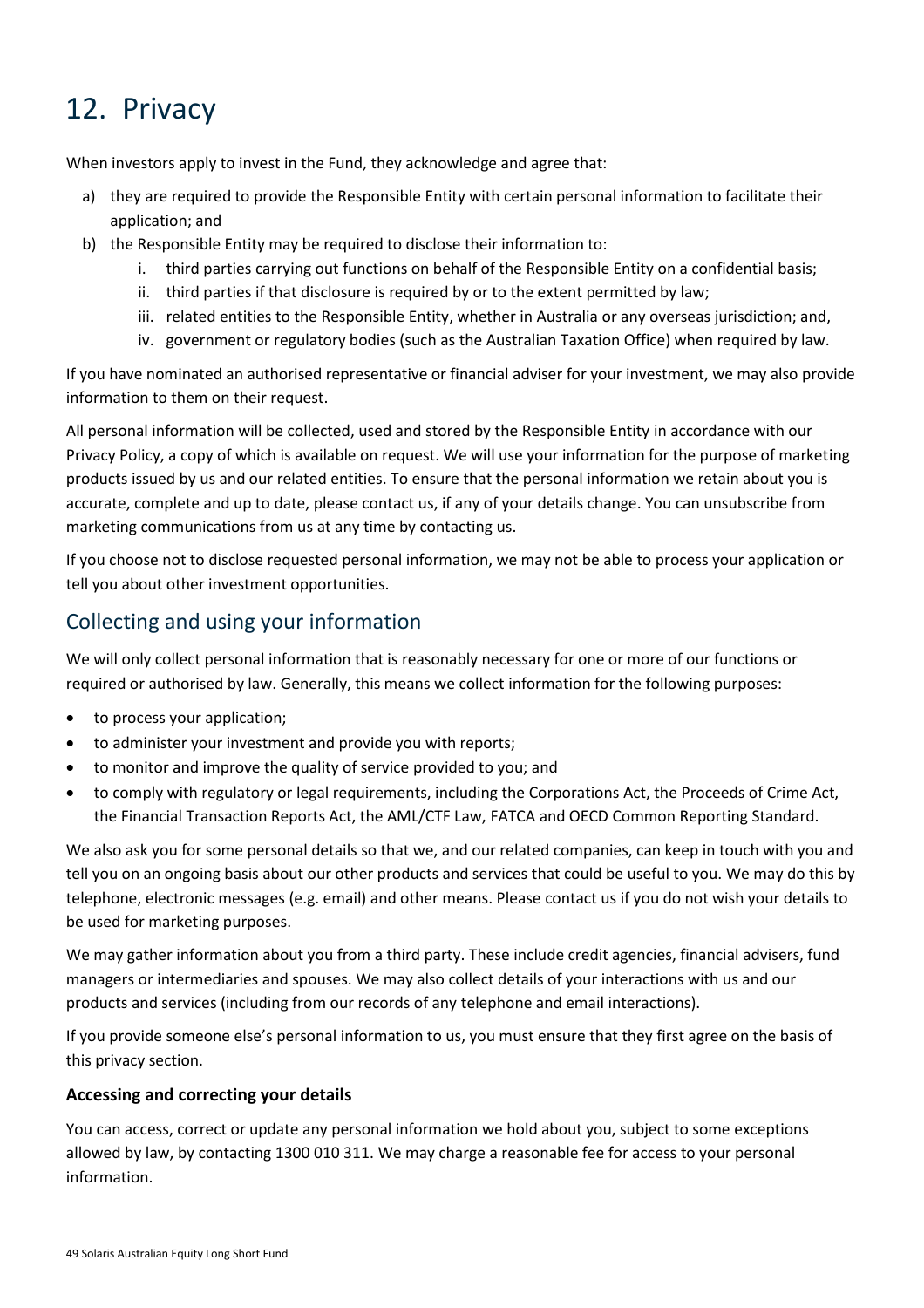### **What happens if you don't provide information**

If, for any reason, you don't provide all necessary information this may have implications for your account. For example:

- we may not be able to action transaction requests (additional application or withdrawal requests) until all required information has been provided;
- we may need to notify the Australian Tax Office or international tax offices, or apply the highest marginal tax rate to any payments made to your accounts; or
- other possible consequences.

## Disclosing your information

We may exchange your personal information with your adviser, authorised representative, Power of Attorney and any other third parties if you request or provide consent to us. In addition, we may exchange personal information about you in the following circumstances:

- you consent to the disclosure;
- such disclosure is to your joint investor (if any);
- such disclosure is to companies that provide services to us, to our related bodies corporate (as defined in the Corporations Act), to the Fund, or on our behalf (and our related bodies corporate may also exchange personal information with these companies) - for example administration, custody, investment management, technology, identity verification, auditing, registry, mailing or printing services. These service providers may be located outside Australia, where your personal information may not receive the same level of protection as that afforded under Australian law;
- where required or authorised by law, which may include disclosures to the Australian Taxation Office and other Government or regulatory bodies; or
- such disclosure is to organisations related to us such as Pinnacle Investment Management Limited and its related bodies corporate, whether in Australia or any overseas jurisdiction.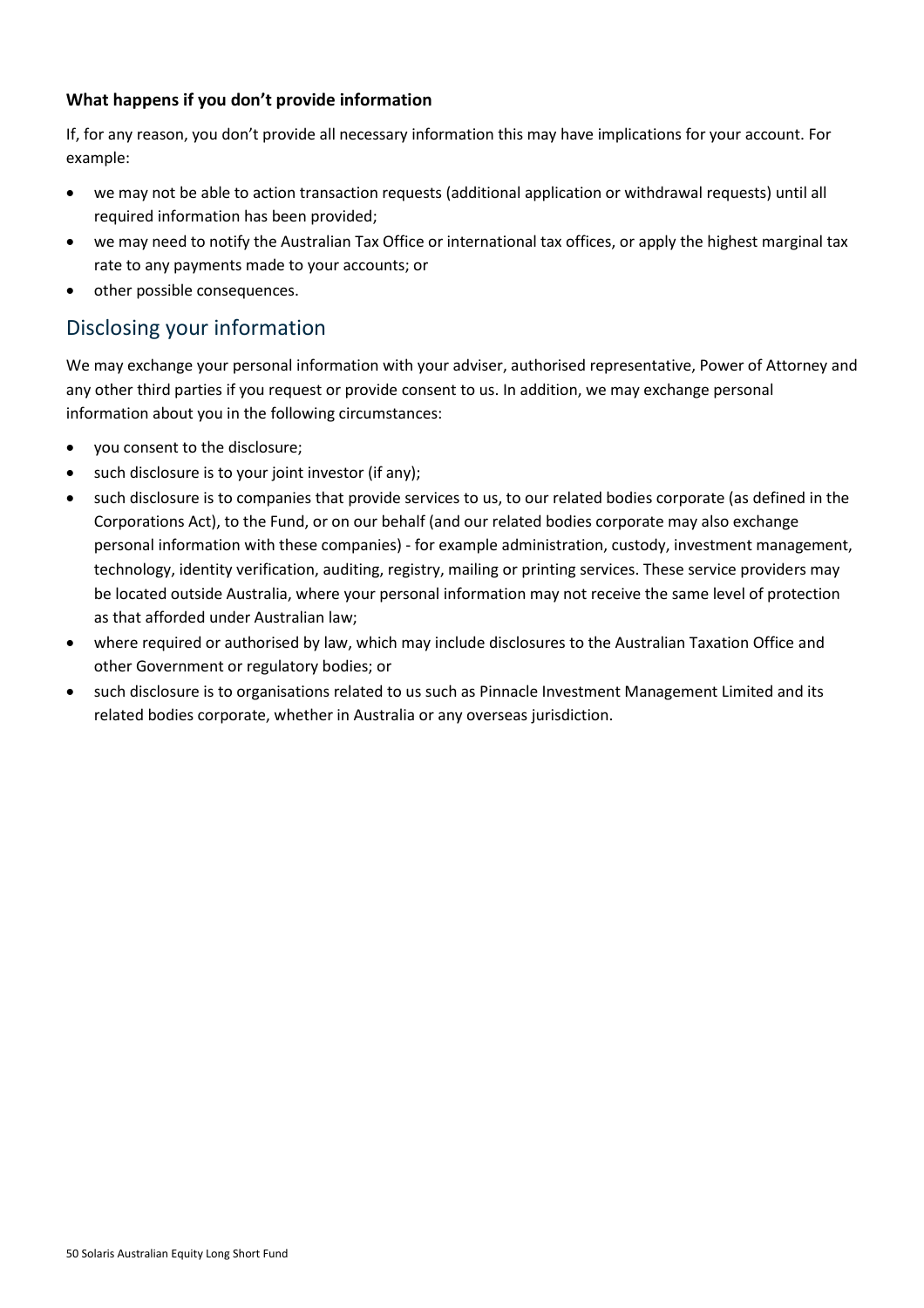# <span id="page-53-0"></span>13. Additional Information

# Consents

Solaris and Citi have consented to be named in this PDS in the form and context in which it is named and, as at the date of this PDS, have not withdrawn their consent. Solaris consents to the inclusion of statements about its investment strategy statements about the extent to which it takes labour standards and environmental, social and ethical considerations into account in making investment decisions, information about its investment team, and statements about when Solaris will effect short selling, leverage or derivatives strategies (where relevant). Solaris and Citi have not authorised or caused the issue of any part of this PDS and takes no responsibility for any part of this PDS other than the inclusion of the statements referred to above.

## Appointment of authorised representative

A person appointed as your authorised representative is authorised by you to:

- apply for units in the Fund and sign all documents necessary for this purpose;
- make requests to redeem all or some of your units (Note: withdrawals processed as directed by the authorised representative fully discharges our withdrawal obligations to you); and
- make written requests for information regarding your units.

The Responsible Entity may act on the sole instructions of the authorised representative until the Responsible Entity is notified that the appointment of the authorised representative is terminated.

You can cancel your appointment of the authorised representative by giving the Responsible Entity 14 days prior notice. Termination of an appointment does not prejudice the following statement. By appointing an authorised representative, you agree to release, discharge and indemnify the Responsible Entity from and against any loss, expense, action, claims or other liability which may be suffered by you or brought against the Responsible Entity for any actions or omissions by you or your authorised representative, whether authorised or not by you or your authorised representative. Any request for information by an authorised representative will be responded to in writing only. Such written responses will be sent to the authorised representative's email/fax/residential address nominated on the Authorised Representative Form.

If an authorised representative is a partnership or a company, any one of the partners or any director of the company is each individually deemed to have the powers of the authorised representative. It is sufficient for the Responsible Entity to show that it had reasonable grounds for belief that an action was taken or a request given by or for an authorised representative, when determining whether an action or request was taken or given by the authorised representative.

# Indirect investors

Investors and prospective investors may also access the Fund indirectly. This PDS has been authorised for use by operators through an Investor Directed Portfolio Service ('IDPS') or master trust. An IDPS is an investment and reporting service offered by an operator. People who invest through an IDPS, master trust or wrap account are indirect investors. Such indirect investors do not acquire the rights of a unit holder of the Fund. Rather, it is the operator or custodian of the IDPS or master trust that acquires those rights. Therefore, indirect investors do not receive income distributions or reports directly from us, do not have the right to attend meetings of unit holders and do not have cooling off rights. Different investment, balance and withdrawal minimums may also apply. Indirect investors should not complete the Fund's application form. Indirect investors should not complete the Fund's application form. The rights of indirect investors are set out in the disclosure document for the IDPS or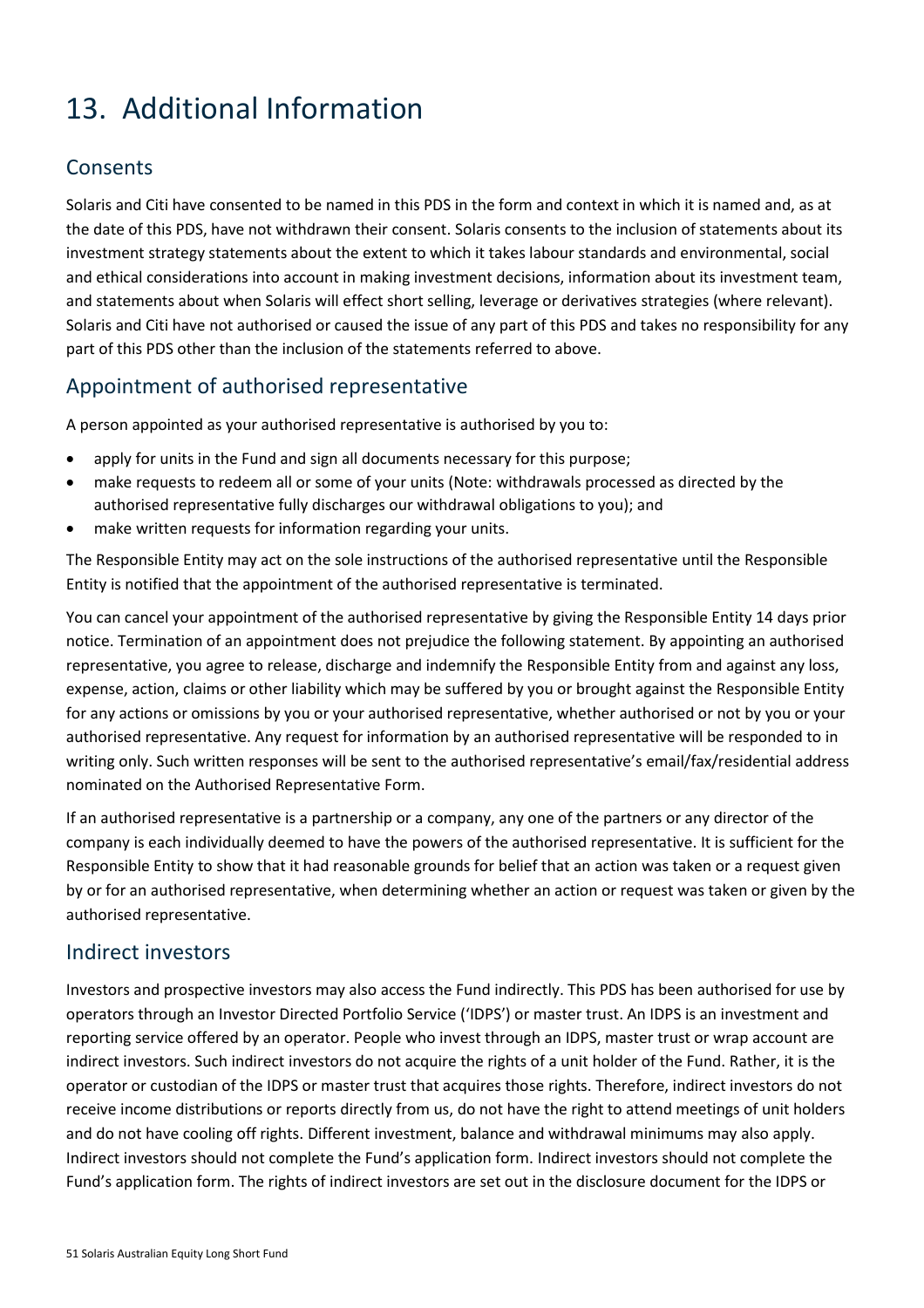master trust. If you are investing through an IDPS or a master trust, enquiries should be made directly to the IDPS operator or the trustee of the master trust.

All changes to an account for an indirect investor, including but not limited to the switches, changes of details, additional investment and redemption requests must be processed through the IDPS, master trust or wrap account provider.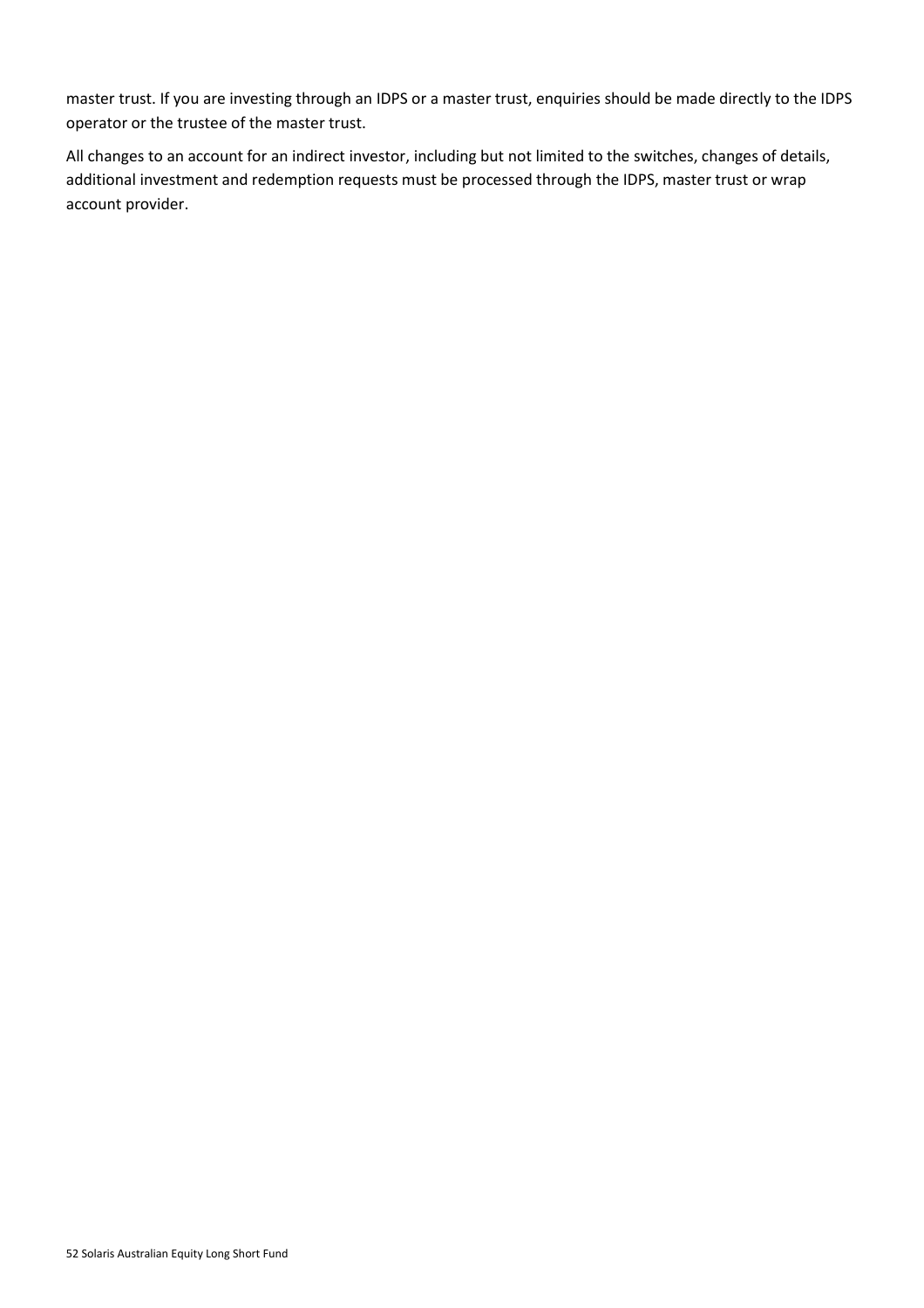# <span id="page-55-0"></span>14. Defined terms

| <b>Term</b>                                            | <b>Definition</b>                                                                                                                                                                                                                                                                                                                   |
|--------------------------------------------------------|-------------------------------------------------------------------------------------------------------------------------------------------------------------------------------------------------------------------------------------------------------------------------------------------------------------------------------------|
| <b>ABN</b>                                             | Australian Business Number.                                                                                                                                                                                                                                                                                                         |
| Administrator                                          | the appointed administrator of the Fund is Citigroup Pty Limited.                                                                                                                                                                                                                                                                   |
| <b>AFSL</b>                                            | an Australian financial services licence issued by ASIC.                                                                                                                                                                                                                                                                            |
| <b>AMIT</b>                                            | attribution managed investment trust.                                                                                                                                                                                                                                                                                               |
| <b>AML/CTF Law</b>                                     | our obligations under the Anti-Money Laundering and Counter-Terrorism Financing Act<br>2006 (Cth) and associated rules and regulations.                                                                                                                                                                                             |
| <b>Application Form</b>                                | the application form for the Fund.                                                                                                                                                                                                                                                                                                  |
| <b>ASIC</b>                                            | Australian Securities & Investments Commission.                                                                                                                                                                                                                                                                                     |
| <b>Business Day</b>                                    | a day which is not a Saturday, Sunday or public holiday in New South Wales, Australia.                                                                                                                                                                                                                                              |
| <b>Buy/Sell Spread</b>                                 | the difference between the entry and exit price for a Fund, relating to transaction costs.<br>It is a set, average percentage amount paid by investors when they transact.                                                                                                                                                          |
| <b>CGT</b>                                             | Capital Gains Tax.                                                                                                                                                                                                                                                                                                                  |
| <b>Corporations Act</b>                                | the Corporations Act 2001 (Cth) and Corporations Regulations 2001.                                                                                                                                                                                                                                                                  |
| <b>CRS</b>                                             | <b>OECD Common Reporting Standards.</b>                                                                                                                                                                                                                                                                                             |
| Custodian                                              | the appointed custodian of the Fund is Citigroup Pty Limited.                                                                                                                                                                                                                                                                       |
| <b>FATCA</b>                                           | Foreign Account Tax Compliance Act.                                                                                                                                                                                                                                                                                                 |
| <b>FHSA</b>                                            | First Home Saver Account                                                                                                                                                                                                                                                                                                            |
| <b>Fund</b>                                            | Solaris Australian Equity Long Short Fund ARSN 618 962 995.                                                                                                                                                                                                                                                                         |
| <b>Fund Forms</b>                                      | the Solaris Fund Forms which incorporates all the necessary forms required for changing<br>your details, applying to, or redeeming from Solaris Funds.                                                                                                                                                                              |
| <b>Gross Asset Value (GAV)</b>                         | the market value of a Fund's assets determined in accordance with the constitution and<br>applicable accounting standards.                                                                                                                                                                                                          |
| <b>Illiquid</b>                                        | that a Fund has liquid assets that amount to less than 80% of the Fund's assets having<br>regard to Section 601KA of the Corporations Act.                                                                                                                                                                                          |
| <b>Initial investment</b>                              | an Investor's initial investment which requires the opening of a new Fund account.                                                                                                                                                                                                                                                  |
| <b>Investment Manager</b>                              | Solaris Investment Management Limited ABN 72 128 512 621 AFSL 330505.                                                                                                                                                                                                                                                               |
| <b>Investor Directed Portfolio</b><br>Service ('IDPS') | or IDPS-like scheme or a nominee or custody service (collectively referred to as master<br>trusts or wrap accounts), refers to a service that allows a person to access the Fund<br>indirectly.                                                                                                                                     |
| Liquid                                                 | that a Fund has liquid assets that amount to at least 80% of the Fund's assets having<br>regard to Section 601KA of the Corporations Act.                                                                                                                                                                                           |
| <b>Net Asset Value (NAV)</b>                           | the total value of the Fund's underlying investment portfolio, less any fees, charges,<br>expenses and other liabilities accrued by the Fund, but excludes unitholder liabilities.                                                                                                                                                  |
| <b>PDS</b>                                             | Hedge Fund PDS for the Fund.                                                                                                                                                                                                                                                                                                        |
| <b>Personal Information</b>                            | information or an opinion (including information or an opinion forming part of a<br>database) whether true or not, and whether recorded in a material form or not, about an<br>individual whose identity is apparent, or can reasonably be ascertained, from the<br>information or opinion, which is collected or held by Pinnacle. |
| <b>Pinnacle Fund Services</b><br><b>Limited</b>        | Pinnacle Fund Services Limited ABN 29 082 494 362.                                                                                                                                                                                                                                                                                  |